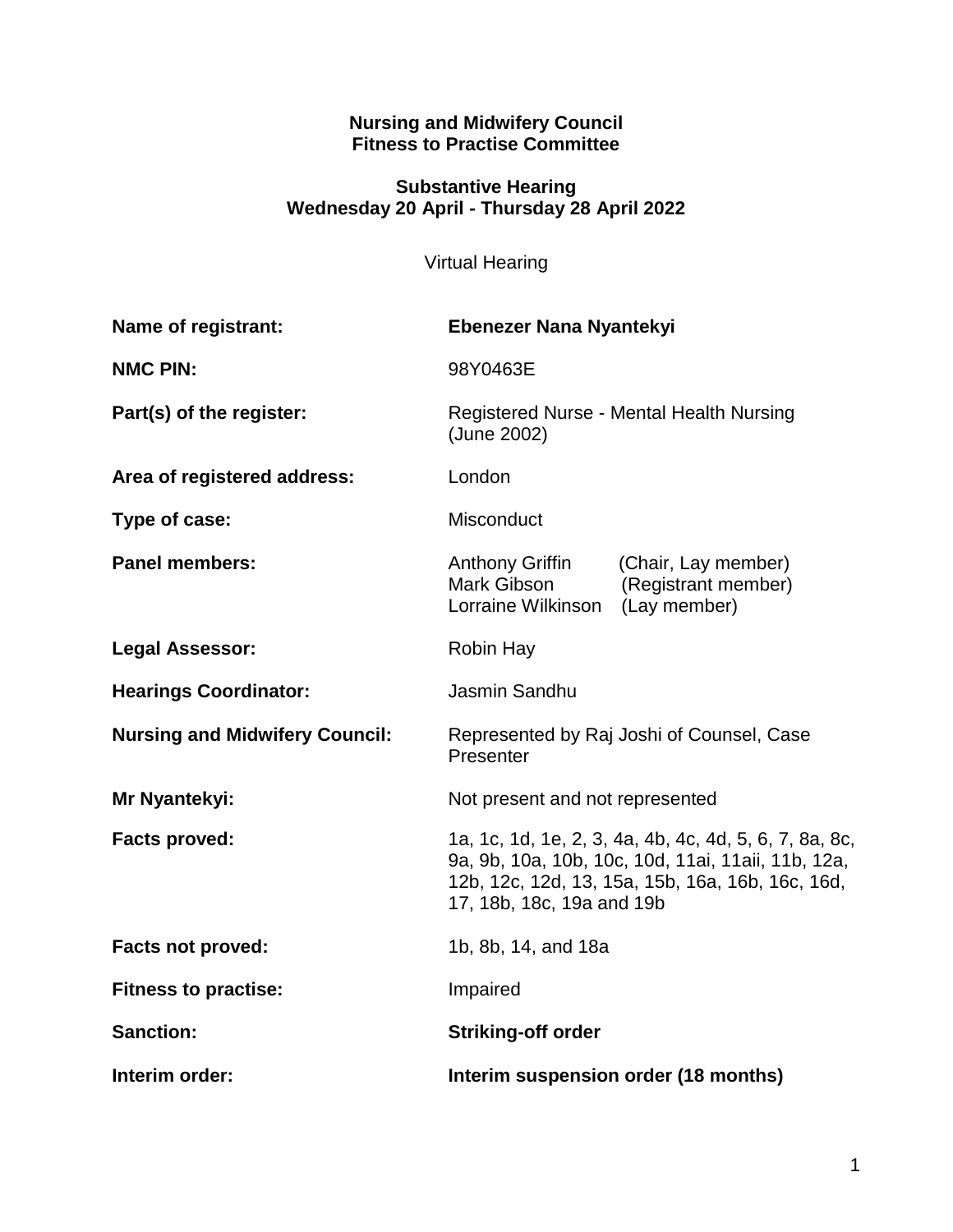# **Details of charge (as amended)**

*That you, whilst acting as a Charge Nurse at the Priory Hospital Hayes Grove, Keston Unit (a hospital for the mentally and psychiatrically ill)*

*1. Failed to accord colleagues due respect and dignity in that:*

*(a) You were rude and dismissive to Colleague 2*

*(b) On one occasion, when patient allocations were being dealt with, you were again rude and dismissive to Colleague 2.*

*(c) You called Colleague 2 "lady" ,"woman", "her", "she", "it" and did not use her name.*

*(d) You called Colleague 4 "you girl".*

*(e) You would raise your hands to Colleague 2 to shoo her away.*

*2. On the 30th December 2019, whilst Colleague 2 was fully occupied in providing 2:1 care for patient A, she asked you to obtain some Fojuice* [sic], *a task you refused to do.*

*3. On the 30th December 2019, when Colleague 2 was left alone in the care of Patient B, whose care required a 2:1 ratio, she asked you as the allocated assistant to help, but you refused.*

*4. In declining to help, you stated the matters at (a)–(c) to the first request for help and to a second later request for help, you reacted to Colleague 2 in the way set out at (d)*

*(a) She should not worry.*

*(b) She should relax*

*(c) You would take the patient off 2:1 care.*

*(d) You ignored the request, laughed and walked off.*

*5. On the 31st December 2019, you were acting as the floating nurse and were called to assist Colleague 3 in the care of Patient B, whose care required a 2:1 ratio, but you did not attend.*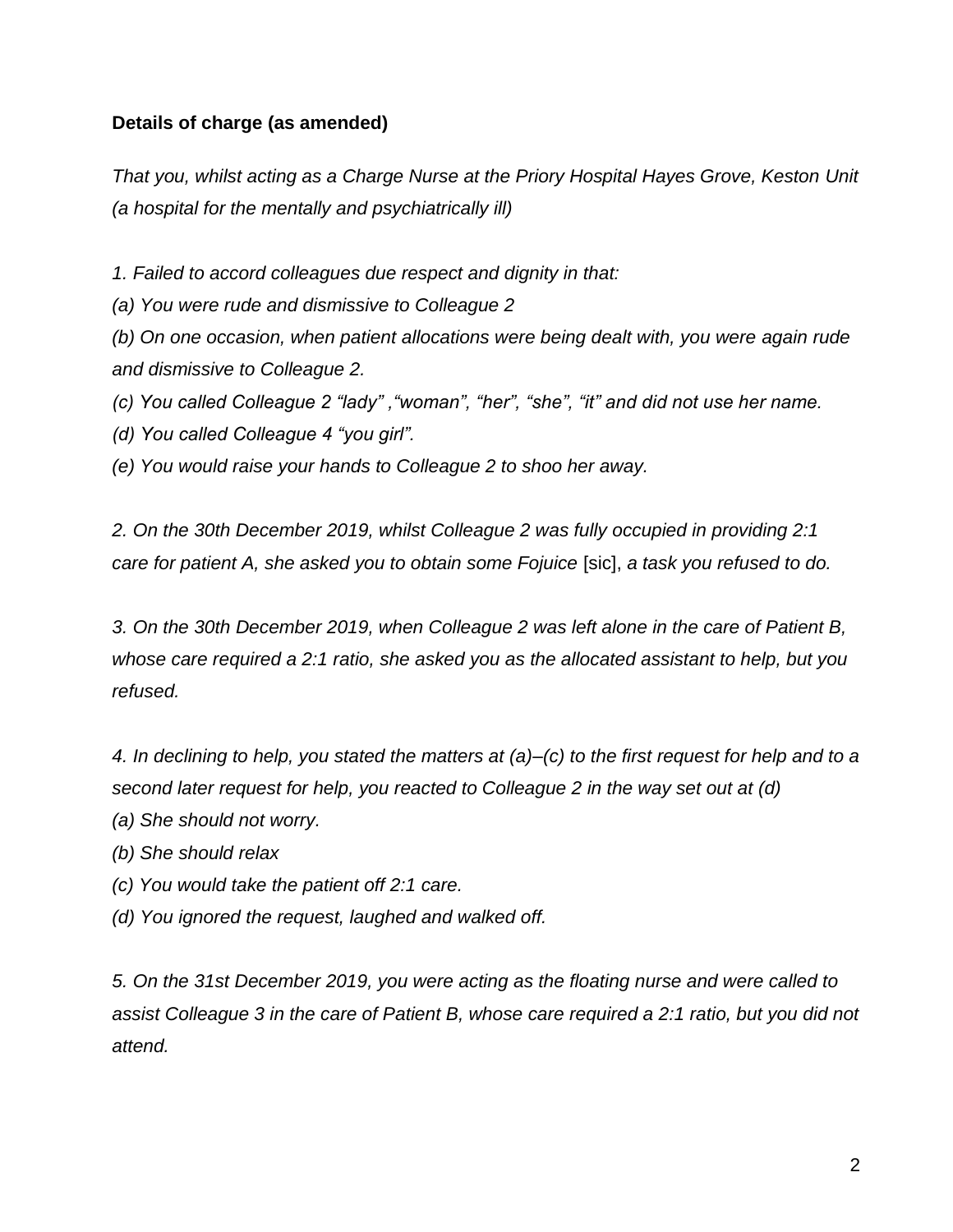*6. On the 31st December 2019, Colleague 3 requested you to help with Patient C, a patient requiring a 2:1 ratio of care, who was calling for help to go to the toilet, but you refused.*

*7. On the 4th January 2020, having elected to care for Patient C, you then left the patient without care and returned to your office.*

*8. On the 4th January 2020, following Patient D making an allegation of rape, you disobeyed a report and/or instruction emanating from your Ward Manager and Lead in Safeguarding, Colleague 1 that a pregnancy test be taken of Patient D in that you told:*

*a) Colleague 2 "this is ridiculous. She has her period"*

*b) Colleague 3 not to do the test*

*c) Colleague 3 "This is a waste of time...nonsense..that you were busy...and not going to waste your time on a pregnancy test"*

*9. On the 4th January 2020, you disobeyed Colleague 1's instruction to you on the phone in relation to Patient D*

*a) To report Patient D's allegation of rape to the police*

*b) To arrange for Patient D to be taken to the Haven Clinic for a medical examination*

*10.In the course of refusing to follow the instruction at 9, you*

*a) stated to Colleague 1 that she was "making a big deal out of nothing"*

*b) said that Patient D was a fantasist and delusional.*

*c) claimed that Patient D needed a section 17 permission to leave the hospital.*

*d) Ignored and/or failed to assimilate Colleague 1's instruction that a Consultant would be contacted.*

*11.On the same day, the 4th January 2020, you disobeyed the instructions of Colleague 5, the Consultant Psychiatrist, in whose care Patient D was placed.*

*a) You ignored and/or failed to assimilate*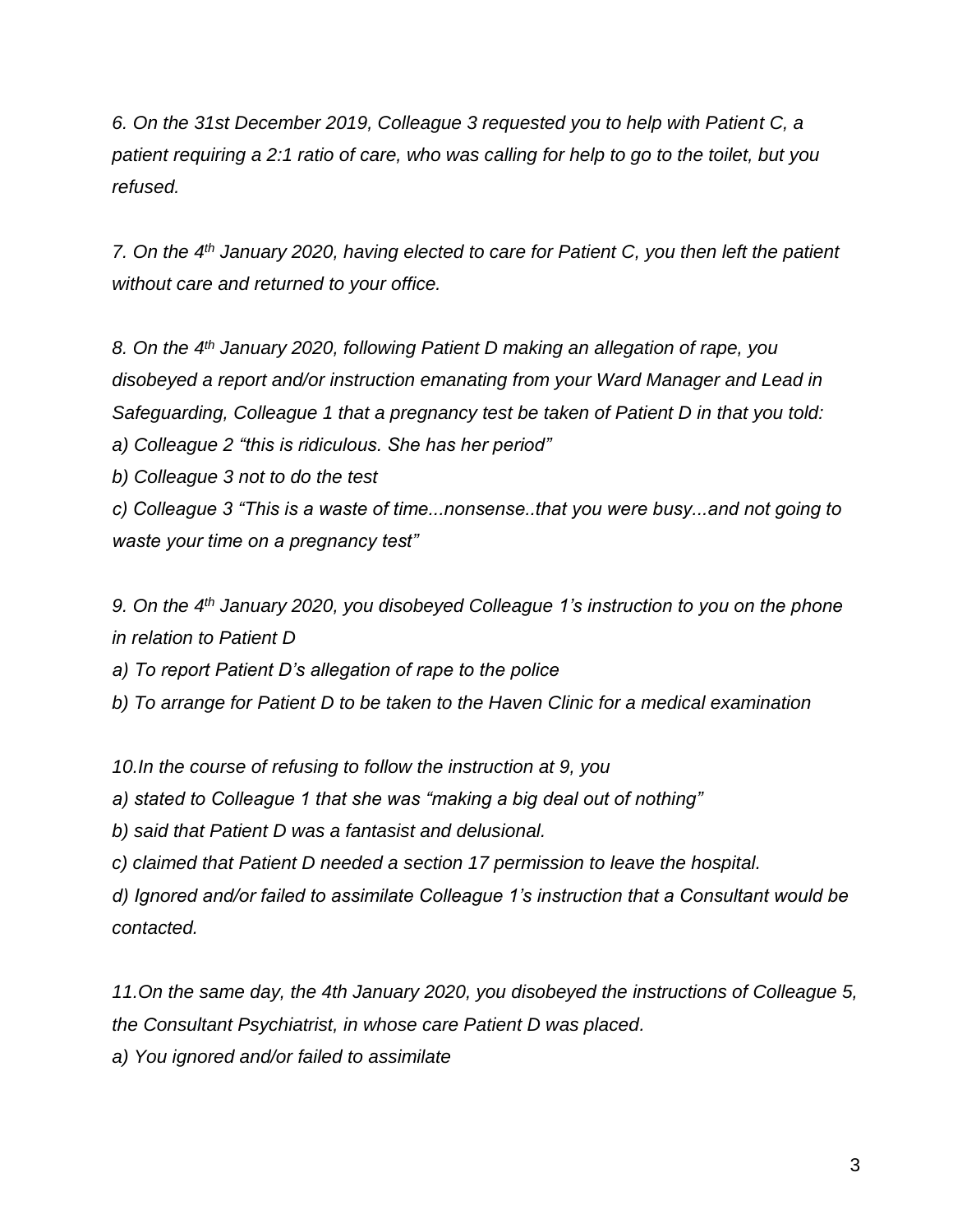*i) that he provided you with verbal authority to take Patient D to the Haven Clinic under section 17 of the Mental Health Act 1983.*

*ii) That he advised you to take her for a medical examination and record this in the notes*

*b) You failed to follow Colleague 5's advice and did not take Patient D to the Haven Clinic.*

*12.Your conduct at 8-11 included*

*a) Actions and/or statements outside and beyond your authority as a Charge Nurse.*

*b) Clear insubordination and/or overruling of the instructions of your*

*superiors, the Lead in Safeguarding and a Consultant psychiatrist.*

*c) Actions outside and beyond your expertise as a Charge Nurse.*

*d) Actions outside your knowledge of Patient D's condition. .*

*13.On the 5th January 2020, you did not attend for work or thereafter.*

*14.You did not inform your employer of your intention to cease working that day or thereafter.*

*15.On the 27th December 2019, Colleague 4 was explaining to you that the Consultant wanted blood samples taken before medications when*

*(a) You interrupted Colleague 4*

*(b) You said that you would report her to the Clinical Director and her agency. .*

*16.On the 4th January 2020,*

*(a) You stated to Colleague 4 that a checklist from the 3rd January 2020 remained unsigned.*

*(b) Colleague 4 had not been on duty on the morning shift of the 3rd January 2020*

*(c) Despite (b) you threatened to report her to her Clinical Director and her agency.*

*(d) In the same exchange, you stated to Colleague 4 "I am not talking to you" and walked away.*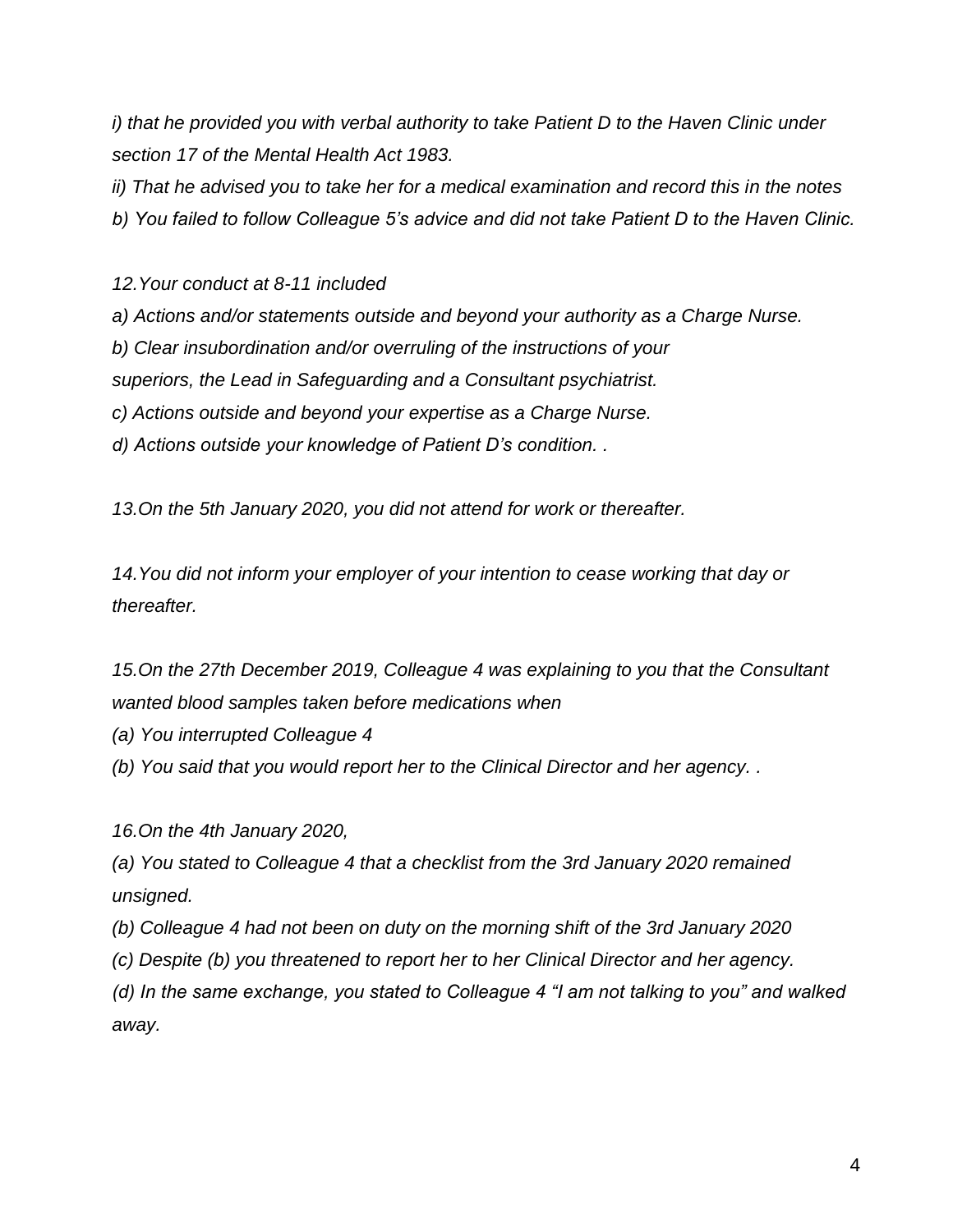*17.On the 4th January 2020, following the issue concerning the check list, you cancelled a week of Colleague 4's agency shift work. .*

*18.Your conduct at 17 was*

*a) Designed to cause Colleague 4 financial detriment.*

*b) Designed to cause Colleague 4 emotional upset.*

*c) was unjustified and/or malicious.*

*19.Your conduct at 15, 16, 17 and 18 a) was conduct outside and beyond the terms of your authority as a Charge Nurse. b) constituted harassment, intimidation and/or bullying.*

*And in the light of the above, your fitness to practise is impaired by virtue of your misconduct.*

# **Decision and reasons on service of Notice of Hearing**

The panel was informed at the start of this hearing that Mr Nyantekyi was not in attendance and that the Notice of Hearing letter had been sent to his registered address by recorded delivery and by first class post on 21 March 2022.

The panel took into account that the Notice of Hearing provided details of the allegation, the time, dates and venue of the hearing (before it was moved to a virtual hearing) and, amongst other things, information about Mr Nyantekyi's right to attend, be represented and call evidence, as well as the panel's power to proceed in his absence.

Mr Joshi, on behalf of the Nursing and Midwifery Council (NMC), submitted that it had complied with the requirements of Rules 11 and 34 of the 'Nursing and Midwifery Council (Fitness to Practise) Rules 2004', as amended (the Rules).

The panel accepted the advice of the legal assessor.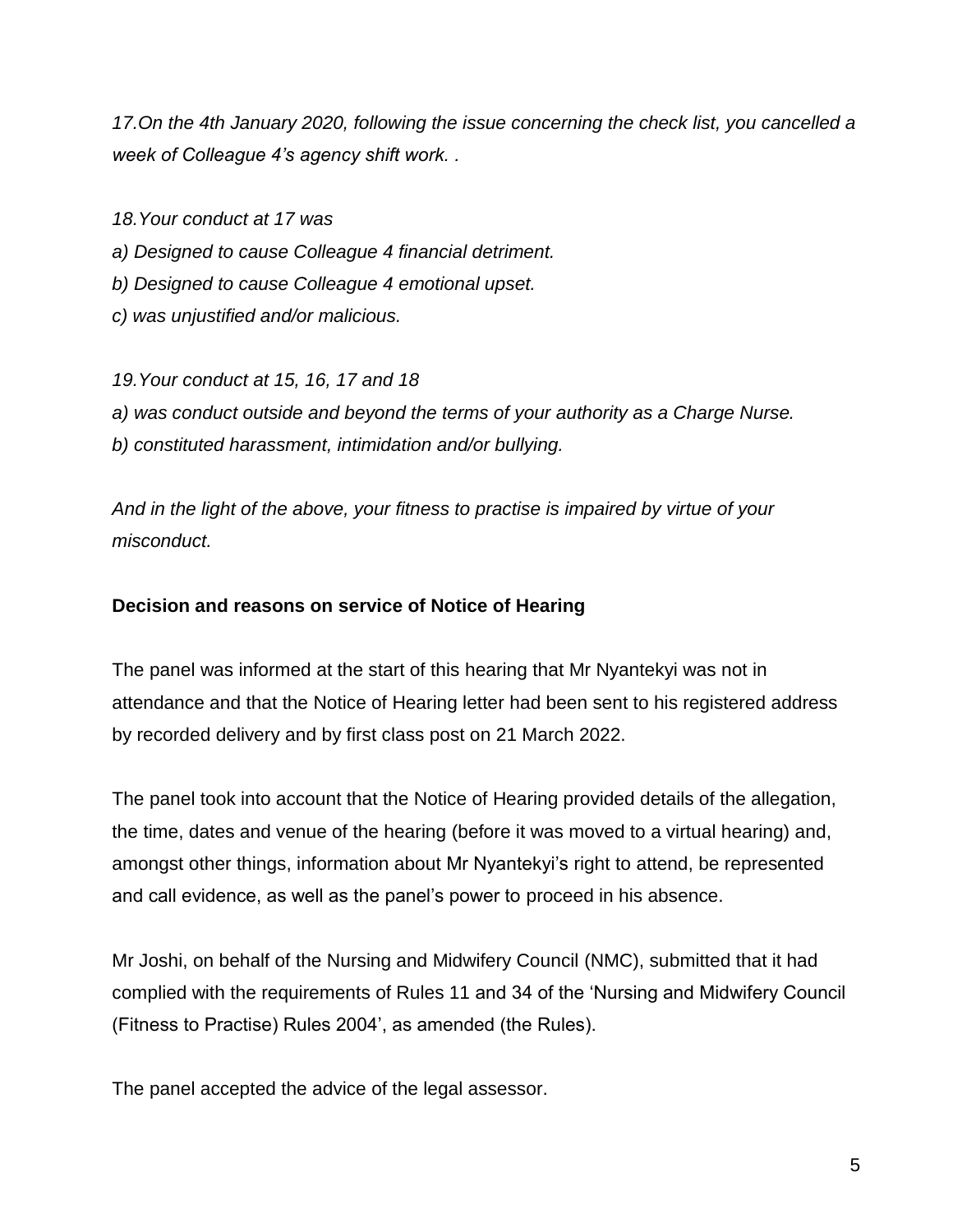In the light of all the information available, the panel was satisfied that Mr Nyantekyi has been served with notice of this hearing in accordance with the requirements of Rules 11 and 34.

# **Decision and reasons on proceeding in the absence of Mr Nyantekyi**

The panel next considered whether it should proceed in the absence of Mr Nyantekyi. It had regard to Rule 21 and heard the submissions of Mr Joshi.

Mr Joshi referred the panel to an email from Mr Nyantekyi dated 15 March 2022 which states:

*'My preference is to proceed with the hearing in my absence.'*

Also, in an email dated 18 March 2022 Mr Nyantekyi states:

*'I refer to the substantive hearing on the 20th to the 29th of April 2022. I* do not have any more responses to submit than the ones *i* have already written *to you.'*

Mr Joshi submitted that Mr Nyantekyi has voluntarily absented himself from this hearing and adjourning today would not secure his attendance at a later date. Mr Joshi submitted that the panel should proceed in the absence of Mr Nyantekyi.

The panel accepted the advice of the legal assessor who reminded it that its discretionary power to proceed in the absence of a registrant under the provisions of Rule 21 is not absolute and is one that should be exercised *'with the utmost care and caution'.*

The panel has decided to proceed in the absence of Mr Nyantekyi. In reaching this decision, the panel has considered the submissions of Mr Joshi, the emails from Mr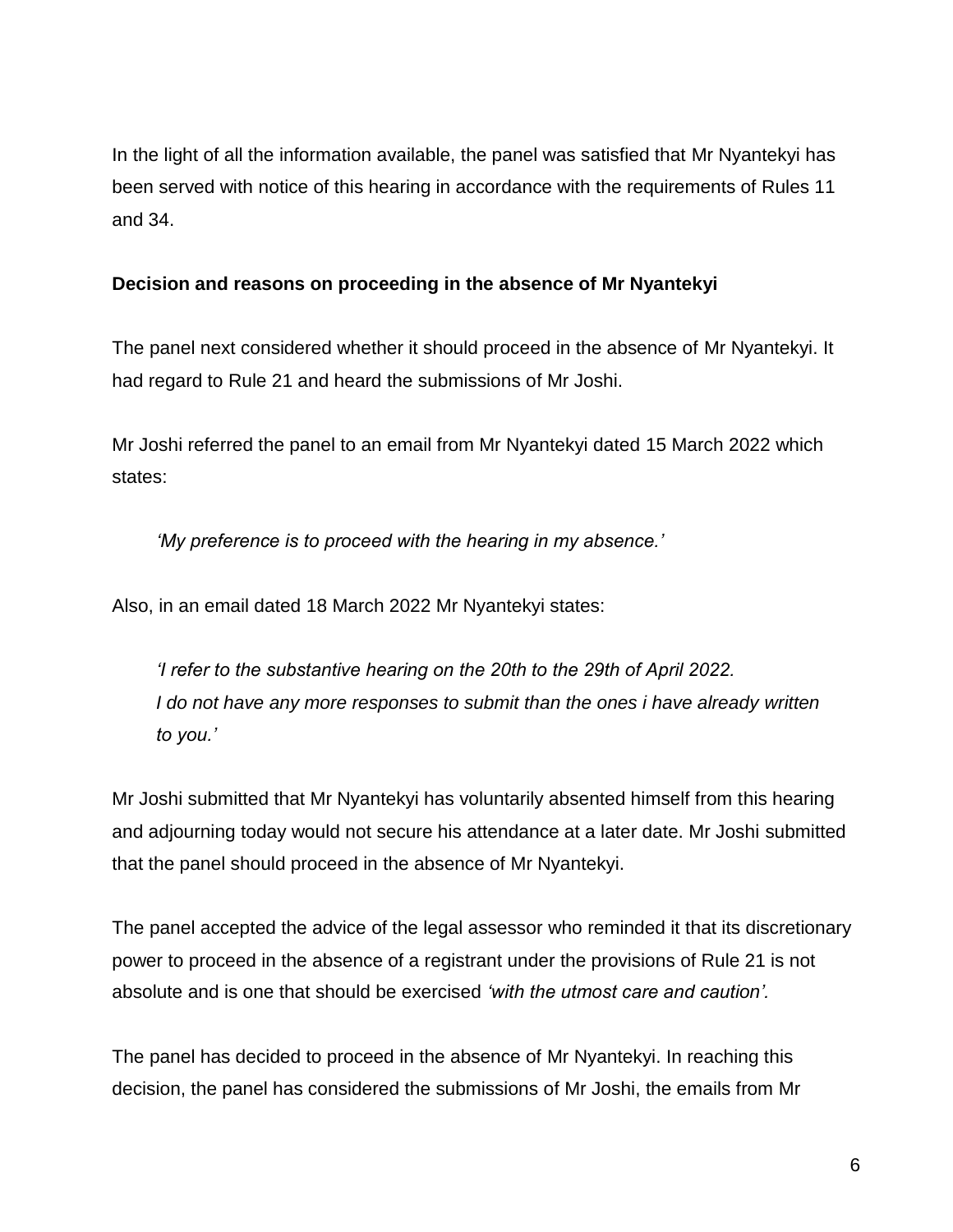Nyantekyi to the NMC, and the advice of the legal assessor. It has had regard to the overall interests of justice and fairness to all parties and that:

- Mr Nyantekyi has informed the NMC that he would like the hearing to proceed in his absence;
- No application for an adjournment has been made by Mr Nyantekyi;
- There is no reason to suppose that adjourning would secure his attendance at some future date;
- Five witnesses are due to attend this hearing to give live evidence and not proceeding may inconvenience those witnesses, their employer(s) and, for those involved in clinical practice, the clients who need their professional services;
- The charges relate to events that occurred in 2019-2020 and a further delay may have an adverse effect on the ability of witnesses accurately to recall events; and
- There is a strong public interest in the expeditious disposal of the case.

The panel bore in mind that there is some disadvantage to Mr Nyantekyi in proceeding in his absence. Although he will not be able to challenge the evidence, relied upon by the NMC in person and will not be able to give oral evidence. However, this can be mitigated. The panel can make allowance for the fact that the NMC's evidence will not be tested by cross-examination and, of its own volition, can explore any inconsistencies in the evidence which it identifies. Furthermore, the limited disadvantage is the consequence of Mr Nyantekyi's decisions to absent himself from the hearing, waive his rights to attend, and/or be represented, and to not provide evidence or make submissions on his own behalf.

In these circumstances, the panel has decided that it is fair, appropriate and proportionate to proceed in the absence of Mr Nyantekyi. The panel will draw no adverse inference from Mr Nyantekyi's absence in its findings of fact.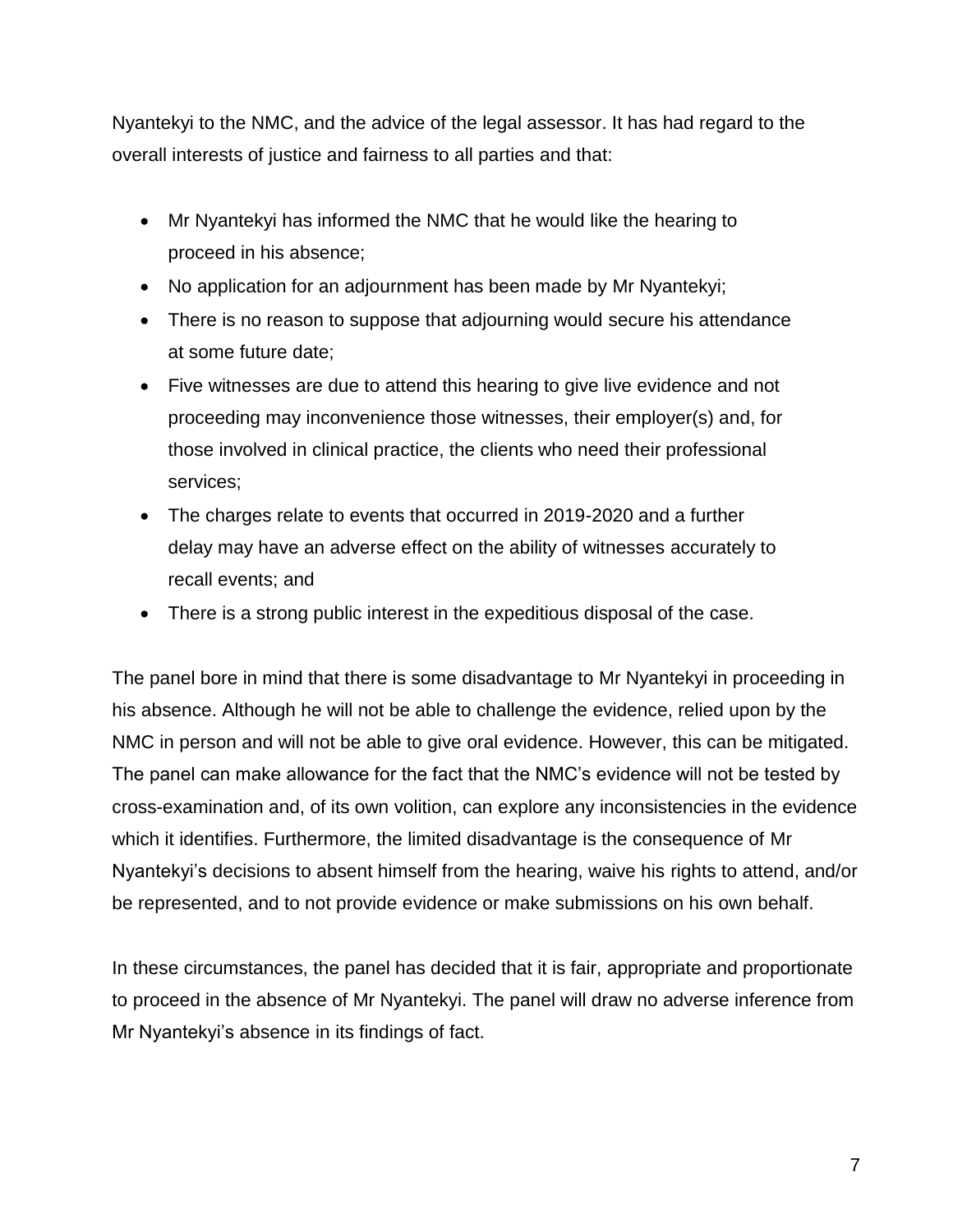# **Decision and reasons on application to amend the charge**

Mr Joshi applied to amend the wording of charges 10(c) and 11(a)(i). The proposed amendment was to change the reference to '*s*' in both charges to *'section'*.

# Original charges:

10.In the course of refusing to follow the instruction at 9, you

a) …

b) …

c) claimed that Patient D needed a s17 permission to leave the hospital.

d) …

11.On the same day, the 4th January 2020, you disobeyed the instructions of Colleague 5, the Consultant Psychiatrist, in whose care Patient D was placed.

a) …

i) that he provided you with verbal authority to take Patient D to the Haven Clinic under s 17 of the Mental Health Act 1983.

…

# Proposed amendments:

10.In the course of refusing to follow the instruction at 9, you

a) …

b) …

c) claimed that Patient D needed a s**ection** 17 permission to leave the hospital.

d) …

11.On the same day, the 4th January 2020, you disobeyed the instructions of Colleague 5, the Consultant Psychiatrist, in whose care Patient D was placed.

a) …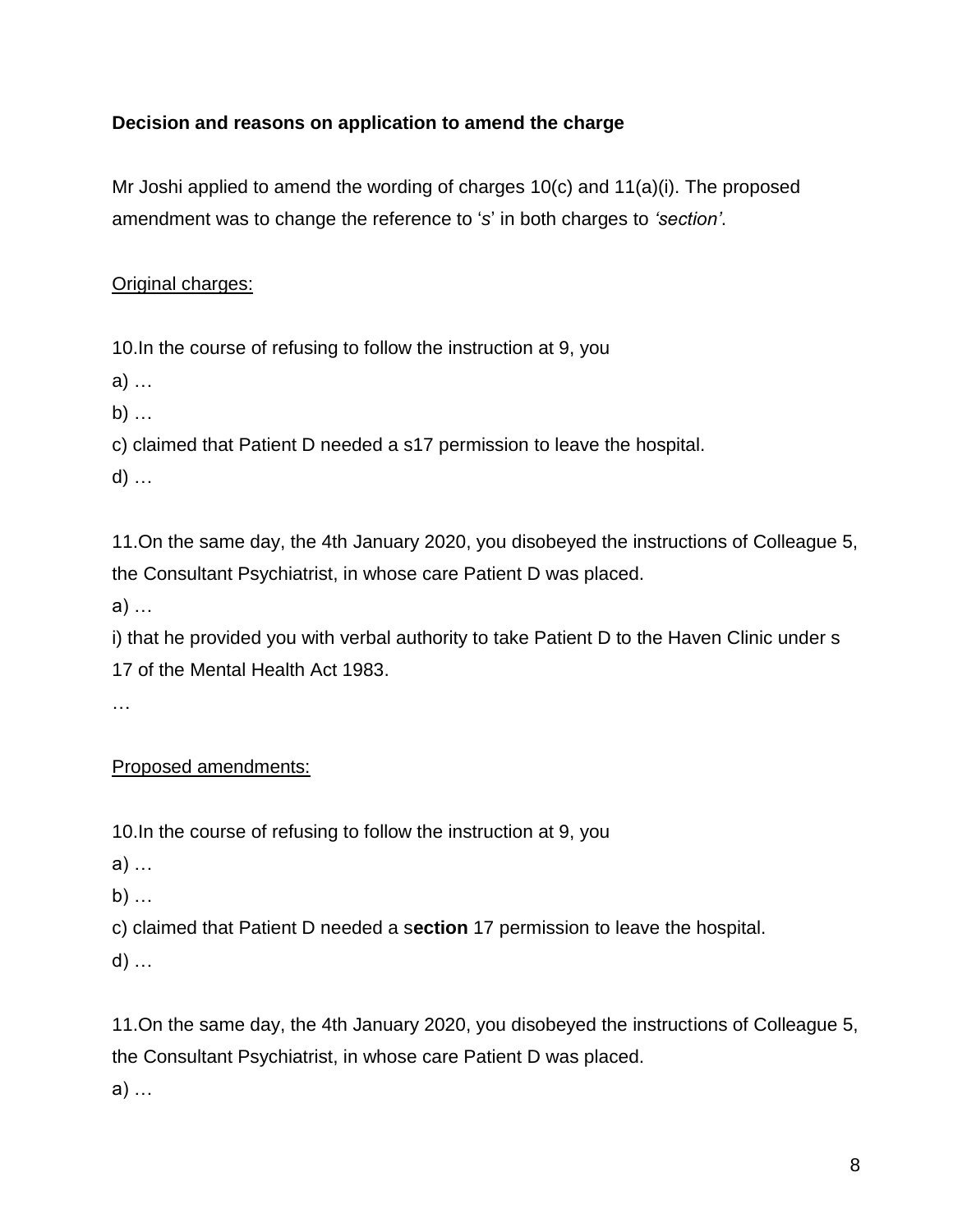i) that he provided you with verbal authority to take Patient D to the Haven Clinic under s**ection** 17 of the Mental Health Act 1983.

…

Mr Joshi also proposed to remove the subheading of *'bullying'* as charge 19 refers to harassment, intimidation and/or bullying.

# Original charge:

*14….*

*Bullying*

*15….*

Proposed amendment:

*14….*

# *Bullying*

*15….*

Mr Joshi submitted that the above amendments would provide clarity and more accurately reflect the evidence.

The panel accepted the advice of the legal assessor who referred it to Rule 28.

The panel decided that these amendments, as applied for, were for the purposes of clarity and accuracy. It was satisfied that there would be no prejudice to Mr Nyantekyi and no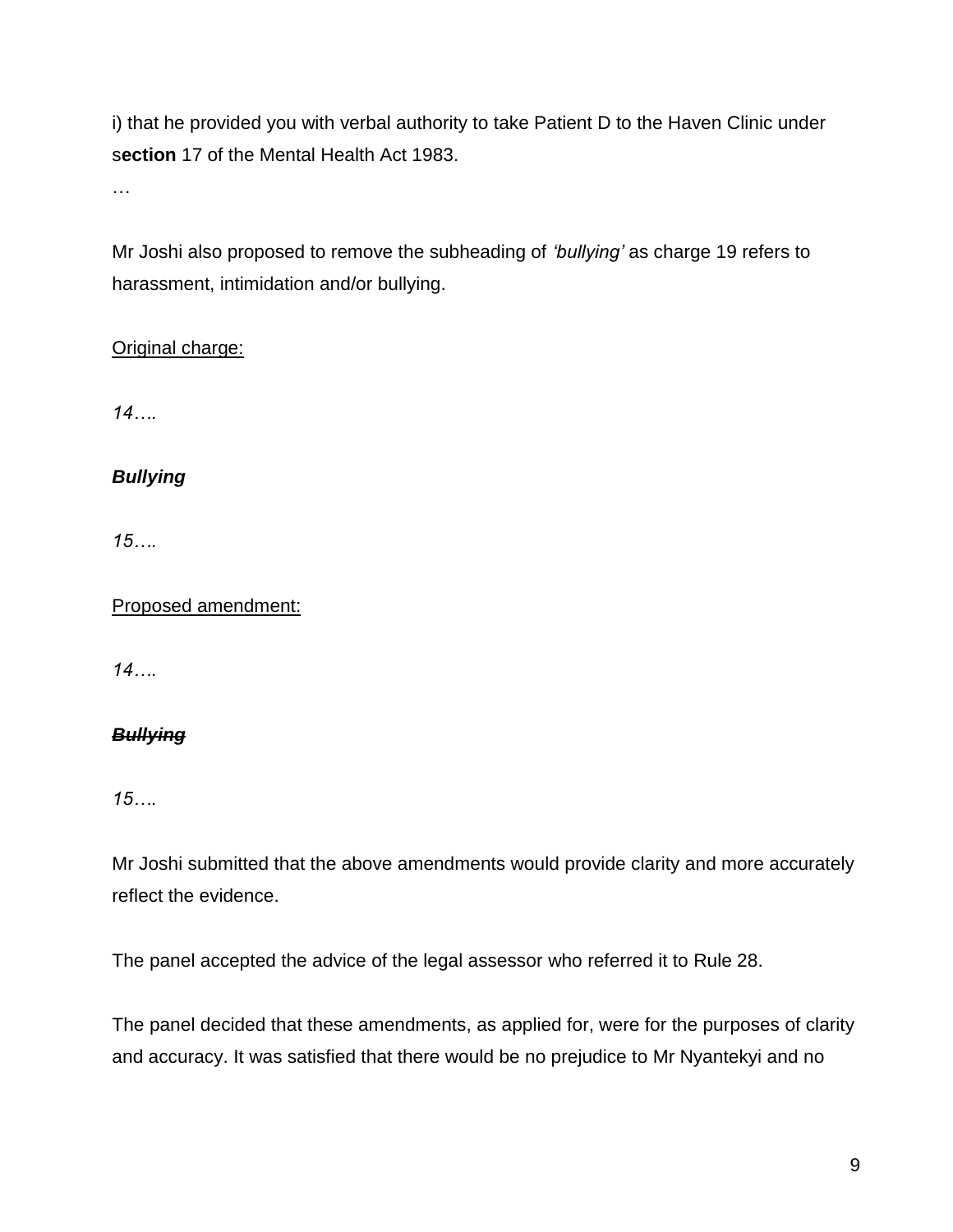injustice to either party by allowing the proposed amendments. The panel therefore allowed this application to amend the charges.

# **Background**

The NMC received a referral regarding Mr Nyantekyi's fitness to practise on 6 January 2020. The referral came from the Compliance Manager at Positive Healthcare ('the Agency') who employed Mr Nyantekyi. At the time of the concerns raised, Mr Nyantekyi was working as a Registered Charge Nurse at Priory Hospital ('the Hospital').

On 30 December 2019, it is said that Colleague 2 asked Mr Nyantekyi to get some Fortijuce for a patient they were providing 2:1 care for (Patient A). It is alleged that Mr Nyantekyi refused to do so, stating that he was too busy. It is also alleged that on that same shift, Mr Nyantekyi left Colleague 2 alone caring for a different patient (Patient B) for an hour who also required 2:1 care. Mr Nyantekyi had been allocated to care for Patient B that shift alongside Colleague 2. Allegedly, when Colleague 2 asked Mr Nyantekyi to help, he told them to relax and that they shouldn't worry as he was going to take Patient B off 2:1 care. Mr Nyantekyi did not have the authority to do this.

On 31 December 2019 Mr Nyantekyi was acting as the *'floating'* member of staff. Patient C needed assistance with personal care which required two members of staff. At the time, there was a sole member of staff attending to the patient. It is alleged that Mr Nyantekyi did not assist, stating that he was too busy completing a Datix form.

On 31 December 2019, Colleague 3 requested Mr Nyantekyi to help with Patient C, a patient requiring 2:1 care, who was calling for help to go to the toilet. It is alleged that Mr Nyantekyi refused to help.

On 4 January 2020 Mr Nyantekyi was asked to assist Colleague 3 in personal care for Patient C. At the time, there was a sole member of staff attending to the patient. It is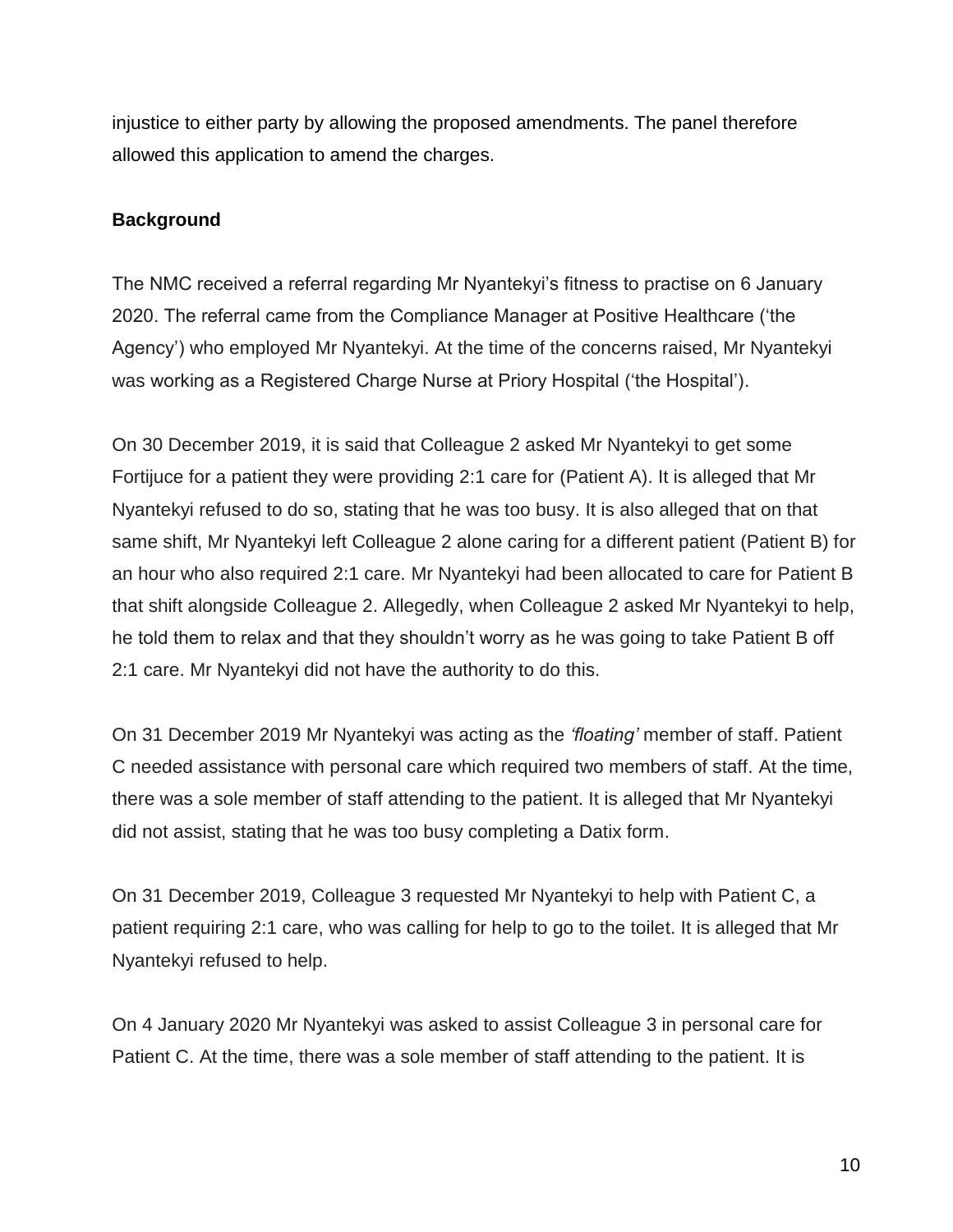alleged that Mr Nyantekyi left Patient C in their room without care and returned to his office.

Also, on 4 January 2020 it is said that Patient D disclosed to Colleague 2 that they had been *'touched down below'* by another member of staff and were concerned they might be pregnant. It is alleged that Colleague 2 reported this to Mr Nyantekyi who laughed, said the patient was delusional, and did not take the complaint seriously. It is said that Colleague 2 then asked Mr Nyantekyi to arrange a pregnancy test in line with Patient D's wishes however, he allegedly declined to do so.

Colleague 1 had been informed of the situation and contacted the ward by telephone for an update regarding Patient D's pregnancy test. At this point, Colleague 2 informed Colleague 1 that Mr Nyantekyi had not carried out the test and had instructed Colleague 3 not to do so either. It is said that Colleague 1 instructed Colleague 2 to ensure that a pregnancy test was carried out.

It is said that Colleague 1 spoke with Mr Nyantekyi on the telephone, instructing him to report the concern to the Police and arrange to have Patient D taken to the Haven Clinic for a medical examination. It is alleged that Mr Nyantekyi told Colleague 1 that they were *'making a big deal out of nothing'* and Patient D was a *'fantasist'* and *'delusional'.* It is further alleged that Mr Nyantekyi refused to take Patient D as they were detained under Section 3 of the Mental Health Act and did not have Section 17 leave authorised. Colleague 1 spoke with the Director of Clinical Services who arranged for a consultant psychiatrist, Colleague 5, to contact Mr Nyantekyi with verbal authorisation in granting a Section 17 leave for Patient D to be escorted away from the ward for examination. Mr Nyantekyi allegedly refused to do so.

Earlier on 4 January 2022, Mr Nyantekyi asked Colleague 4 (Nurse) to sign a checklist that had not been signed from a previous shift. It is said that Colleague 4 declined as they had not been on duty at the time and therefore could not sign it. It is alleged that Mr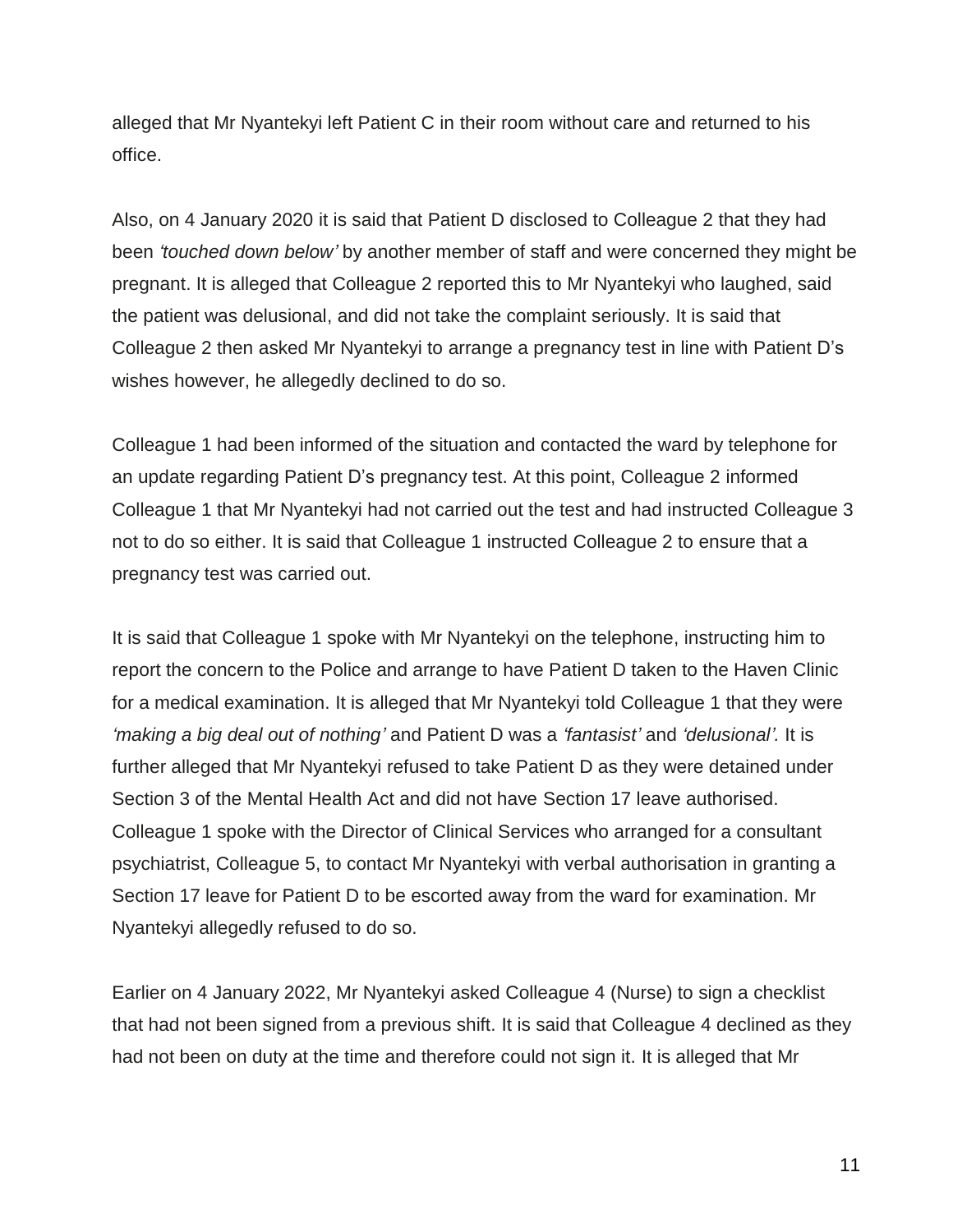Nyantekyi threatened to report Colleague 4 to the Clinical Director and cancelled their agency shifts.

It is alleged that Mr Nyantekyi did not attend his next scheduled shift on 5 January 2020 and did not explain why.

Mr Nyantekyi has not worked on the ward since 4 January 2020.

#### **Witness evidence**

The panel heard live evidence from the following witnesses called on behalf of the NMC:

- Colleague 1 Ward Manager at the Hospital
- Colleague 2 Senior Health Care Assistant at the Hospital
- Colleague 3 Senior Staff Nurse at the Hospital
- Colleague 4 Agency (Registered) Nurse at the Hospital
- Colleague 5 Visiting Consultant Psychiatrist at the Hospital

#### **Decision and reasons on application for hearing to be held in private**

During the course of Colleague 2's witness evidence, Mr Joshi made an application that parts of this hearing should be heard in private on the basis that patients' private health would be referred to.

The legal assessor reminded the panel that while Rule 19(1) provides, as a starting point, that hearings shall be conducted in public, Rule 19(3) states that the panel may hold hearings partly or wholly in private if it is satisfied that this is justified by the interests of any party or by the public interest.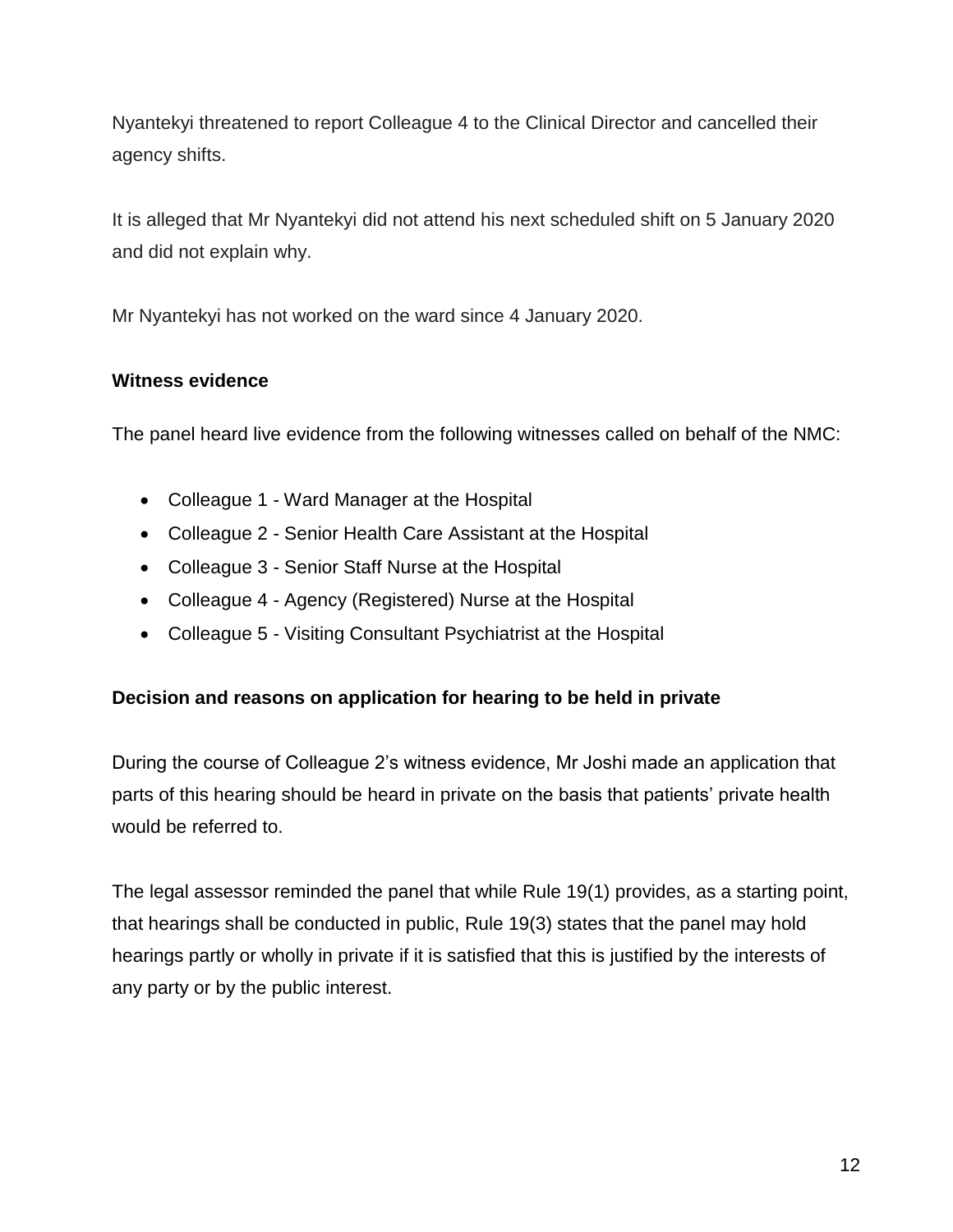Having heard that there would be reference to patients' health, the panel determined to hold parts of this hearing in private in order to maintain their privacy and confidentiality. The panel will go into private sessions as and when those issues arise.

# **Decision and reasons on facts**

In reaching its decisions on the facts, the panel considered all the oral and documentary evidence together with the submissions made by Mr Joshi. It has accepted the advice of the legal assessor.

The panel was aware that the burden of proof rests on the NMC, and that the standard of proof is the civil standard, namely the balance of probabilities. This means that a fact will be proved if a panel is satisfied that it is more likely than not that the incident occurred as alleged.

The panel made the following findings:

# **Charge 1a**

- *1. Failed to accord colleagues due respect and dignity in that:*
- *(a) You were rude and dismissive to Colleague 2*

# **This charge is found proved.**

In reaching this decision, the panel took into account Colleague 2's oral evidence which was consistent with her written statement. She explained that she had been made to feel *'embarrassed'* and *'vulnerable'* by Mr Nyantekyi as he was rude and dismissive to her. In oral evidence, Colleague 2 explained how Mr Nyantekyi *'shushed'* and *'shooed'* her away with his hands.

On this basis the panel determined that this charge was found proved.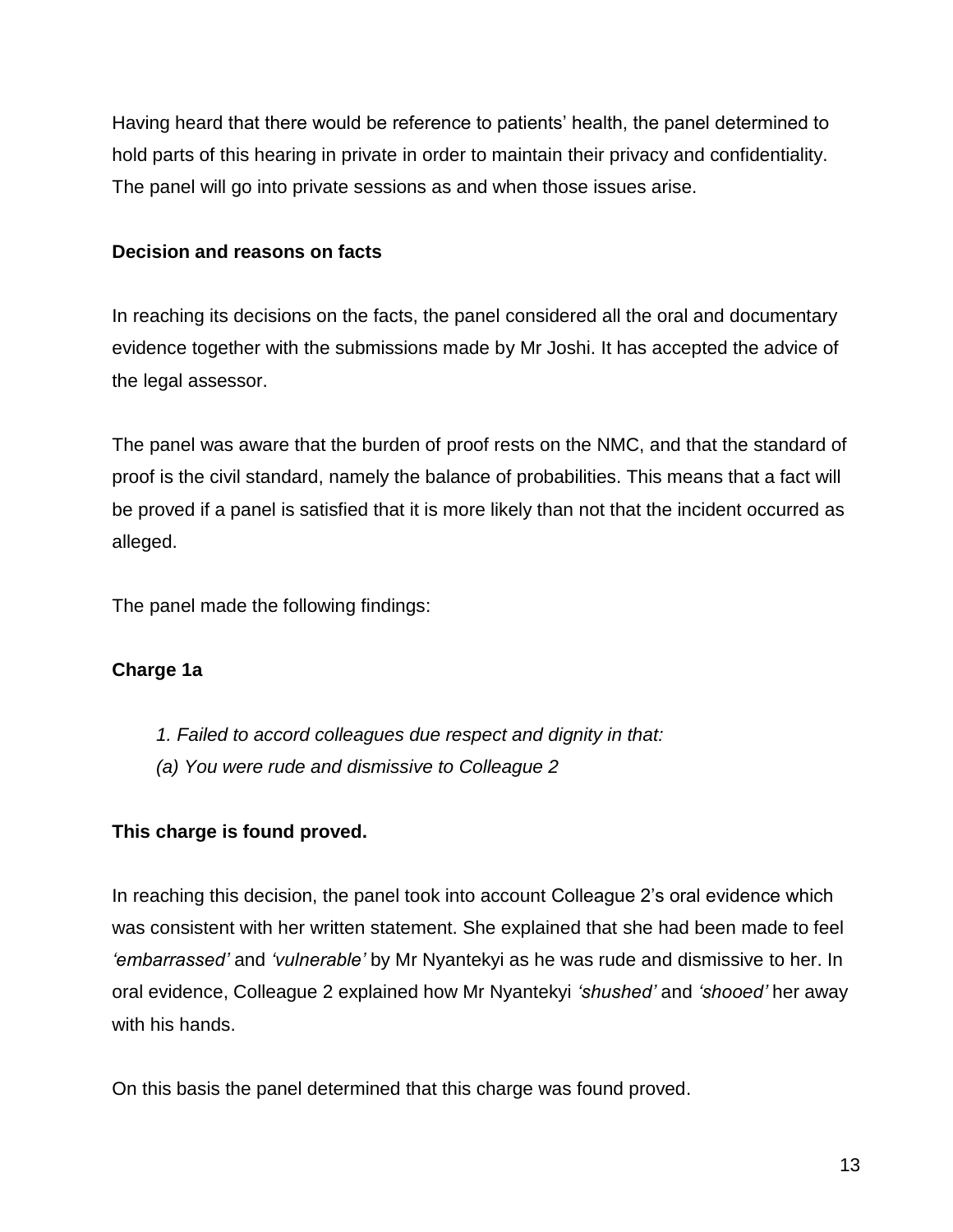# **Charge 1b**

- *1. Failed to accord colleagues due respect and dignity in that:*
- *(b) On one occasion, when patient allocations were being dealt with, you were you were again rude and dismissive to Colleague 2.*

# **This charge is found NOT proved.**

The panel noted that that it was not given information about the possible link of the patient allocations and Mr Nyantekyi being rude and dismissive. It determined that it has not been provided any real supporting evidence for this charge and therefore this charge is not found proved.

# **Charge 1c**

*1. Failed to accord colleagues due respect and dignity in that:*

*(c) You called Colleague 2 "lady" ,"woman", "her", "she", "it" and did not use her name.*

# **This charge is found proved.**

In reaching this decision, the panel determined that there was sufficient evidence in regard to this charge. The panel noted that the evidence from Colleague 2 in her statement on 16 January 2020 to the Hospital, her NMC witness statement and her oral evidence were consistent in that Mr Nyantekyi had called her '*lady', 'woman', 'her', 'she', 'it'* and did not use her name*.*

The panel therefore found charge 1c proved.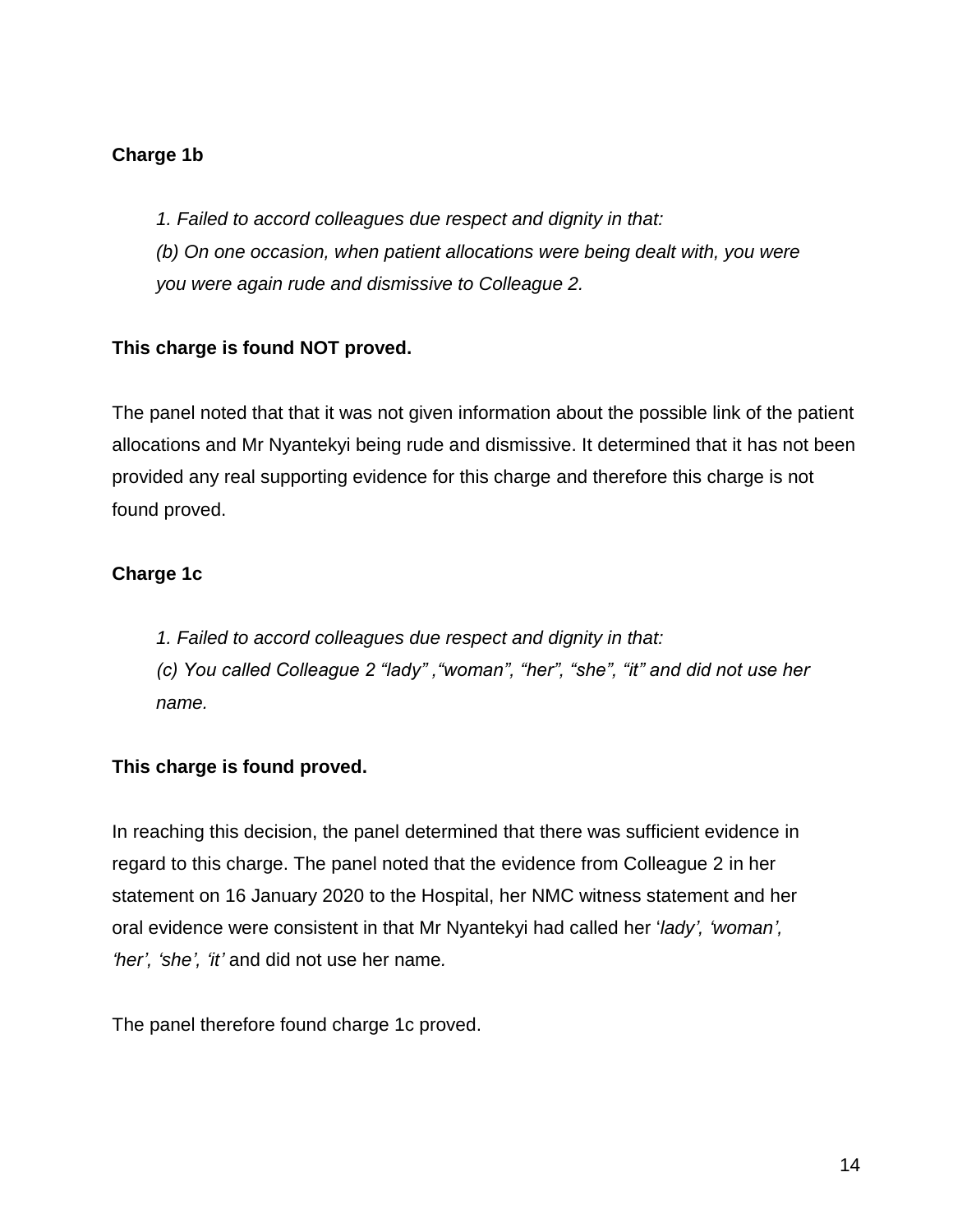# **Charge 1d**

- *1. Failed to accord colleagues due respect and dignity in that:*
- *(d) You called Colleague 4 "you girl".*

# **This charge is found proved.**

The panel noted that Colleague 4's witness statement and her local statement dated 17 January 2020 soon after the events took place stated that Mr Nyantekyi said to her *'You this girl you are not listening…'*. The panel noted the oral evidence from Colleague 4 that this was not professional.

It determined that this charge was found proved.

# **Charge 1e**

- *1. Failed to accord colleagues due respect and dignity in that:*
- *(e) You would raise your hands to Colleague 2 to shoo her away.*

# **This charge is found proved.**

In reaching this decision, the panel took into account Colleague 2's evidence in her witness statement and her oral evidence which she explained that Mr Nyantekyi would raise his hands to *'shoo'* her away and would also do the same to other colleagues.

The panel determined that the evidence was sufficient to find this charge proved.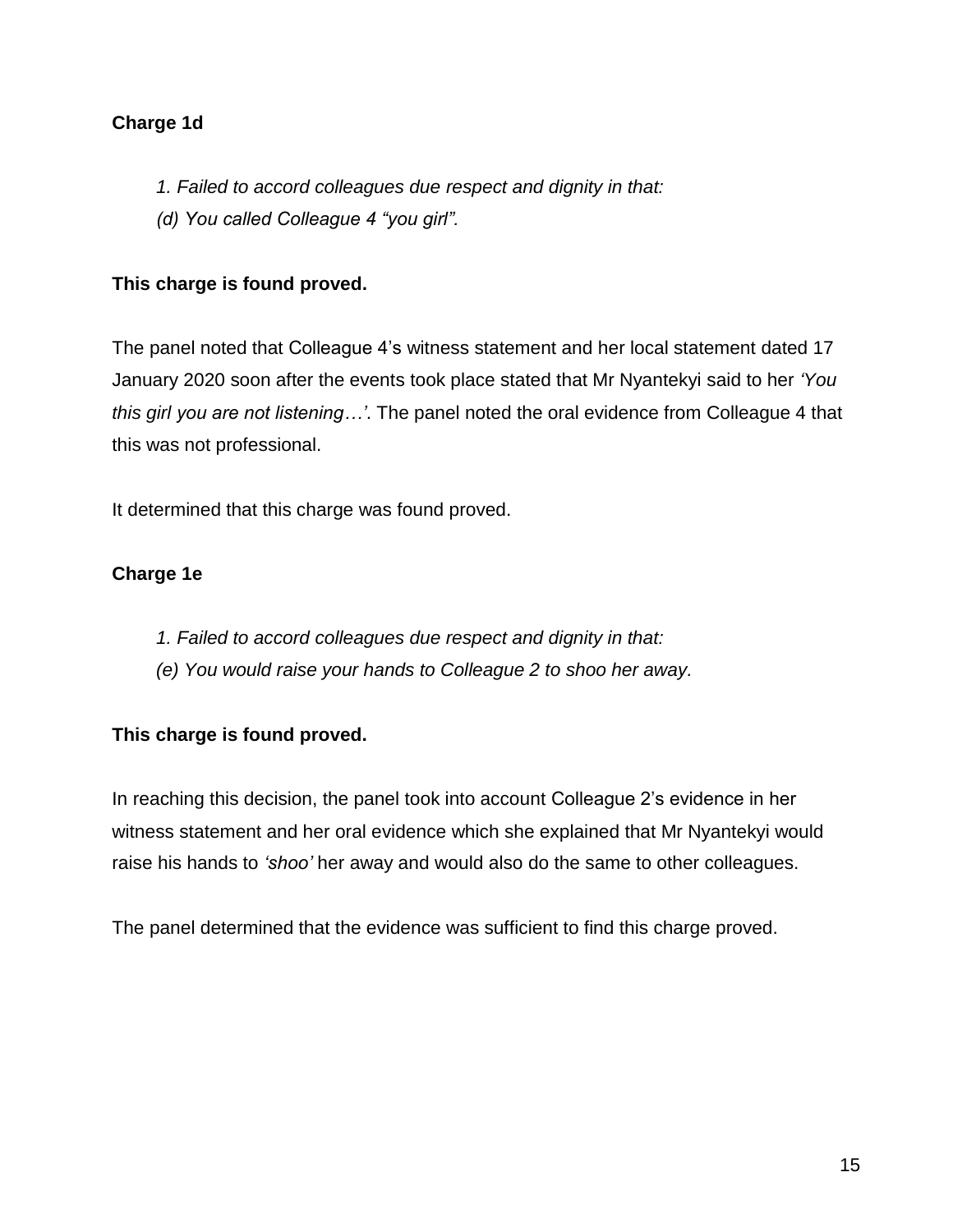# **Charge 2**

*2. On the 30th December 2019, whilst Colleague 2 was fully occupied in providing 2:1 care for patient A, she asked you to obtain some Fojuice* [sic], *a task you refused to do.*

# **This charge is found proved.**

In reaching this decision, the panel took into account Colleague 2's witness statement and oral evidence in which she explained that Mr Nyantekyi said he was too busy to assist with the provision of this although he was the designated floating nurse.

The panel noted that the evidence shows that Mr Nyantekyi refused to assist with providing care for Patient A. It determined that this charge is found proved.

# **Charge 3**

*3. On the 30th December 2019, when Colleague 2 was left alone in the care of Patient B, whose care required a 2:1 ratio, she asked you as the allocated assistant to help, but you refused.*

# **This charge is found proved.**

In reaching this decision, the panel took into account Colleague 2's evidence that she felt *'embarrassed'* and *'vulnerable'* when Mr Nyantekyi refused to assist her with the care of Patient B. The panel noted that Colleague 2 was consistent with her evidence and determined that this charge was found proved.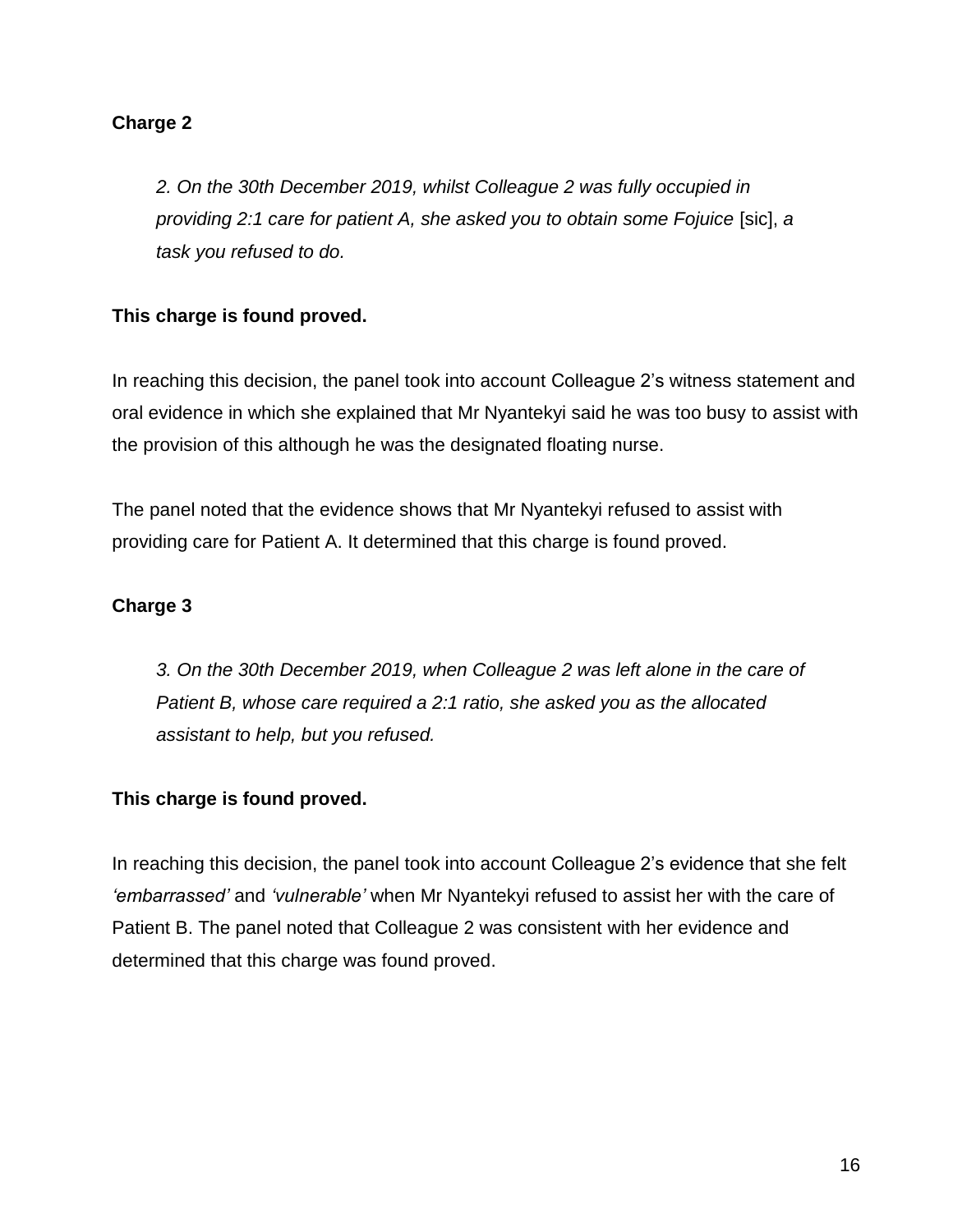### **Charge 4a**

*4. In declining to help, you stated the matters at (a)–(c) to the first request for help and to a second later request for help, you reacted to Colleague 2 in the way set out at (d) (a) She should not worry.*

#### **This charge is found proved.**

In reaching this decision, the panel took into account Colleague 2's consistency within her witness statement and in her oral evidence. It determined that there was sufficient evidence that Mr Nyantekyi had stated Colleague 2 *'should not worry'*.

The panel therefore found charge 4a proved.

#### **Charge 4b**

*4. In declining to help, you stated the matters at (a)–(c) to the first request for help and to a second later request for help, you reacted to Colleague 2 in the way set out at (d) (b) She should relax*

#### **This charge is found proved.**

The panel noted Colleague 2's consistency within her witness statement and in her oral evidence. It determined that there was sufficient evidence that Mr Nyantekyi had stated Colleague 2 *'should relax'.*

Therefore, the panel found charge 4b proved.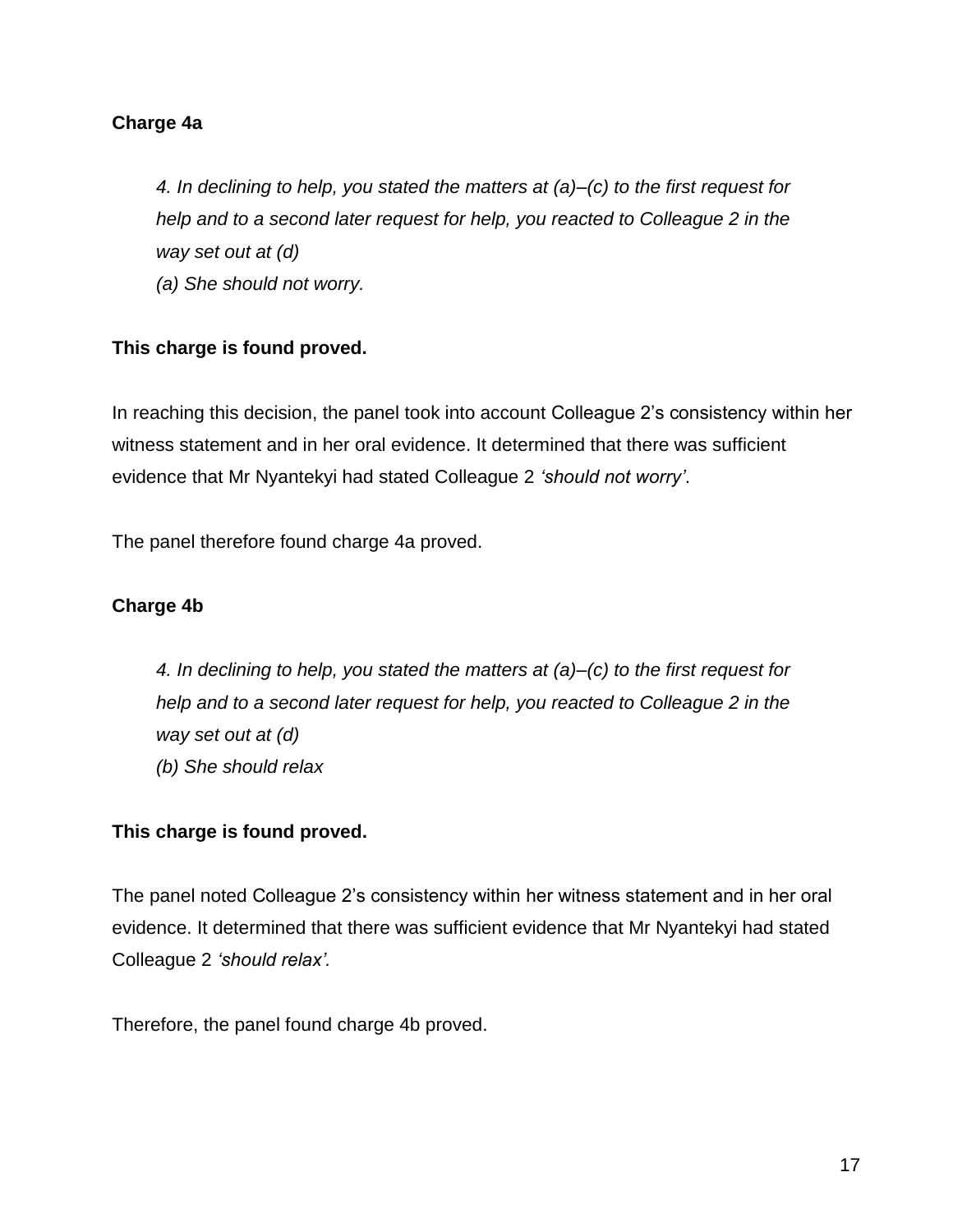### **Charge 4c**

*4. In declining to help, you stated the matters at (a)–(c) to the first request for help and to a second later request for help, you reacted to Colleague 2 in the way set out at (d)*

*(c) You would take the patient off 2:1 care.*

#### **This charge is found proved.**

In reaching this decision, the panel took into account Colleague 2's consistency within her witness statement and in her oral evidence. It also noted the Hospital policy that stated, *'Observation levels could only be reduced by a doctor'*. The panel determined Mr Nyantekyi in any event was not able to take the patient off 2:1 care and that the evidence from Colleague 2 was sufficient to find this charge proved.

Therefore, the panel found charge 4c proved.

# **Charge 4d**

*4. In declining to help, you stated the matters at (a)–(c) to the first request for help and to a second later request for help, you reacted to Colleague 2 in the way set out at (d)*

*(d) You ignored the request, laughed and walked off.*

#### **This charge is found proved.**

The panel noted Colleague 2's consistency within her witness statement and in her oral evidence. It noted that Colleague 2 had explained she had felt *'embarrassed'* and *'vulnerable'* as she was not given support by Mr Nyantekyi. The panel determined that there was sufficient evidence that Mr Nyantekyi had ignored Colleague 2's *'request, laughed and walked off'.*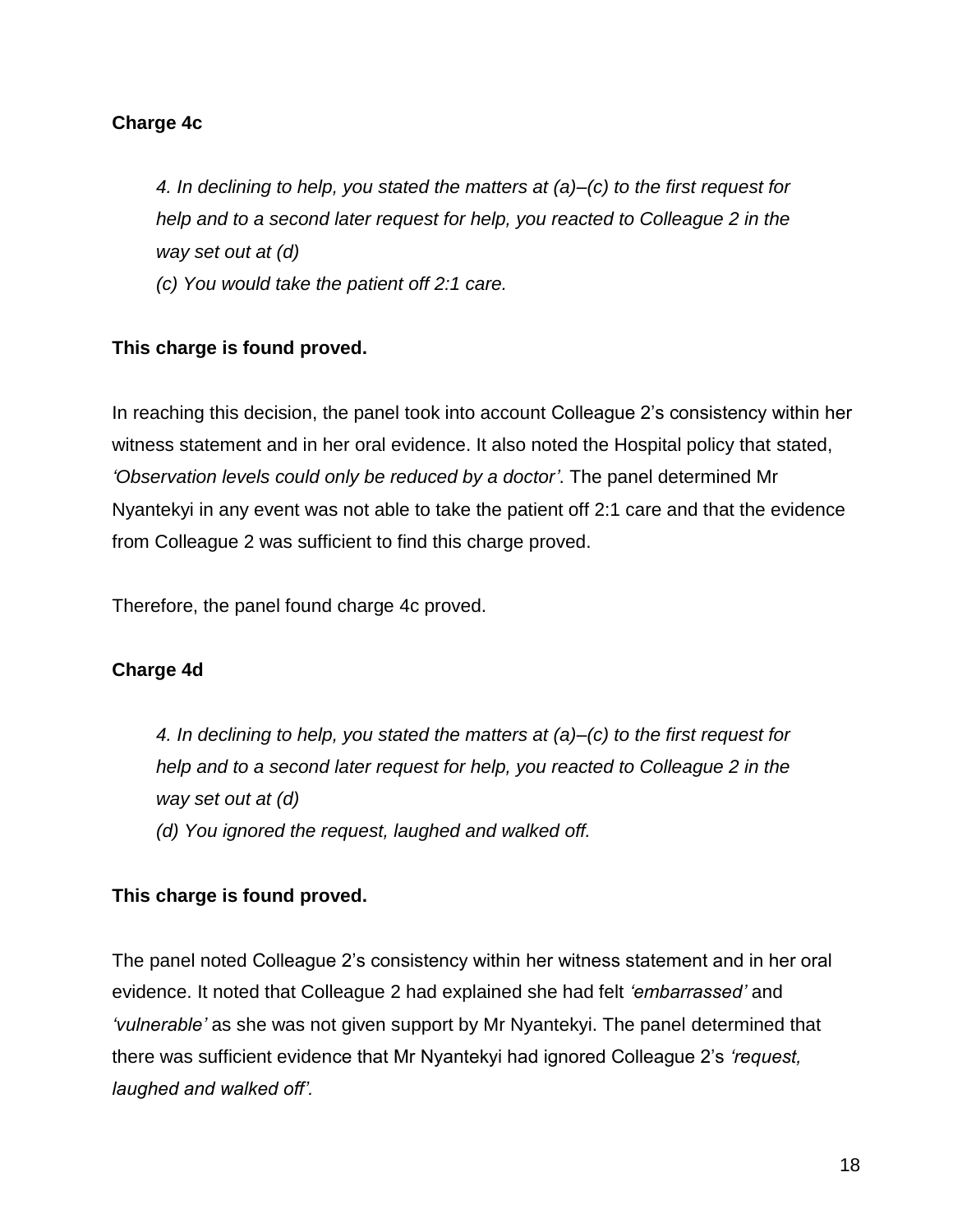Therefore, the panel found charge 4d proved.

# **Charge 5**

*5. On the 31st December 2019, you were acting as the floating nurse and were called to assist Colleague 3 in the care of Patient B, whose care required a 2:1 ratio, but you did not attend.*

# **This charge is found proved.**

In reaching this decision, the panel took into account Colleague 2's evidence in which she explained that Mr Nyantekyi did not attend to help with Patient B. The panel determined that there is sufficient written and oral evidence that Mr Nyantekyi did not attend although he was the floating nurse and there was a 2:1 (staff ratio) care plan in place for this patient.

Therefore, the panel found charge 5 proved.

# **Charge 6**

*6. On the 31st December 2019, Colleague 3 requested you to help with Patient C, a patient requiring a 2:1 ratio of care, who was calling for help to go to the toilet, but you refused.*

# **This charge is found proved.**

In reaching this decision, the panel had regard to the written statement from Colleague 3 who sets out that Patient C, a patient on 2:1 care, was calling out for help to go to the toilet. Colleague 3 states that they told Mr Nyantekyi he needed to attend but *'he refused'.*  It is further stated that Mr Nyantekyi asked a carer to clean the patient after they had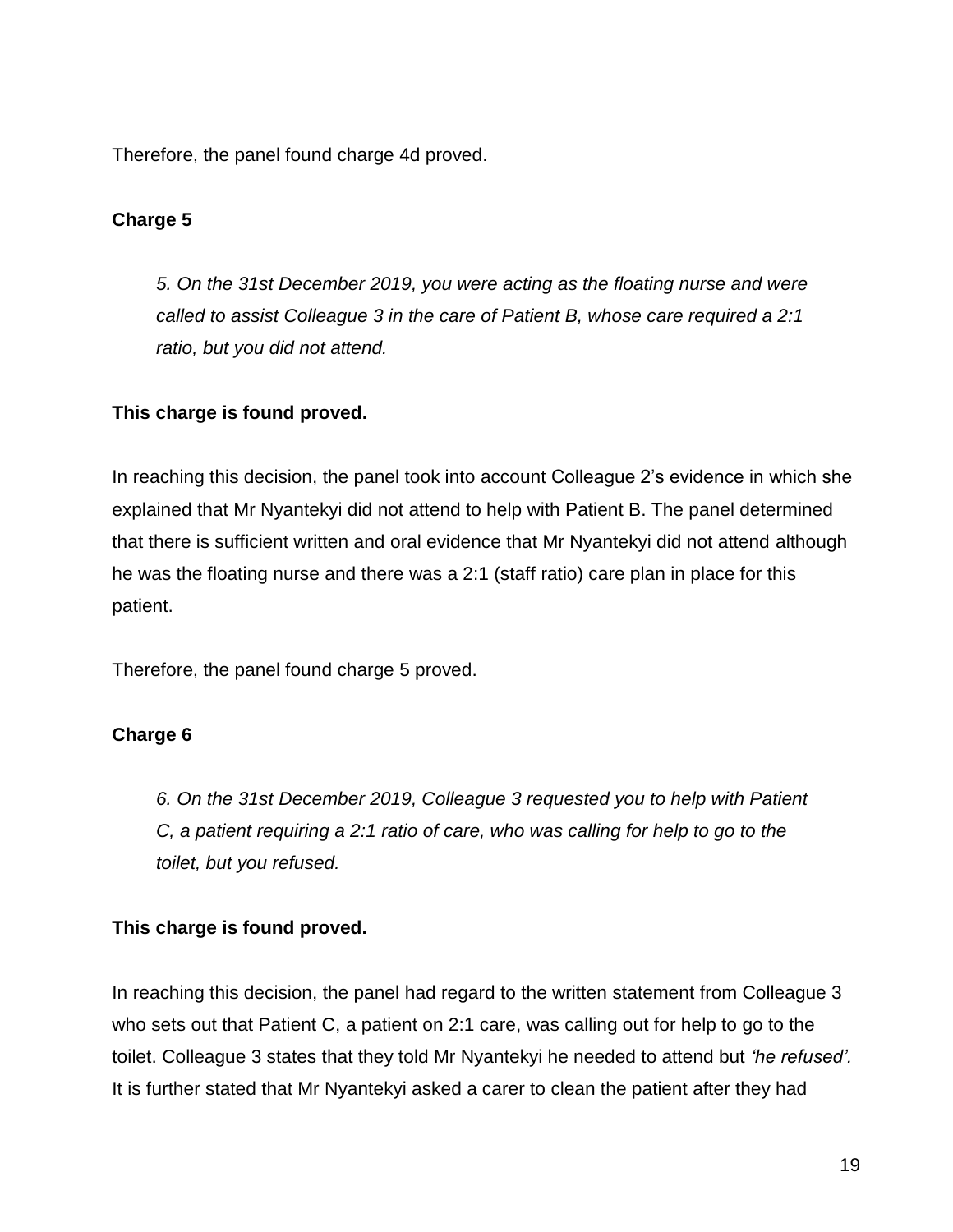soiled themselves. The panel also noted that Colleague 3's oral evidence was consistent with this written statement.

In addition to this, the panel had regard to Patient C's care plan which sets out that *'Nurses will ensure that [Patient C] is supported by two staff during all moving and handling interventions'*. The panel was therefore satisfied that Patient C would have required 2.1 care when moved to the toilet.

On the basis of the above, the panel concluded that Mr Nyantekyi did refuse to help with Patient C when requested by Colleague 3. This charge is therefore found proved.

# **Charge 7**

*7. On the 4th January 2020, having elected to care for Patient C, you then left the patient without care and returned to your office.*

# **This charge is found proved.**

The panel had regard to the written statement from Colleague 3 who confirms that Mr Nyantekyi elected to care for Patient C '*I thought that by giving Ebenezer the choice, it would help to get him more involved with the patients and provide assistance. He said he would assist with the personal care for* [Patient C]'.

Further in Colleague C's statement, it is set out that Mr Nyantekyi then left the patient without care and returned to the office '*Whilst I was dealing with the other patient and her parents, I could hear* [Patient C] *calling out for help. Ebenezer didn't go to help and he was in the office and typing on the computer. When a patient is shouting for help, whoever is free should attend. If you are doing paperwork, you should prioritise the patient first'*.

The panel noted that this written statement was consistent with Colleague 3's oral evidence.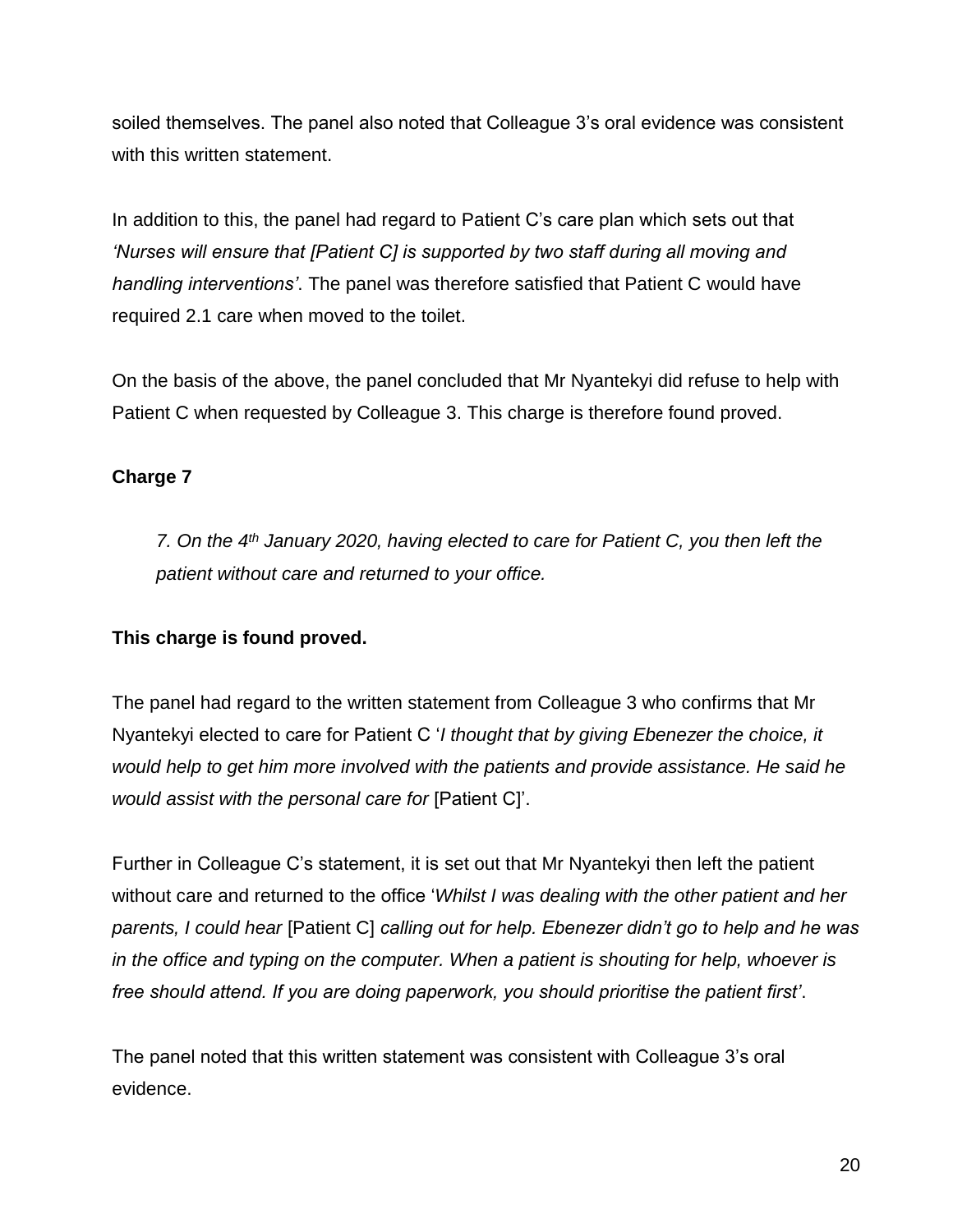On the basis of all of the above, the panel was satisfied that Mr Nyantekyi left Patient C without care and returned to his office, after having elected to care for them. This charge is therefore found proved.

# **Charge 8a**

*8. On the 4th January 2020, following Patient D making an allegation of rape, you disobeyed a report and/or instruction emanating from your Ward Manager and Lead in Safeguarding, Colleague 1 that a pregnancy test be taken of Patient D in that you told:*

*a) Colleague 2 "this is ridiculous. She has her period"*

# **This charge is found proved.**

In reaching this decision, the panel took into account the local statement from Colleague 2 dated 16 January 2020. Colleague 2 explains that upon taking instruction from Colleague 1, she told Colleague 3 that the pregnancy test had to be done. At this point, she states that Mr Nyantekyi laughed and said '*this is ridiculous. She has her period'*.

In addition, the panel had regard to the written statement from Colleague 1 who confirms that the situation had to be treated seriously '*In regards to any allegation of assault/abuse ie. allegations that fall into the category of safeguarding and/or a crime, all allegations must be taken seriously and appropriate action taken'*.

Taking into account the above, the panel was satisfied that this sub-charge is found proved.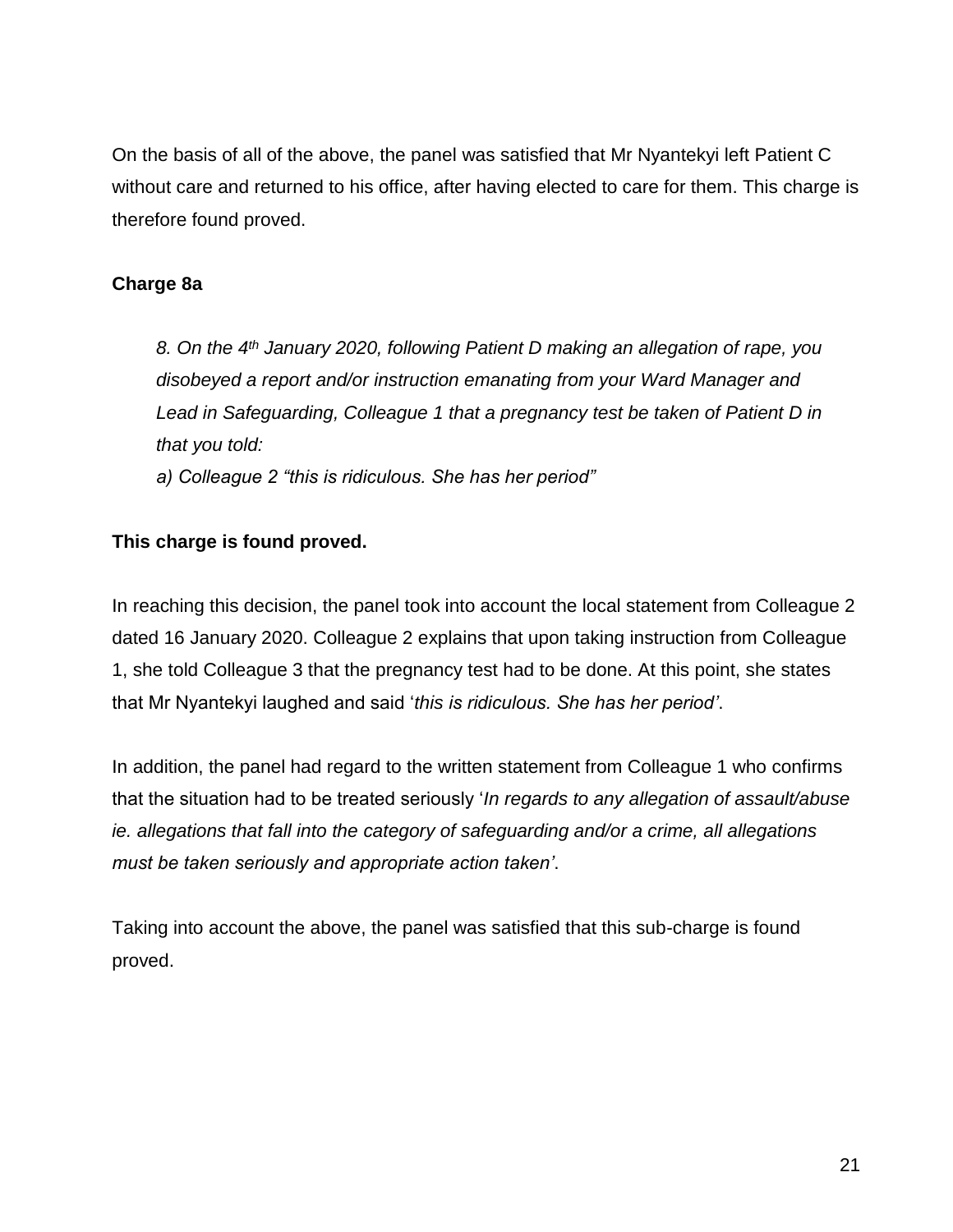### **Charge 8b**

*8. On the 4th January 2020, following Patient D making an allegation of rape, you disobeyed a report and/or instruction emanating from your Ward Manager and Lead in Safeguarding, Colleague 1 that a pregnancy test be taken of Patient D in that you told:*

*b) Colleague 3 not to do the test*

# **This charge is found NOT proved.**

The panel noted its previous finding that Mr Nyantekyi did not take the pregnancy test seriously, having stated that it was *'ridiculous'* and that the patient had her period. The panel also took into account that Colleague 3, in his written statement, sets out that Mr Nyantekyi said, *'it was nonsense, that he was busy and that he was not going to waste his time in doing a pregnancy test.*'

Whilst the panel was satisfied that Mr Nyantekyi had told Colleague 3 that *'he'* was not going to arrange a pregnancy test for Patient D, it had not seen any evidence suggesting that Mr Nyantekyi told Colleague 3 not to do a test. The panel bore in mind that in his oral evidence, Colleague 3 set out that he did organise a pregnancy test for the patient. Colleague 1 also confirmed this in her written statement '*I contacted the ward later on and*  [Colleague 2] *told me that* [Colleague 3] *carried out the pregnancy test…*'

In this regard, the panel concluded that this charge is not proved.

# **Charge 8c**

*8. On the 4th January 2020, following Patient D making an allegation of rape, you disobeyed a report and/or instruction emanating from your Ward Manager and Lead in Safeguarding, Colleague 1 that a pregnancy test be taken of Patient D in that you told:*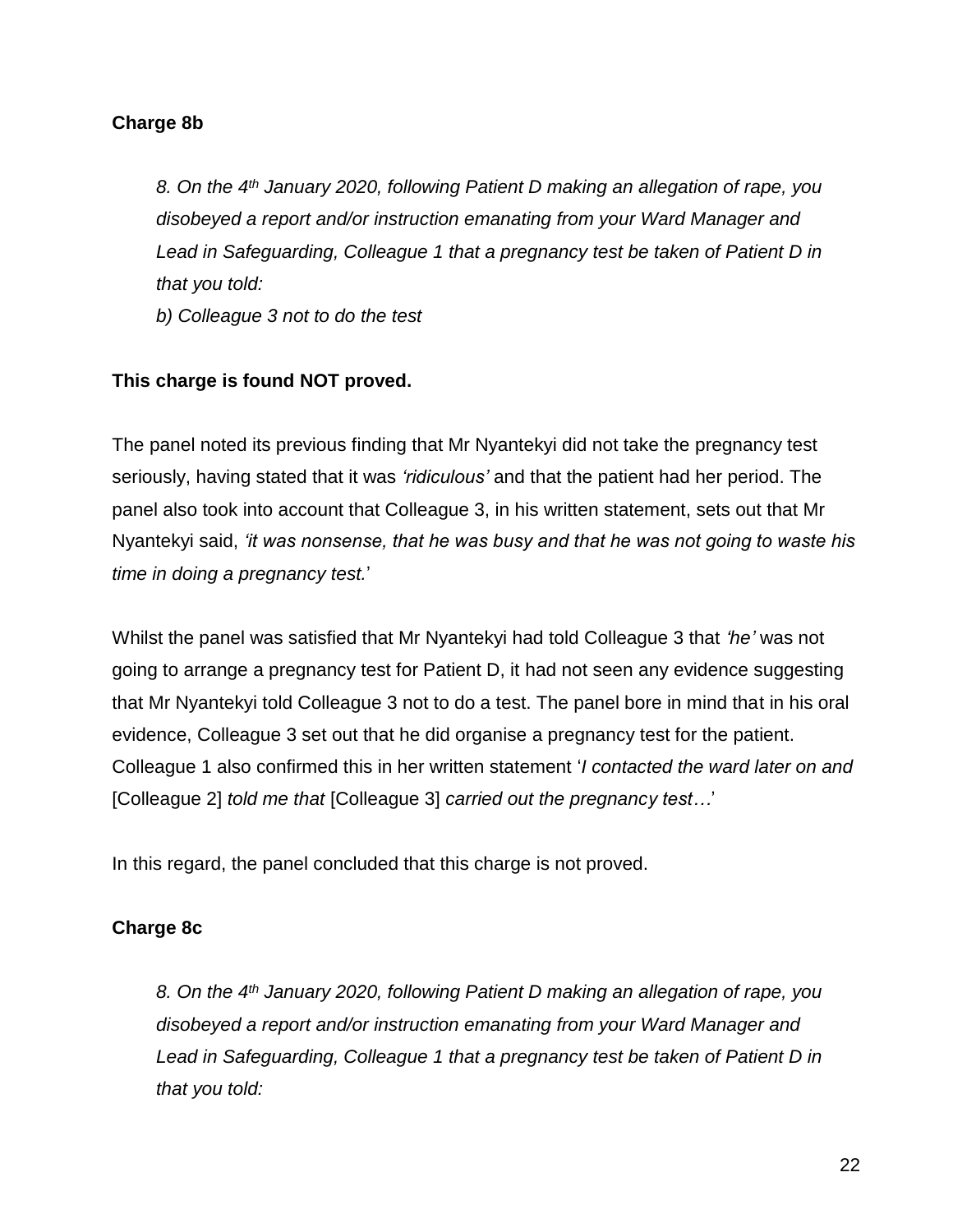*c) Colleague 3 "This is a waste of time...nonsense..that you were busy...and not going to waste your time on a pregnancy test"*

### **This charge is found proved.**

In reaching this decision, the panel took into account Colleague 3's written statement, who states that upon asking about the pregnancy test, Mr Nyantekyi said, *'it was nonsense, that he was busy and that he was not going to waste his time in doing a pregnancy test…He repeated that the matter was silly and was a waste of this time'*.

The panel also had regard to Colleague 2's written statement which is consistent with Colleague 3's account: '*I spoke later to* [Colleague 1]*, the unit manager, and she asked me to facilitate a pregnancy test. I also spoke to* [Colleague 1] *again later in the shift and she said she wanted to speak to Ebenezer but he wouldn't speak to her… I felt extremely uneasy around Ebenezer as he was refusing to do what he was told'*.

In the light of this evidence, the panel was satisfied that there is sufficient evidence to find this sub-charge proved.

# **Charge 9**

*9. On the 4th January 2020, you disobeyed Colleague 1's instruction to you on the phone in relation to Patient D a) To report Patient D's allegation of rape to the police*

*b) To arrange for Patient D to be taken to the Haven Clinic for a medical examination*

# **This charge is found proved.**

In reaching this decision, the panel took into account Colleague 1's written statement setting out that '*I informed him that he must report the concern, which was an alleged*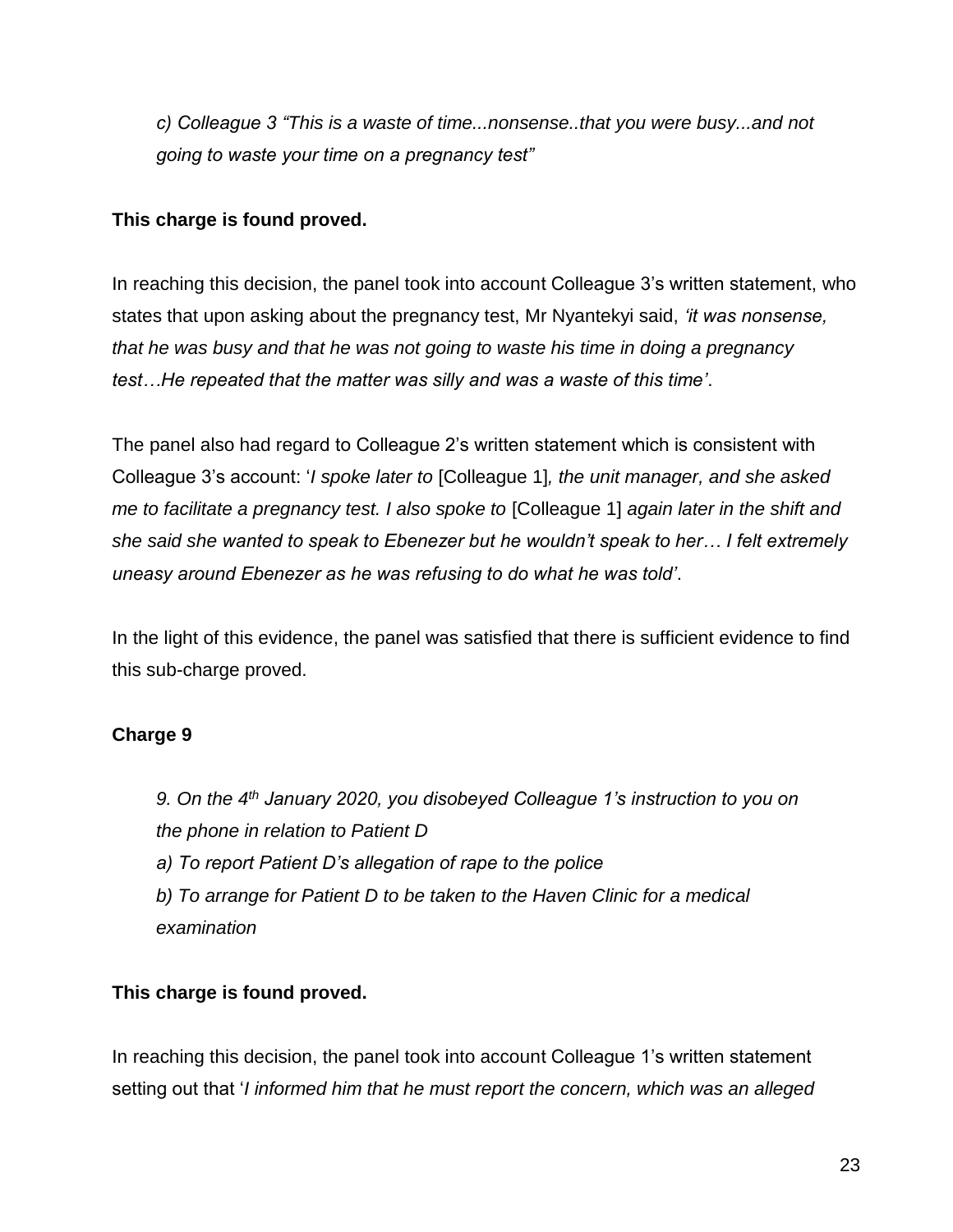*rape, to the Police and that he must arrange to have the patient taken to the Haven Clinical for a medical examination*.' Colleague 1 goes on to state that '*Ebenezer told me that he didn't agree with my decision and that I was making a big deal out of nothing.'*

The panel noted that Colleague 1's written account was consistent with her oral evidence. In addition, it considered that she was clear in her answers and had a good recall of events. As such, the panel found Colleague 1 to be a very credible witness.

On the basis of all of the above, the panel was satisfied that this charge is proved.

# **Charge 10a**

*10.In the course of refusing to follow the instruction at 9, you a) stated to Colleague 1 that she was "making a big deal out of nothing"*

# **This charge is found proved.**

In reaching this decision, the panel took into account the written statement from Colleague 1 who states that '*Ebenezer told me that he didn't agree with my decision and that I was making a big deal out of nothing.'* This was also confirmed by Colleague 1 during her oral evidence.

On the basis of the above and taking into account that Colleague 1 was a credible witness, the panel determined that there was sufficient evidence to find this charge proved.

# **Charge 10b**

*10.In the course of refusing to follow the instruction at 9, you b) said that Patient D was a fantasist and delusional.*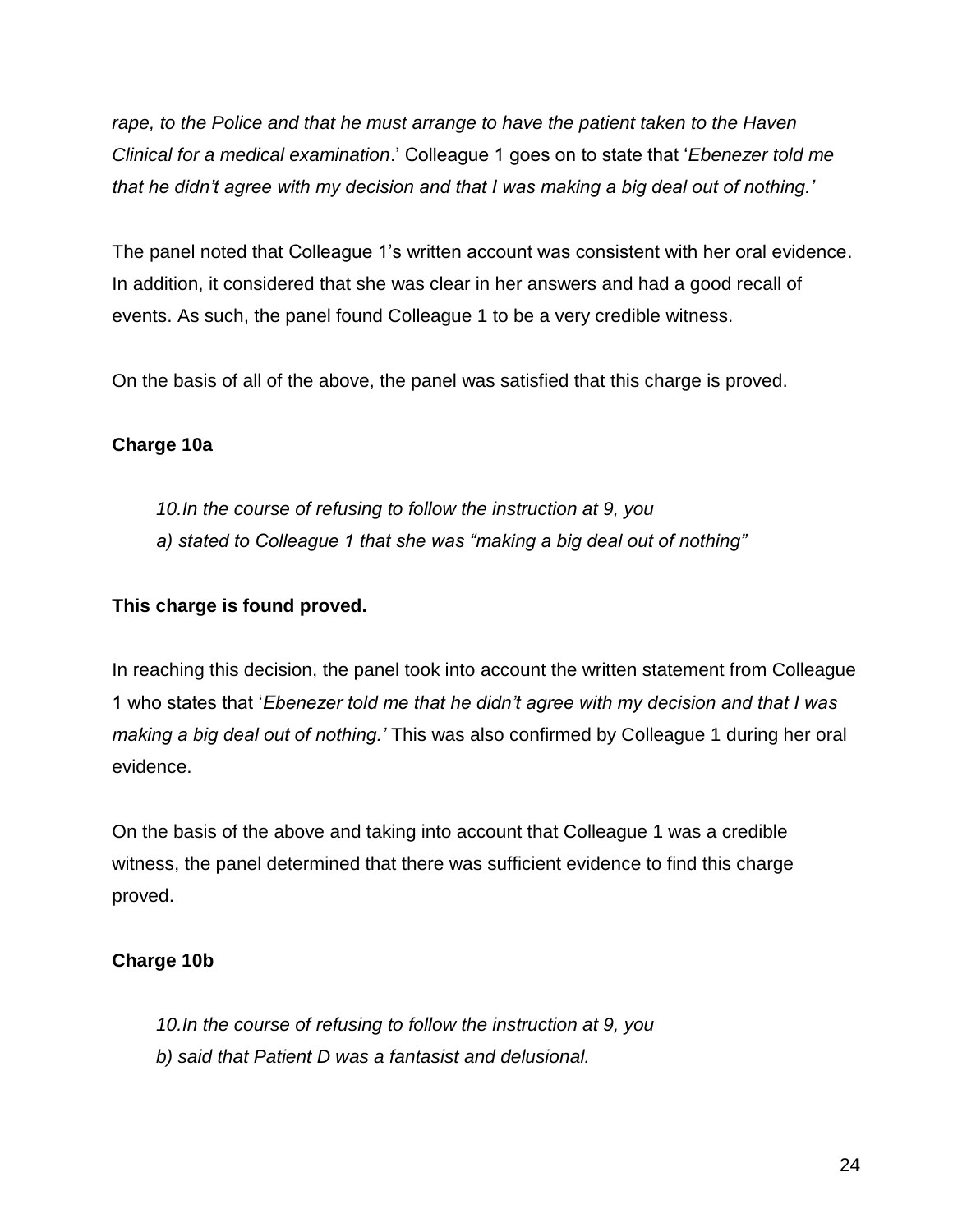# **This charge is found proved.**

The panel took into account Colleague 1's written statement which sets out that Mr Nyantekyi said that '*the patient was a fantasist and was delusional'*. Colleague 1 also confirmed this during her oral evidence.

On the basis that Colleague 1 was considered a credible witness and in the absence of any contradictory evidence, the panel finds this charge proved.

# **Charge 10c**

*10.In the course of refusing to follow the instruction at 9, you c) claimed that Patient D needed a section 17 permission to leave the hospital.*

# **This charge is found proved.**

In reaching this decision, the panel took into account Colleague 1's written statement '*I also had to inform him that it was also a safeguarding matter and I am the hospital lead in safeguarding matters. Ebenezer went on to say that the patient, who was detained under Section 3 of the Mental Health Act, did not have Section 17 leave and so couldn't leave the hospital.'*

The panel also had regard to the written statement of Colleague 5 which states '*I can recall giving my verbal authorisation for Section 17 leave under the Mental Health Act for her to attend for that medical examination…I was perfectly clear in my mind that this was the appropriate thing to do'*.

Taking into account the above, the panel concluded that there is sufficient evidence to find this sub-charge proved.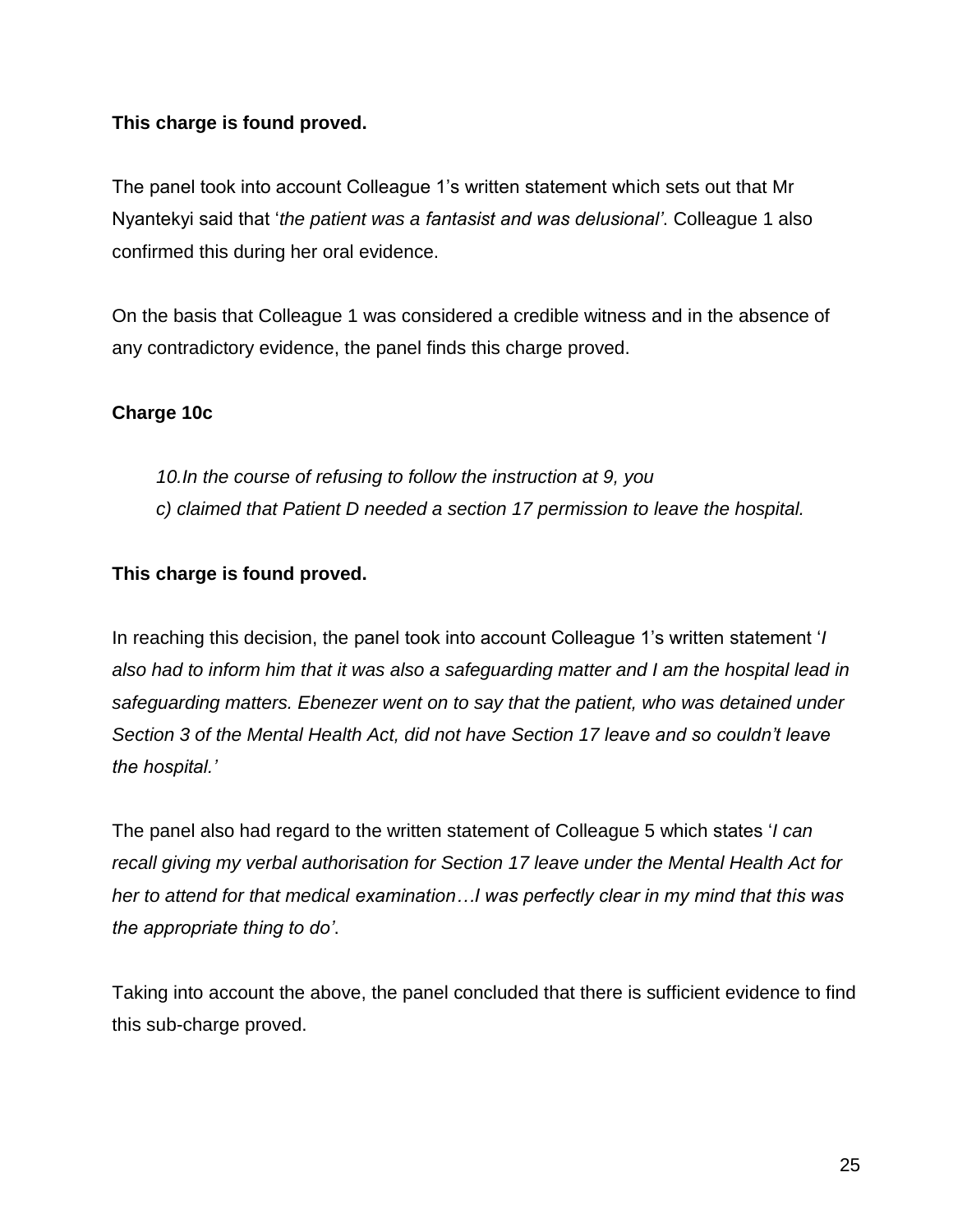### **Charge 10d**

*10.In the course of refusing to follow the instruction at 9, you d) Ignored and/or failed to assimilate Colleague 1's instruction that a Consultant would be contacted.*

#### **This charge is found proved.**

On the basis of its findings in charge 9 and taking into account the oral evidence from Colleague 1, the panel was satisfied that Mr Nyantekyi ignored Colleague 1's instruction that a consultant would be contacted. This charge is therefore proved.

#### **Charge 11a(i)**

*11.On the same day, the 4th January 2020, you disobeyed the instructions of Colleague 5, the Consultant Psychiatrist, in whose care Patient D was placed. a) You ignored and/or failed to assimilate i) that he provided you with verbal authority to take Patient D to the Haven Clinic under section 17 of the Mental Health Act 1983.*

# **This charge is found proved.**

In reaching this decision, the panel had regard to the written statement of Colleague 5 who stated '*I can recall giving my verbal authorisation for Section 17 leave under the Mental Health Act for her to attend for that medical examination'.* The panel also bore in mind Colleague 5's oral evidence who set out that he was 80% sure that it was Mr Nyantekyi he spoke to.

The panel found Colleague 5 to be a credible witness who had been treating Patient D for six years (at the time of events) on a weekly basis.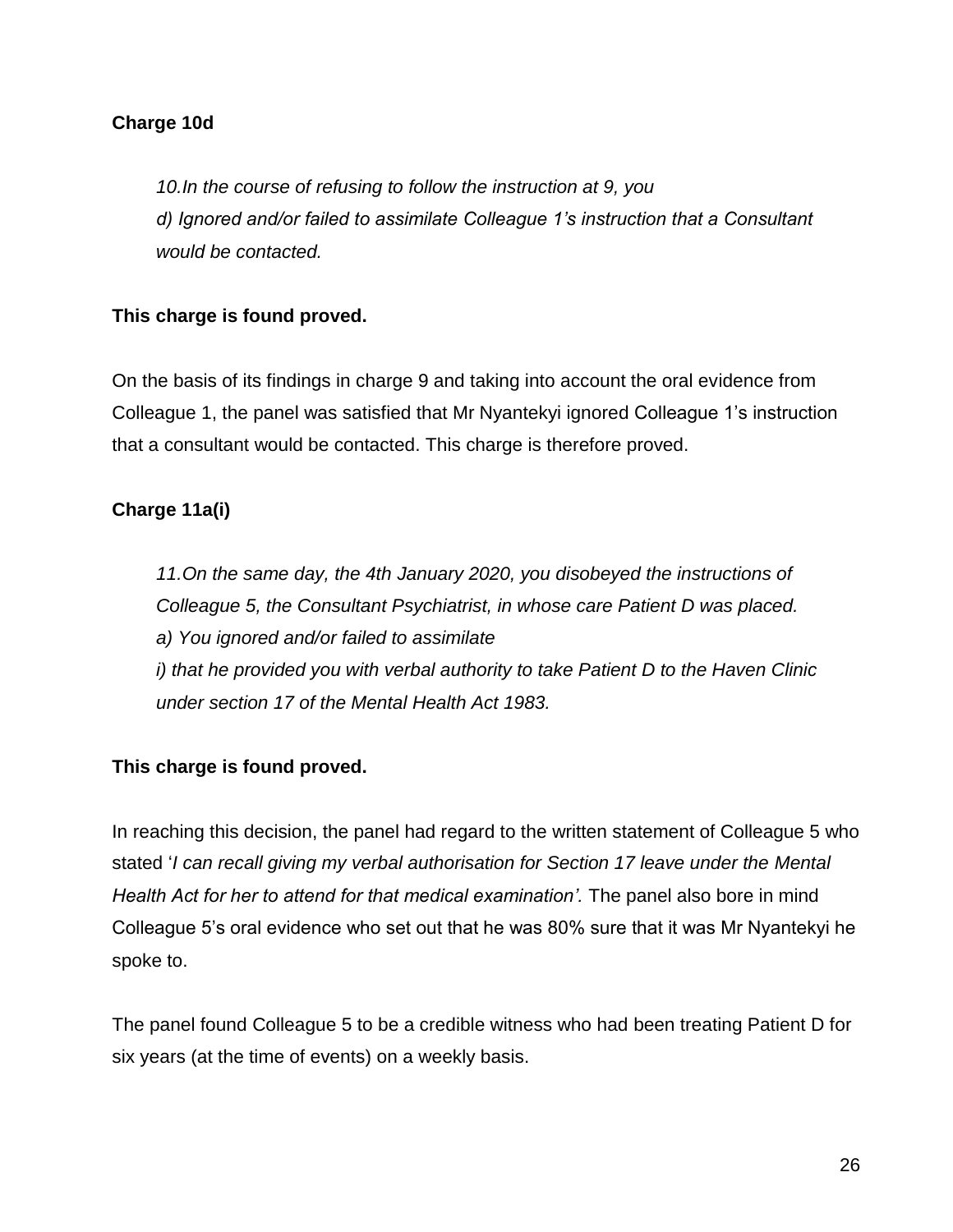On the basis of the above, the panel determined that this charge is proved insofar as that Mr Nyantekyi failed to assimilate that Colleague 5 provided him with the verbal authority for a leave of absence to be granted under Section 17 of the Mental Health Act 1983.

# **Charge 11a(ii)**

*11.On the same day, the 4th January 2020, you disobeyed the instructions of Colleague 5, the Consultant Psychiatrist, in whose care Patient D was placed. a) You ignored and/or failed to assimilate ii) That he advised you to take her for a medical examination and record this in the notes*

# **This charge is found proved.**

In reaching this decision, the panel had regard to the witness statement from Colleague 5. In his statement, Colleague 5 explains that he gave his verbal authorisation for a leave of absence under Section 17 of the Mental Health Act for Patient D to attend a medical examination. He goes on to state '*I also asked that this instruction be recorded in her patient record. I was perfectly clear in my mind that this was the appropriate thing to do. My understanding is that Ebenezer refused to comply with my request. He did not know the patient or what was going on with her care. It was not his position to question my instruction'*.

The panel also took into account Colleague 5's oral evidence in which he confirmed the above.

On the basis of the above, the panel was satisfied that there is sufficient evidence to find this sub-charge proved.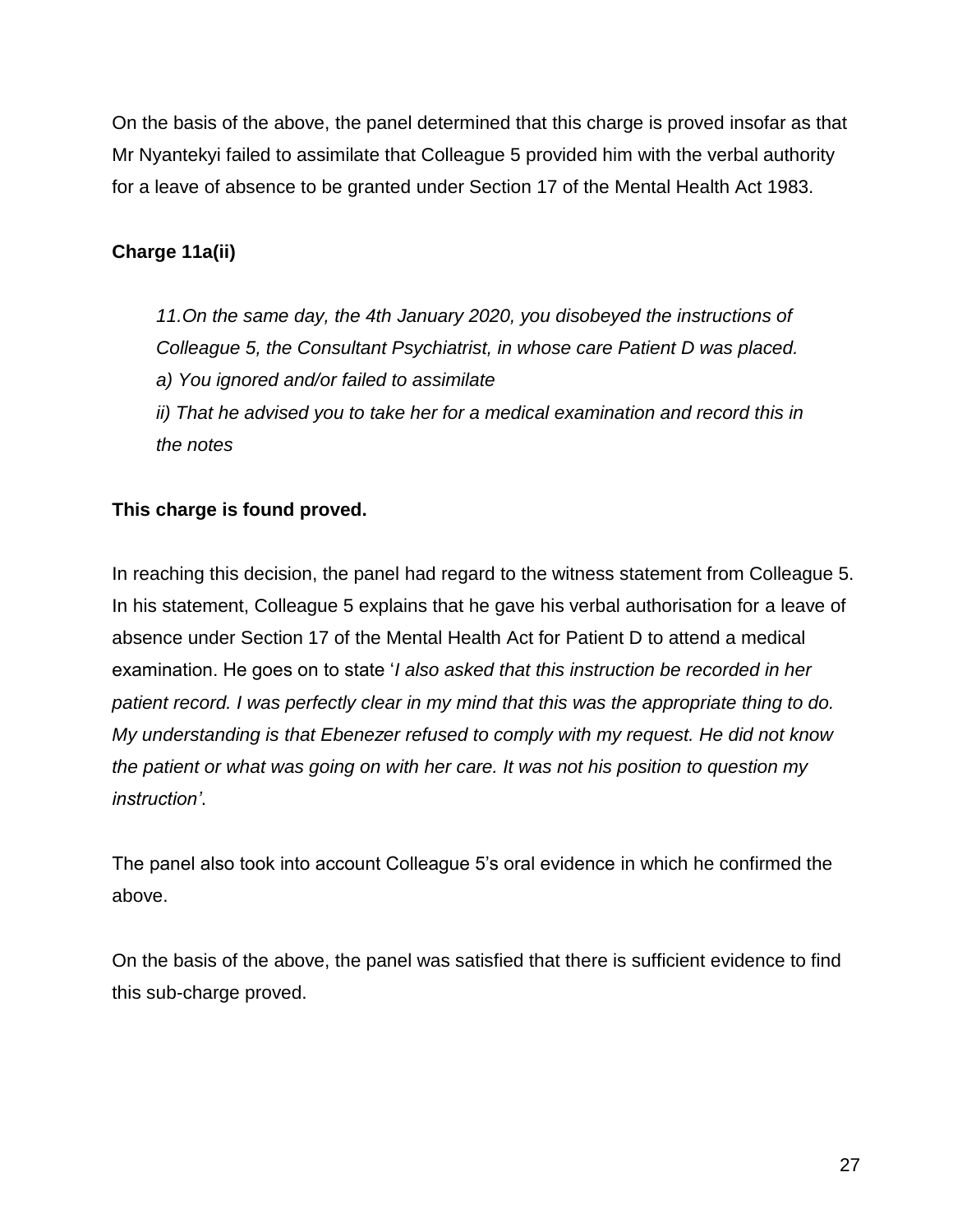#### **Charge 11b**

*11.On the same day, the 4th January 2020, you disobeyed the instructions of Colleague 5, the Consultant Psychiatrist, in whose care Patient D was placed. b) You failed to follow Colleague 5's advice and did not take Patient D to the Haven Clinic.*

# **This charge is found proved.**

As found proved in charge 11a, Colleague 5 advised Mr Nyantekyi to take Patient D to the Haven Clinic for a medical examination '*I can recall giving my verbal authorisation for Section 17 leave under the Mental Health Act for her to attend for that medical examination'.* This is also confirmed in Patient D's care notes '*Keston Ward should facilitate a section 17 leave for Patient D to attend the GUM clinic* [sic]*'.*

The panel had regard to the evidence provided by Colleague 1. In her written statement, and reaffirmed in her oral evidence, Colleague 1 sets out that she told Mr Nyantekyi to report the alleged rape to the police and that he must arrange to have the patient taken to the Haven Clinic for a medical examination. She goes on to explain that after Mr Nyantekyi was given verbal authorisation by Colleague 5 that Patient D could be taken to be examined, he *'still refused to have the test done and did not even contact the Haven'*. Colleague 1 further states '…*he did not take the patient to the Haven for examination. It was only about 5 days later that staff from the Haven came to the Keston Unit to see the patient'*.

On the basis of all the above, the panel concluded that Mr Nyantekyi did not take Patient D to Haven Clinic when advised to do so by Colleague 5. This sub-charge is therefore found proved.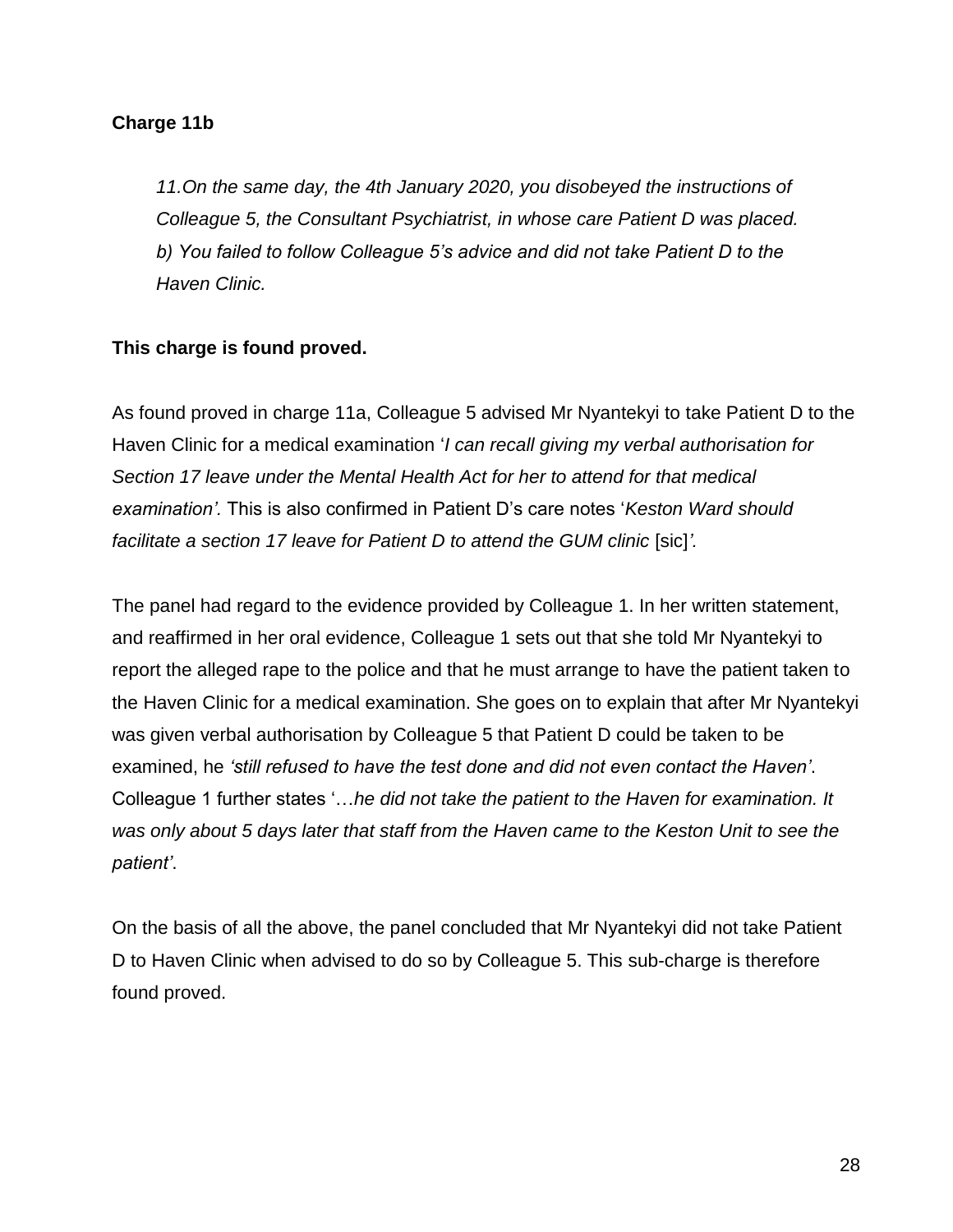#### **Charge 12a**

*12.Your conduct at 8-11 included a) Actions and/or statements outside and beyond your authority as a Charge Nurse.*

# **This charge is found proved.**

In reaching this decision, the panel took into account the evidence from Colleague 1. In her written statement, Colleague 1 explains that when Mr Nyantekyi refused to listen to her instruction to arrange a pregnancy test for Patient D, '*A bit of an argument ensued and I informed Ebenezer that he was not qualified to make that decision. I also had to inform him that it was also a safeguarding matter and I am the hospital lead in safeguarding matters*.' In her oral evidence, Colleague 1 stated that Mr Nyantekyi did not have authority to make this decision as it was a clinical one.

In addition, with regard to arranging Patient D to go to Haven Clinic, Colleague 1 states '*He refused my instruction as his manager and also as the safeguarding officer and also the instruction of the consultant psychiatrist'*.

This is supported by the written statement from Colleague 5 who states, '*My understanding is that Ebenezer refused to comply with my request. He did not know the patient or what was going on with her care. It was not his position to question my instruction… I don't think that was reasonable and he should have followed my and my senior nurses' instructions.'*

The panel also took into account the supplementary witness statement from Colleague 1 which states '*Although Ebenezer was contracted as the Charge nurse for the unit, this does not give them the autonomy to ignore instructions from their seniors in regards to a patient's credibility based on their own view... As a nurse, or health care/medical professionals as a whole, we do not have the authority to decide whether or not an*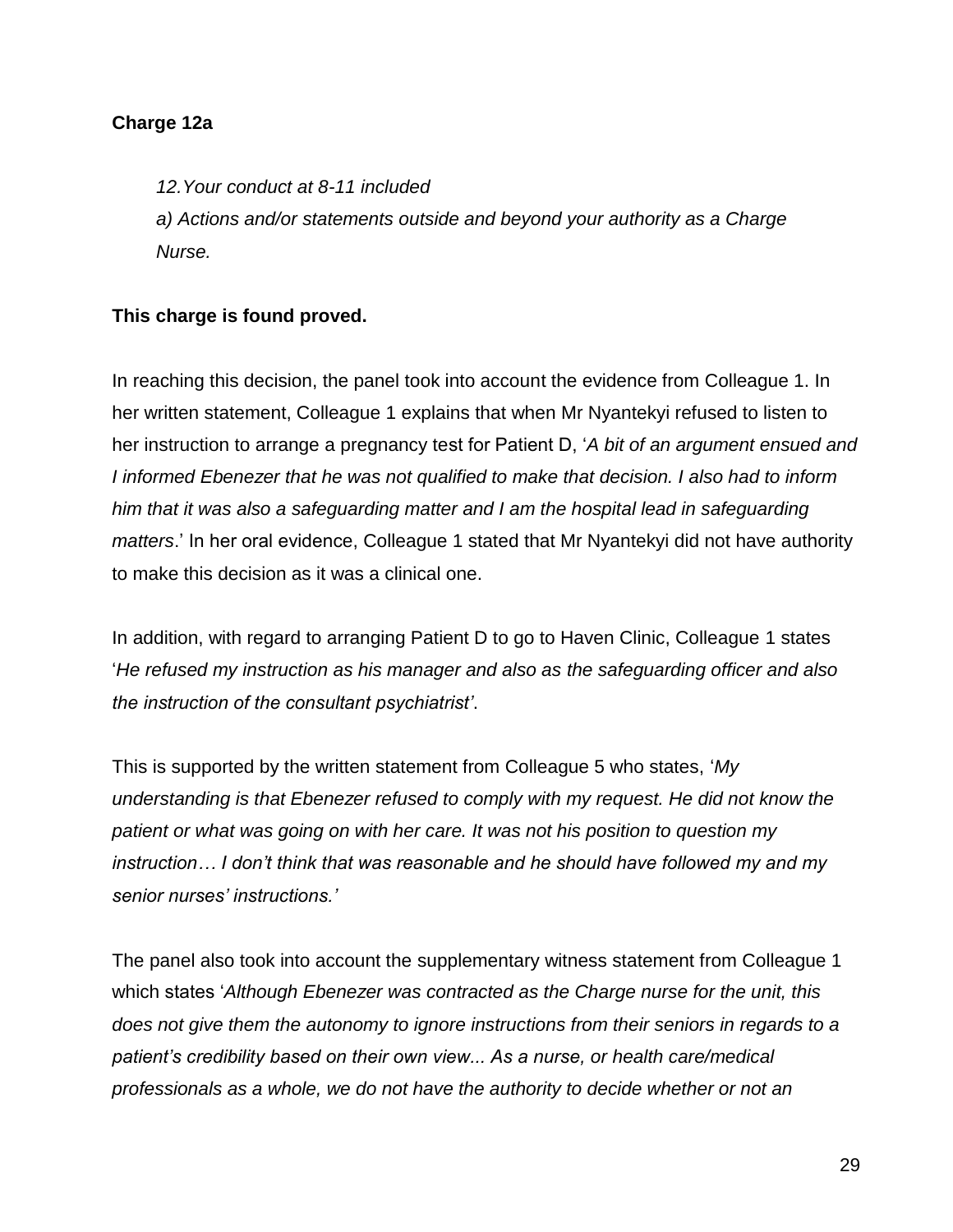*allegation is true or false by independent judgment. It is our responsibility to report all allegations to the local safeguarding authority, to take immediate action to preserve any protentional evidence and to ensure that the patient is safe'*.

In the light of all the evidence, the panel was satisfied that this sub-charge is proved.

# **Charge 12b**

*12.Your conduct at 8-11 included*

*b) Clear insubordination and/or overruling of the instructions of your superiors, the Lead in Safeguarding and a Consultant psychiatrist.*

# **This charge is found proved.**

The panel finds this charge proved to the extent that Mr Nyantekyi's conduct at charges 8- 11 includes both insubordination and overruling of the instructions of his superiors. In reaching this decision, the panel took into account the same evidence as it did for the above charge.

In his written statement, Colleague 5 states '*My understanding is that Ebenezer refused to comply with my request. He did not know the patient or what was going on with her care. It was not his position to question my instruction… I don't think that was reasonable and he should have followed my and my senior nurses' instructions.'*

In her written statement, Colleague 1 states '*A bit of an argument ensued and I informed Ebenezer that he was not qualified to make that decision. I also had to inform him that it was also a safeguarding matter and I am the hospital lead in safeguarding matters*.' In addition, Colleague 1 explains: '*He refused my instruction as his manager and also as the safeguarding officer and also the instruction of the consultant psychiatrist'*.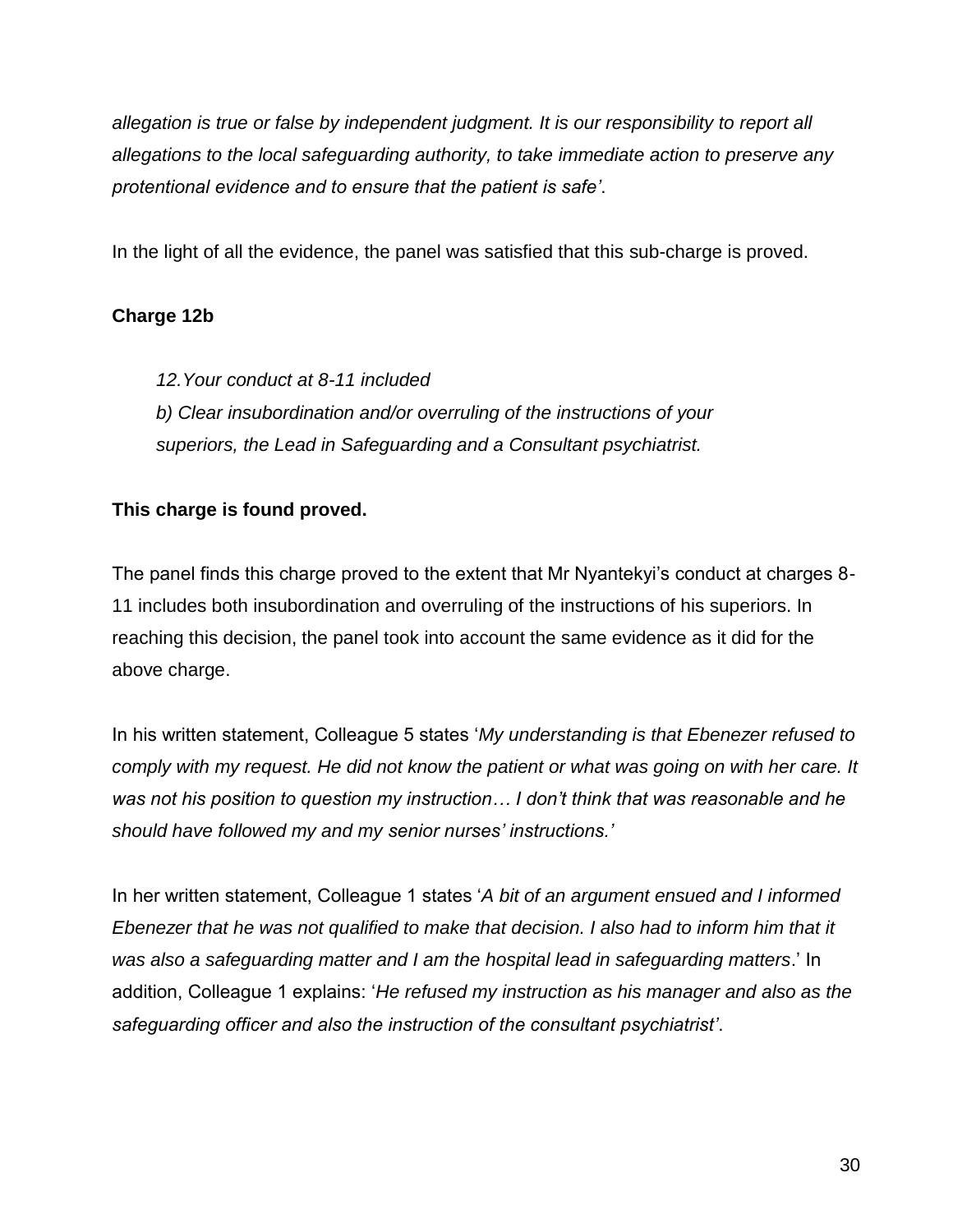The panel concluded that by acting outside his scope of authority as a charge nurse, Mr Nyantekyi demonstrated clear insubordination and overruling of the instructions of Colleague 1 and Colleague 5, his superiors.

# **Charge 12c**

*12.Your conduct at 8-11 included c) Actions outside and beyond your expertise as a Charge Nurse.*

# **This charge is found proved.**

Given the panel's findings in charges 12a and 12b, this charge is also proved. The panel again had regard to the written statements from Colleague 1 and Colleague 5 who both confirm that Mr Nyantekyi's conduct in charges 8 - 11 was outside his expertise as a charge nurse.

Colleague 1 states '*Although Ebenezer was contracted as the Charge nurse for the unit, this does not give them the autonomy to ignore instructions from their seniors in regards to a patient's credibility based on their own view... As a nurse, or health care/medical professionals as a whole, we do not have the authority to decide whether or not an allegation is true or false by independent judgment. It is our responsibility to report all allegations to the local safeguarding authority, to take immediate action to preserve any protentional evidence and to ensure that the patient is safe'*.

In his written statement, Colleague 5 states that '*It was not his position to question my instruction… I don't think that was reasonable and he should have followed me and my senior nurses' instructions.'*

In the light of the evidence, the panel finds this charge proved.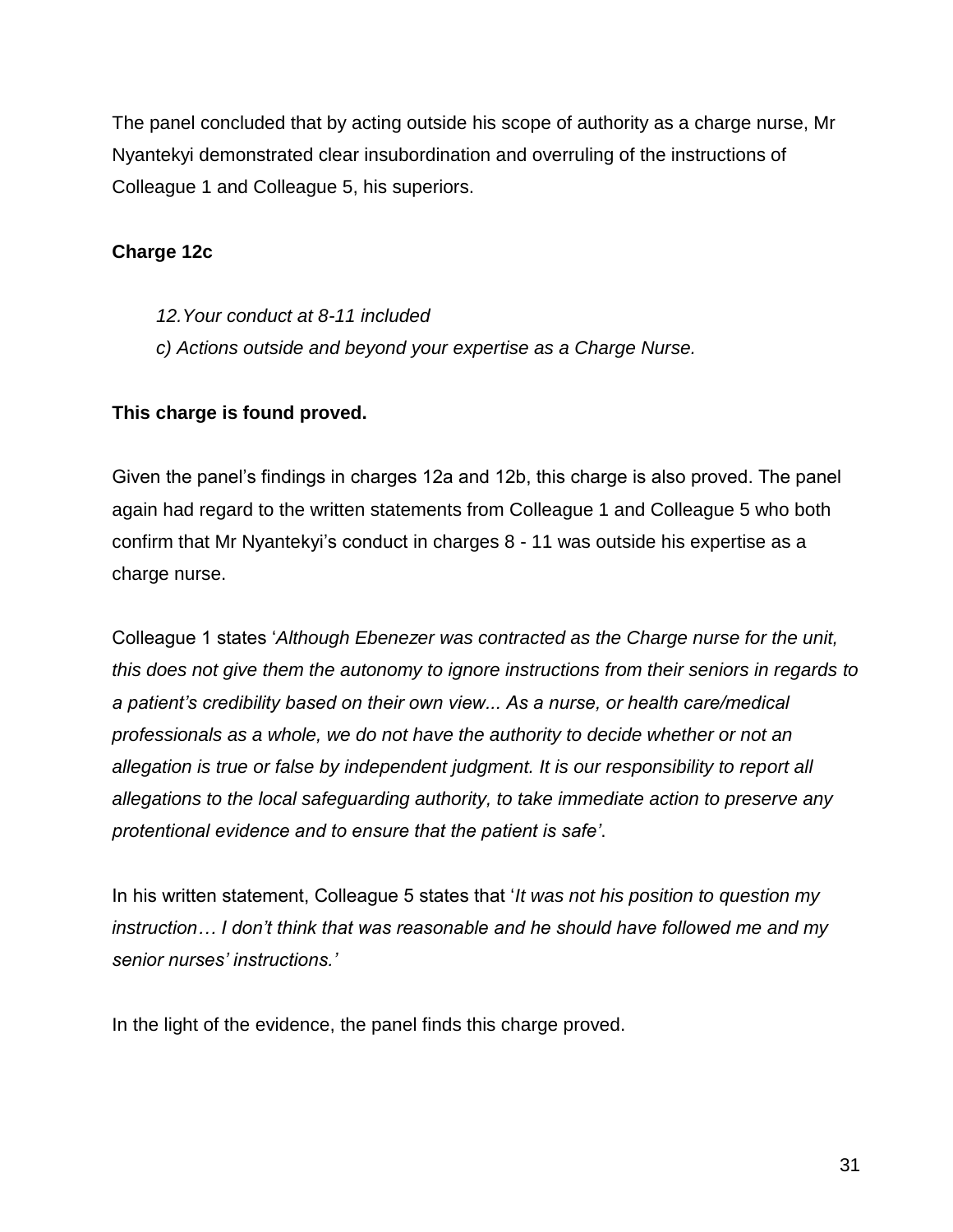### **Charge 12d**

*12.Your conduct at 8-11 included d) Actions outside your knowledge of Patient D's condition.*

# **This charge is found proved.**

In reaching this decision, the panel had regard to the evidence from Colleague 5. In his written statement, Colleague 5 stated '*He did not know the patient or what was going on with her care. It was not his position to question my instruction.'* This was confirmed by Colleague 5 in his oral evidence.

In addition, the panel took into account the written statement from Colleague 1 '*Although Ebenezer was contracted as the Charge nurse for the unit, this does not give them the autonomy to ignore instructions from their seniors in regards to a patient's credibility based on their own view'.*

Furthermore, in his written statement Colleague 3 states '*This was a safeguarding matter and I know that Ebenezer didn't manage matters correctly'*.

The panel determined that on the basis of all of three accounts above, which were consistent with each other, there is sufficient evidence to find this charge proved.

# **Charge 13**

*13.On the 5th January 2020, you did not attend for work or thereafter.*

# **This charge is found proved.**

In reaching this decision, the panel took into account Colleague 3's written statement. Colleague 3 states '*On 05 January 2020, Ebenezer failed to turn up for work*.'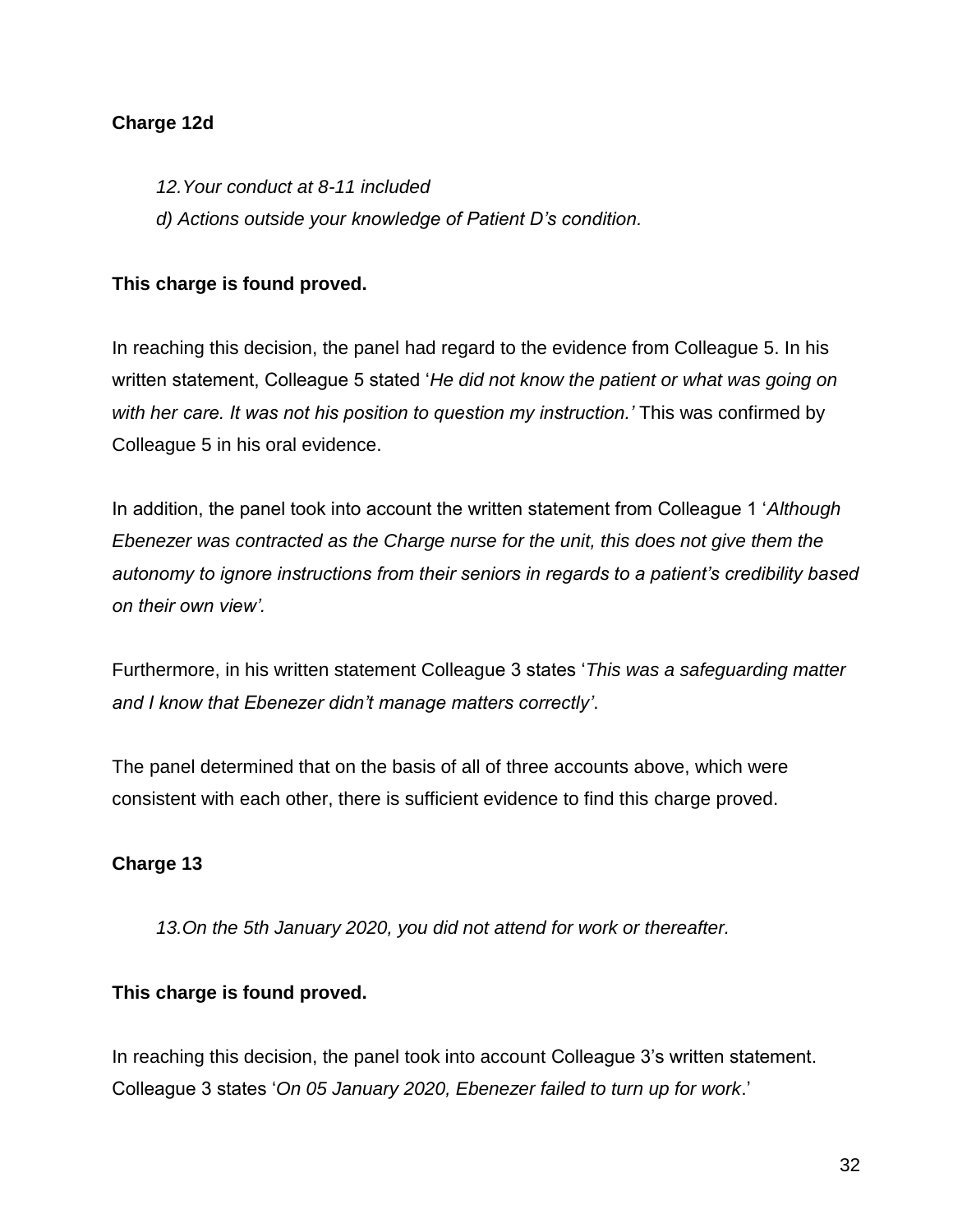The panel noted that this account is consistent with the written statement of Colleague 1 who states '*On 05 January 2020, I received a phone call from [Colleague 3] and he told me that Ebenezer did not come in for his shift…'*

In the light of the above, the panel concluded that Mr Nyantekyi did not attend work on 5 January 2020. This charge is therefore proved.

# **Charge 14**

*14.You did not inform your employer of your intention to cease working that day or thereafter.*

# **This charge is found NOT proved.**

The panel was of the view that there was not sufficient evidence to support this charge. It had regard to Mr Nyantekyi's bundle in which he states that he sent emails to say that he would not be working. Although the panel did not have sight of these emails, it also did not have sight of any emails from staff members to follow up on his non-attendance.

This charge is found not proved.

# **Charge 15a**

*15.On the 27th December 2019, Colleague 4 was explaining to you that the Consultant wanted blood samples taken before medications when (a) You interrupted Colleague 4*

# **This charge is found proved.**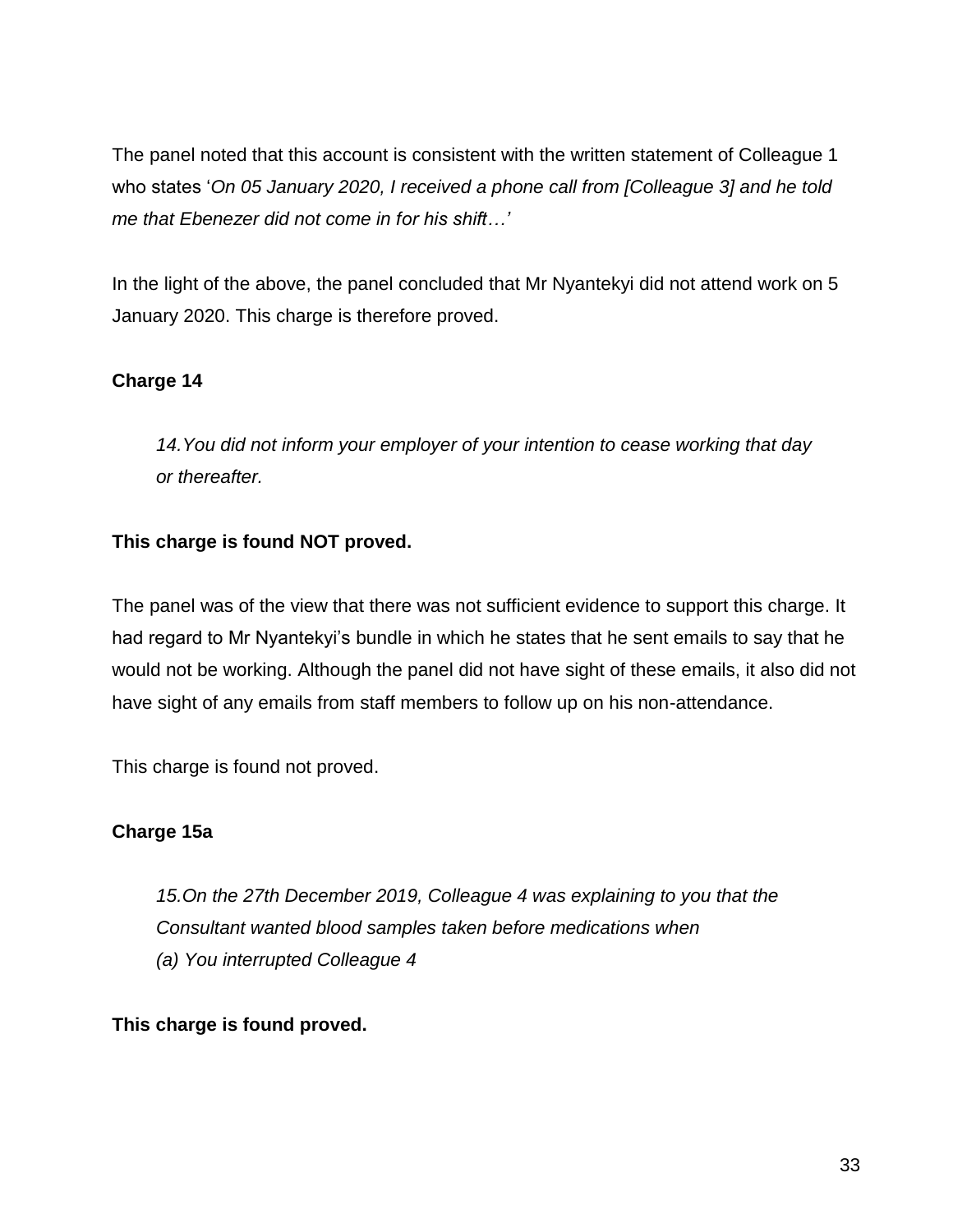In reaching this decision, the panel took into account Colleague 4's written statement who confirms that Mr Nyantekyi interrupted her '*I began to explain this to Ebenezer but he just interrupted me. He was extremely rude and was just referring to me as girl*.'

This is consistent with Colleague 4's local statement dated 17 January 2020 in which it is outlined '*Ebenezer interrupted me and said "You this girl, you are not listening…'*

On the basis of the above, the panel concluded that this charge is proved.

# **Charge 15b**

*15.On the 27th December 2019, Colleague 4 was explaining to you that the Consultant wanted blood samples taken before medications when (b) You said that you would report her to the Clinical Director and her agency.* 

# **This charge is found proved.**

In reaching this decision, the panel had regard to the written statement from Colleague 4 in which she stated, '*He also threatened to report me to my agency and to the Clinical Director*.'

This is consistent with Colleague 4's local statement '*Ebenezer interrupted me and said "You this girl, you are not listening… if this happens again I will report you to the clinical director and your agency.'*

In addition, the panel took into account an email from the Director of Clinical Services to Mr Nyantekyi dated 4 January 2020 which sets out that any issues with agency staff should be addressed to her and that decisions regarding the termination or suspension of staff lie with her.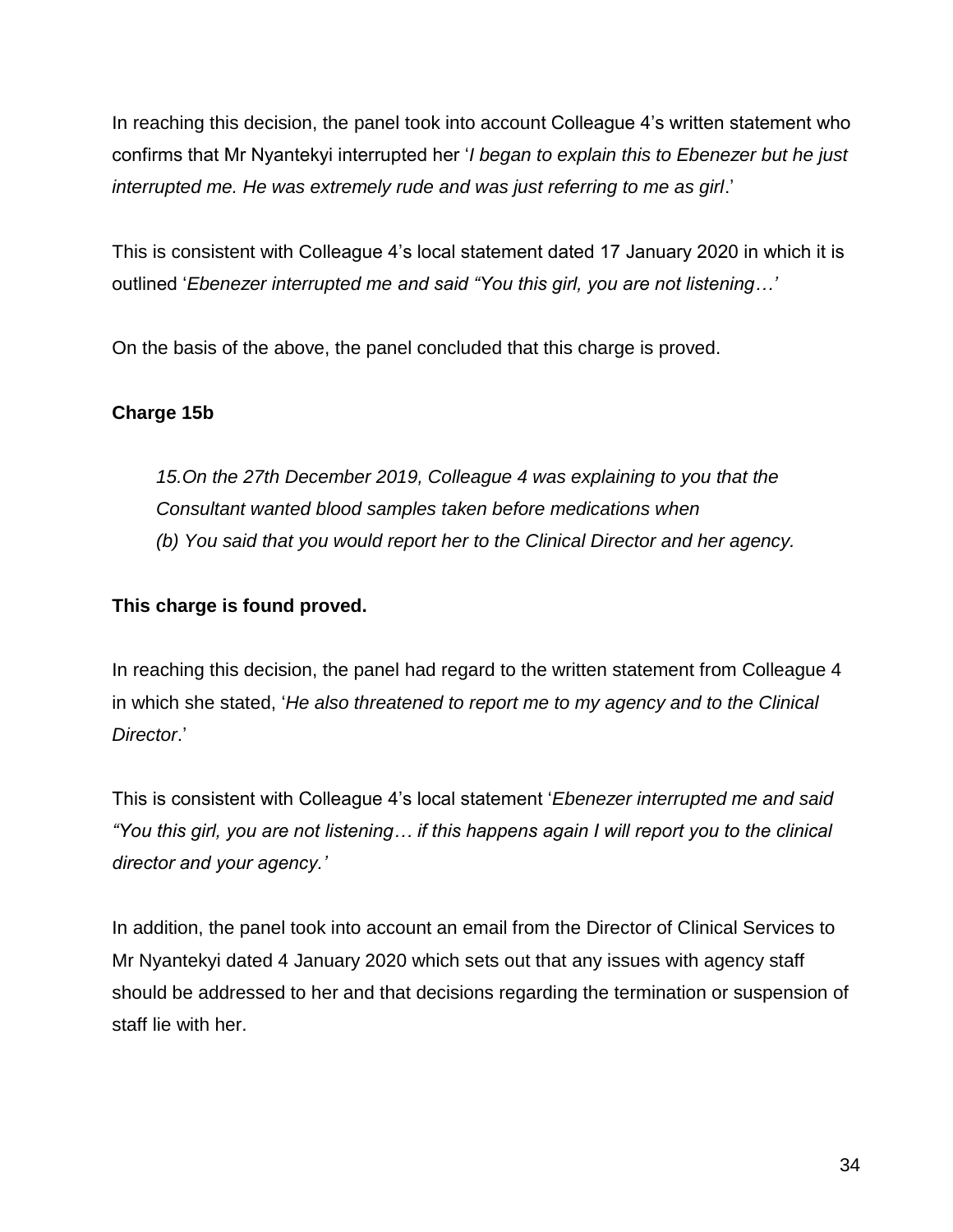In the light of all of the above, the panel was satisfied that there is sufficient evidence to find this charge proved.

# **Charge 16a**

*16.On the 4th January 2020, (a) You stated to Colleague 4 that a checklist from the 3rd January 2020 remained unsigned (b) Colleague 4 had not been on duty on the morning shift of the 3rd January 2020*

# **This charge is found proved.**

The panel took into account the local statement from Colleague 4 in which she states that *'After the handover, he reported that one paper was not signed on Friday Day shift and he was going to take it up by sending an email to the clinical director'*. This is consistent with her written statement where she confirms that after the handover, Mr Nyantekyi said that a checklist from the Friday morning had not been signed. Colleague 4 further states that she had not been on duty and therefore could not sign the checklist.

Colleague 4's written statements were confirmed by her oral evidence.

On the basis of the above and in the absence of any contradictory evidence, the panel concluded that sub-charges 16a and b are proved.

# **Charge 16c**

*16.On the 4th January 2020, (c) Despite (b) you threatened to report her to her Clinical Director and her agency.*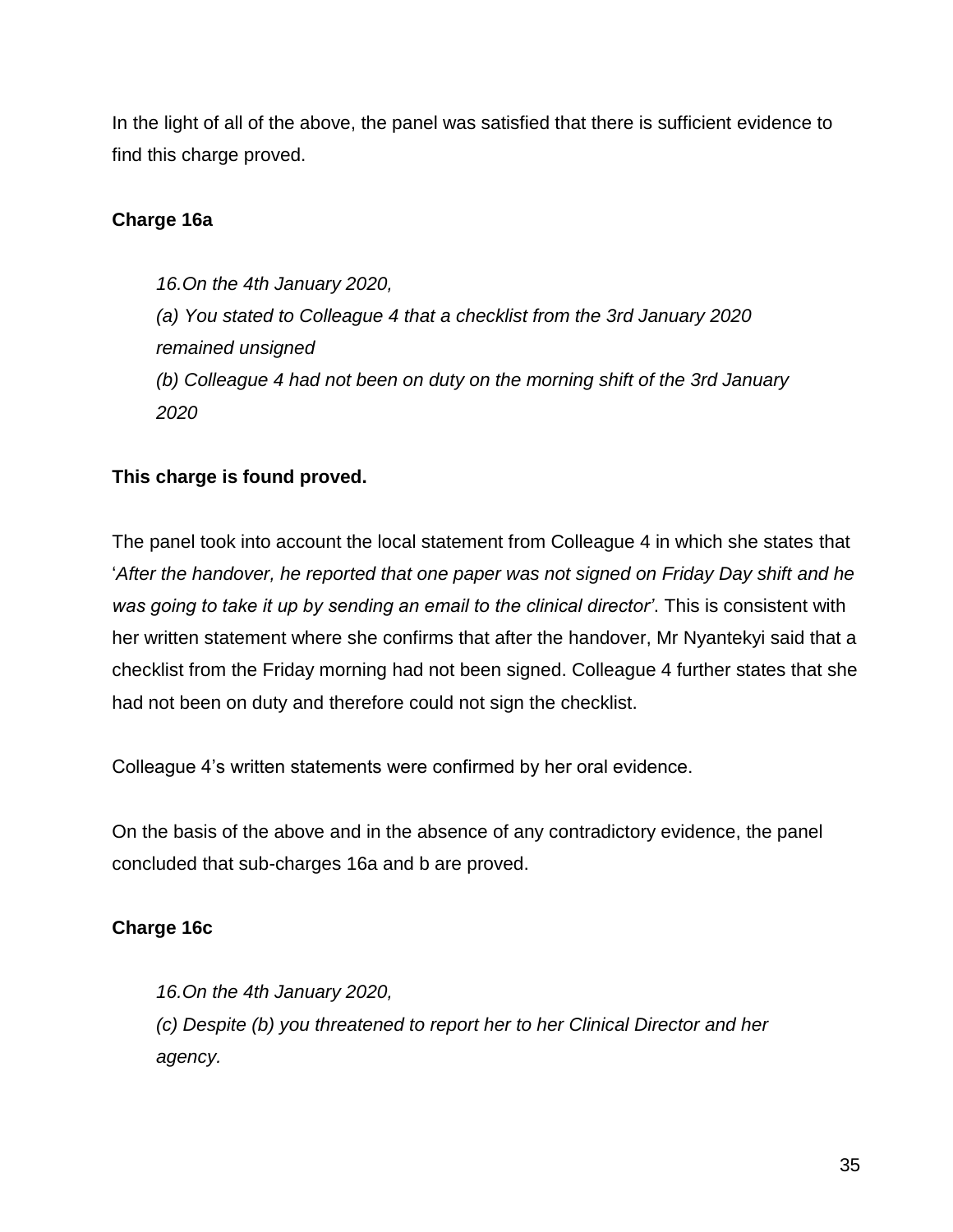# **This charge is found proved.**

In reaching this decision, the panel took into account Colleague 4's written statement where she sets out that Mr Nyantekyi threatened to report her to the Clinical Director and her agency '*He said that he would report me to the Clinical Director and the agency and would cancel all my shifts. I tried to explain myself to him but he refused to speak to me.*'

This is consistent with her local statement '… *he was going to take it up by sending an email to the clinical director and to our entire agency, and that he would cancel all my shifts until the investigation is over.*'

In the light of the above, the panel finds this charge proved.

# **Charge 16d**

*16.On the 4th January 2020,*

*(d) In the same exchange, you stated to Colleague 4 "I am not talking to you" and walked away.*

# **This charge is found proved.**

In reaching this decision, the panel took into account Colleague 4's local statement in which she states that when she tried explaining herself to Mr Nyantekyi, he said '*Please I am not talking to you'* and walked out of the office. Furthermore, in her written statement, Colleague 4 states '*I tried to explain myself to him but he refused to speak to me.*'

The panel bore in mind that Colleague 4 reaffirmed the above during her oral evidence.

On the basis of the above, the panel was satisfied that there is sufficient evidence to find this charge proved.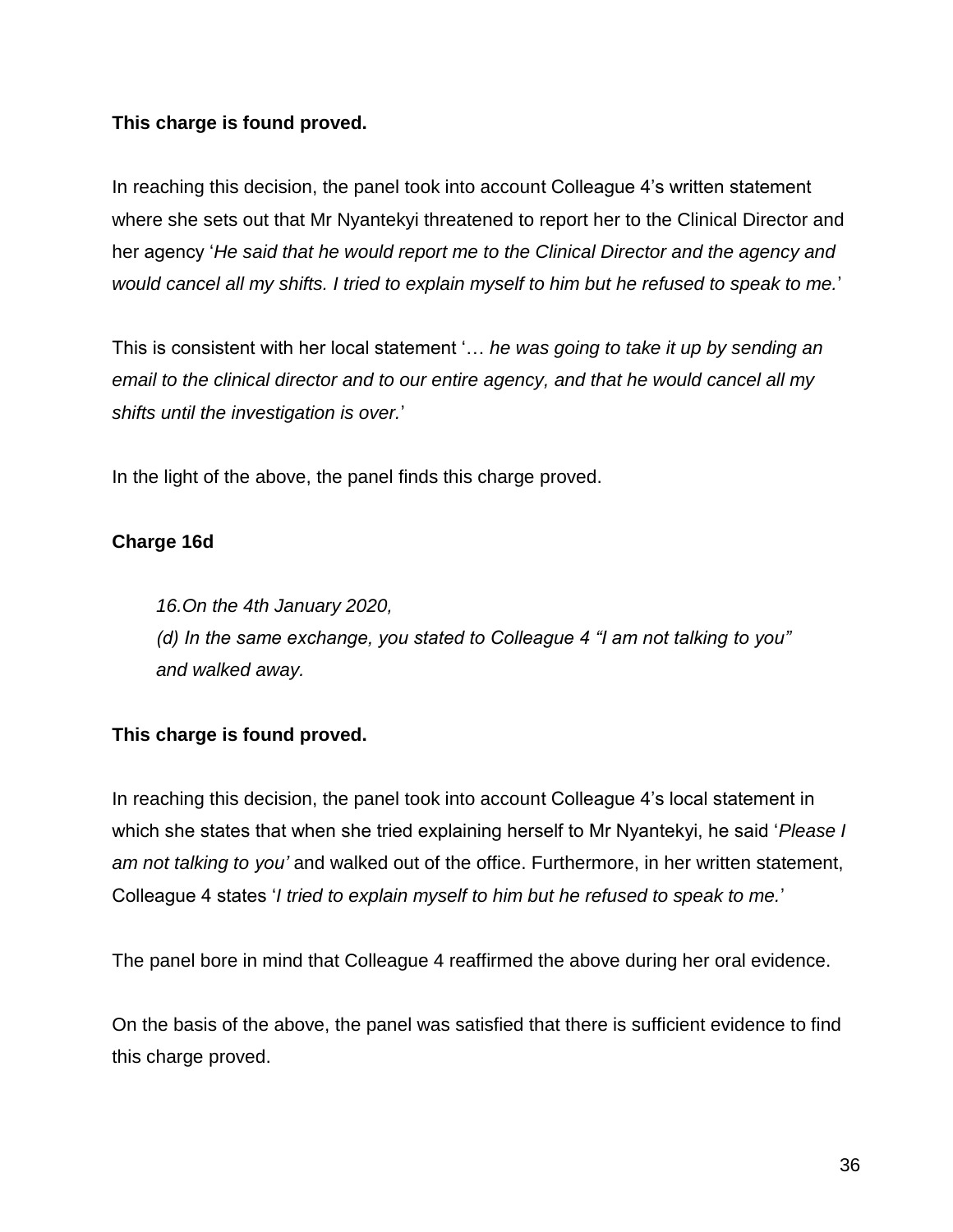# **Charge 17**

*17.On the 4th January 2020, following the issue concerning the check list, you cancelled a week of Colleague 4's agency shift work.* 

#### **This charge is found proved.**

In reaching this decision, the panel took into account Colleague 1's written statement '… *he also cancelled all her shifts for the following week, which he was not authorised to do so*.' Further in her statement, Colleague 1 sets out '[Colleague 3] *also said that Ebenezer had amended the shift rotas to take all of* [Colleague 4]*'s shifts for himself…*'

This is confirmed in Colleague 3's written statement '*Ebenezer crossed out shifts that had been allocated to* [Colleague 4], *another agency staff member… I think he definitely went too far in cancelling these shifts*.'

In Colleague 4's written statement and local statement, she sets out that Mr Nyantekyi threatened to cancel her shifts.

In the light of this evidence, the panel concluded that this charge is proved.

# **Charge 18a**

- *18.Your conduct at 17 was*
- *a) Designed to cause Colleague 4 financial detriment.*

#### **This charge is found NOT proved.**

Although the panel had found that Mr Nyantekyi had cancelled a week of Colleague 4's agency shift work, there was no evidence before it to suggest that he did this to cause Colleague 4 financial detriment. This charge is therefore not proved.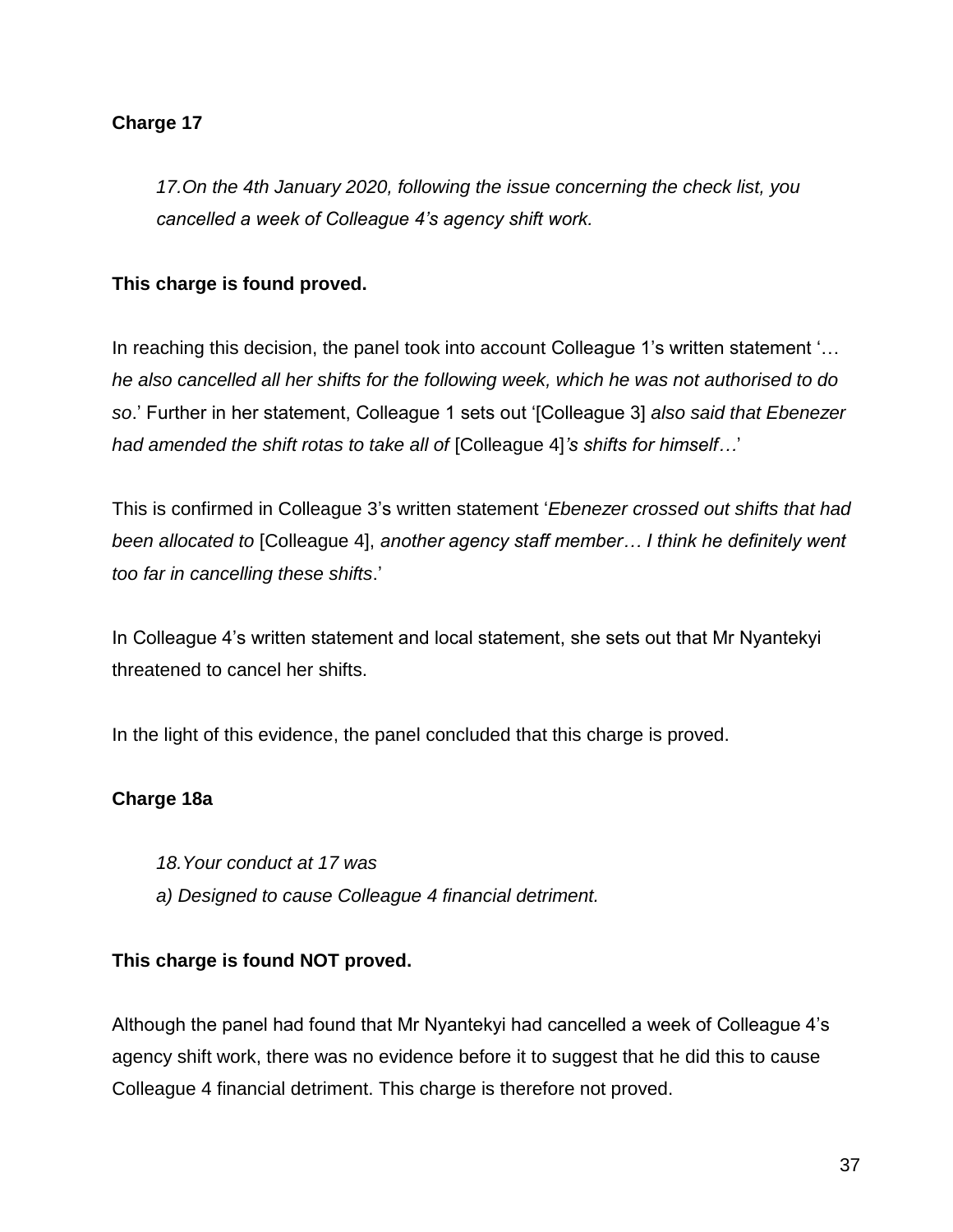# **Charge 18b**

- *18.Your conduct at 17 was*
- *b) Designed to cause Colleague 4 emotional upset.*

# **This charge is found proved.**

In reaching this decision, the panel took into account the witness statement from Colleague 4 who explained the impact on her of the cancelled shifts *'I was so upset that I was crying like a baby. I phoned* [Colleague 1], *who was on call, to report this unacceptable, bullying behaviour.*'

On this basis, the panel concluded that Mr Nyantekyi's conduct was designed to cause emotional upset to Colleague 4.

# **Charge 18c**

*18.Your conduct at 17 was c) was unjustified and/or malicious.*

# **This charge is found proved.**

The panel concluded that Mr Nyantekyi's conduct at charge 17 was both unjustified and malicious. In reaching this decision, the panel took into account the written statement from Colleague 3 who states, '*I told him that he couldn't do this but he said he was going to do it anyway and would tell the agency*.'

The panel therefore concluded that this charge is proved.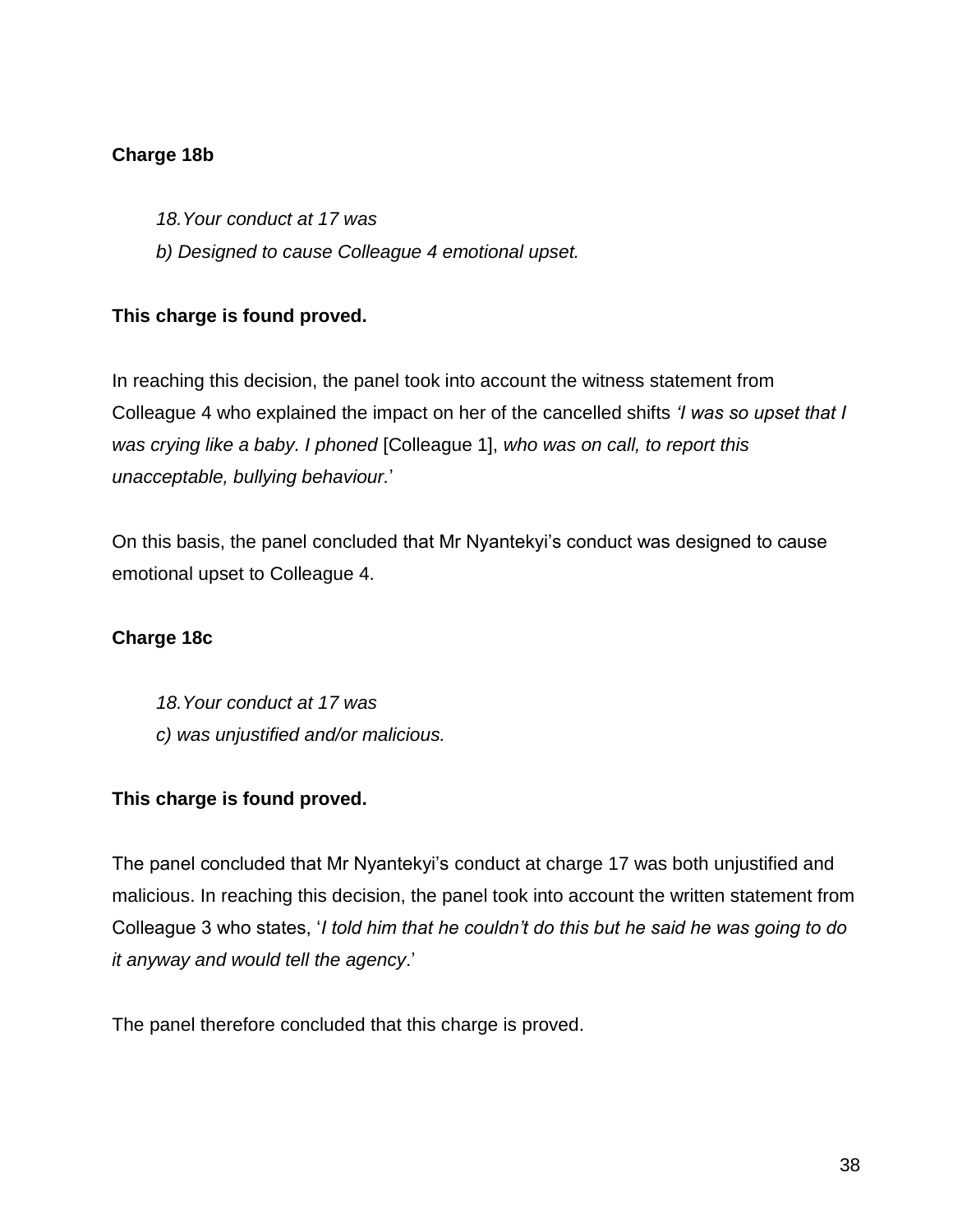#### **Charge 19a**

*19.Your conduct at 15, 16, 17 and 18 a) was conduct outside and beyond the terms of your authority as a Charge Nurse.*

# **This charge is found proved.**

In reaching this decision, the panel took into account the evidence from Colleague 1 and Colleague 3 who both confirmed that Mr Nyantekyi's conduct was outside and beyond his authority as a charge nurse. In her written statement Colleague 1 states '*he also cancelled all her shifts for the following week, which he was not authorised to do so*.' She also confirmed this in her oral evidence. In his written statement, Colleague 3 states '*He did not have authority to do this'*.

On the basis of all the above, the panel concluded that this charge is proved.

#### **Charge 19b**

*19.Your conduct at 15, 16, 17 and 18 b) constituted harassment, intimidation and/or bullying.*

#### **This charge is found proved.**

The panel concluded that this charge is proved to the extent that Mr Nyantekyi's conduct constituted intimidation and bullying. It was not satisfied that his conduct constituted harassment.

In reaching this decision, the panel took into account the written statement from Colleague 4 '*I was very upset by the way he was bullying me and speaking to me. I was so upset that I was crying like a baby. I phoned* [Colleague 1], *who was on call, to report this*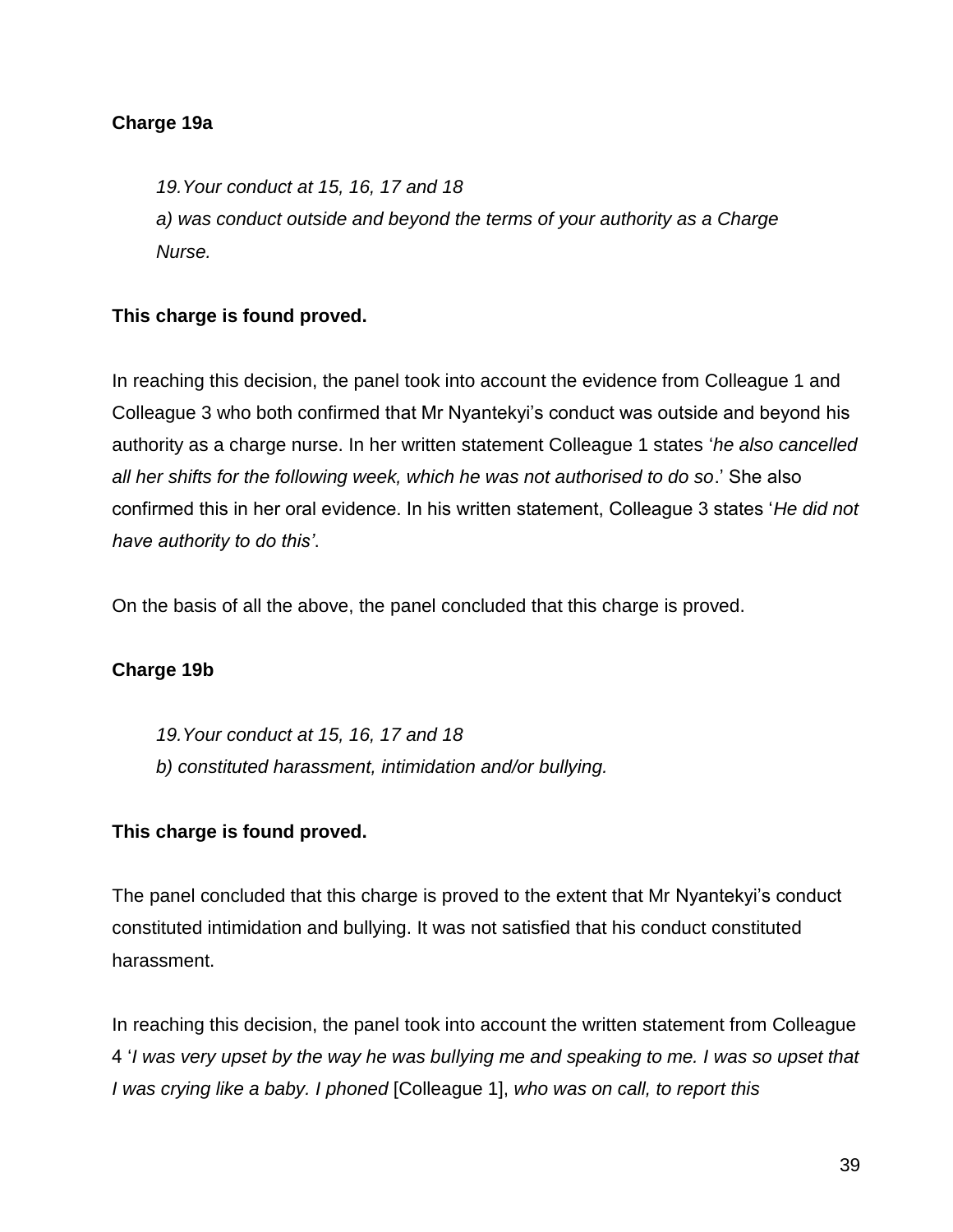*unacceptable, bullying behaviour.*' On this basis, the panel was satisfied that there was sufficient evidence to conclude that Mr Nyanteyki's conduct constituted bullying.

Furthermore, the panel concluded that as Mr Nyantekyi used his position of a charge nurse against Colleague 4, his conduct also amounts to intimidation.

This charge is therefore proved regarding intimidation and bullying.

#### **Fitness to practise**

Having reached its determination on the facts of this case, the panel then moved on to consider, whether the facts found proved amount to misconduct and, if so, whether Mr Nyantekyi's fitness to practise is currently impaired. There is no statutory definition of fitness to practise. However, the NMC has defined fitness to practise as a registrant's suitability to remain on the register unrestricted.

The panel, in reaching its decision, has recognised its statutory duty to protect the public and maintain public confidence in the profession. Further, it bore in mind that there is no burden or standard of proof at this stage, and it has therefore exercised its own professional judgement.

The panel adopted a two-stage process in its consideration. First, the panel must determine whether the facts found proved amount to misconduct. Secondly, only if the facts found proved amount to misconduct, the panel must decide whether, in all the circumstances, whether Mr Nyantekyi's fitness to practise is currently impaired as a result of that misconduct.

#### **Submissions on misconduct and impairment**

Mr Joshi submitted that the facts found proved can be divided into three categories: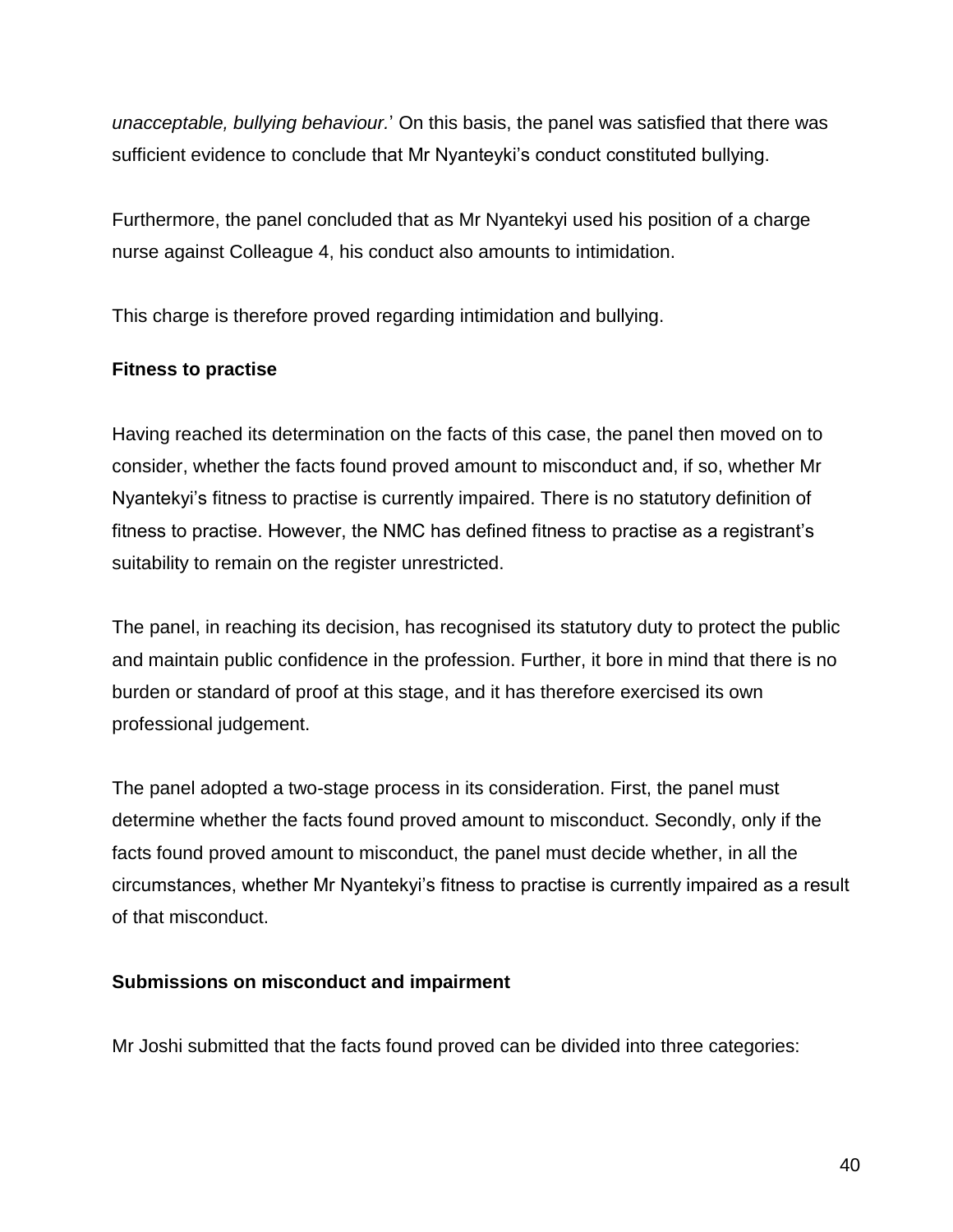the neglect of patients, a failure to safeguard patients, and a failure to work cooperatively with colleagues. He stated that the Ward had six patients at the time, most of whom required special attention on a 2:1 staff ratio. Mr Joshi submitted that by failing to provide assistance to extremely vulnerable patients, Mr Nyantekyi put them at risk of significant harm.

Mr Joshi further submitted that as Mr Nyantekyi has denied the regulatory allegations, there is no evidence of insight or remediation. He submitted that a finding of current impairment is necessary.

The panel accepted the advice of the legal assessor.

# **Decision and reasons on misconduct**

In coming to its decision, the panel had regard to the case of *Roylance v General Medical Council (No. 2)* [2000] 1 AC 311 which defines misconduct as a *'word of general effect, involving some act or omission which falls short of what would be proper in the circumstances.'*

The panel had regard to the terms of 'The Code: Professional standards of practice and behaviour for nurses and midwives (2015)' (the Code) in making its decision. It decided that Mr Nyantekyi's actions and omissions did amount to breaches of the Code, including:

*'1 Treat people as individuals and uphold their dignity To achieve this, you must: 1.1 treat people with kindness, respect and compassion 1.4 make sure that any treatment, assistance or care for which you are responsible is delivered without undue delay*

*3 Make sure that people's physical, social and psychological needs are assessed and responded to*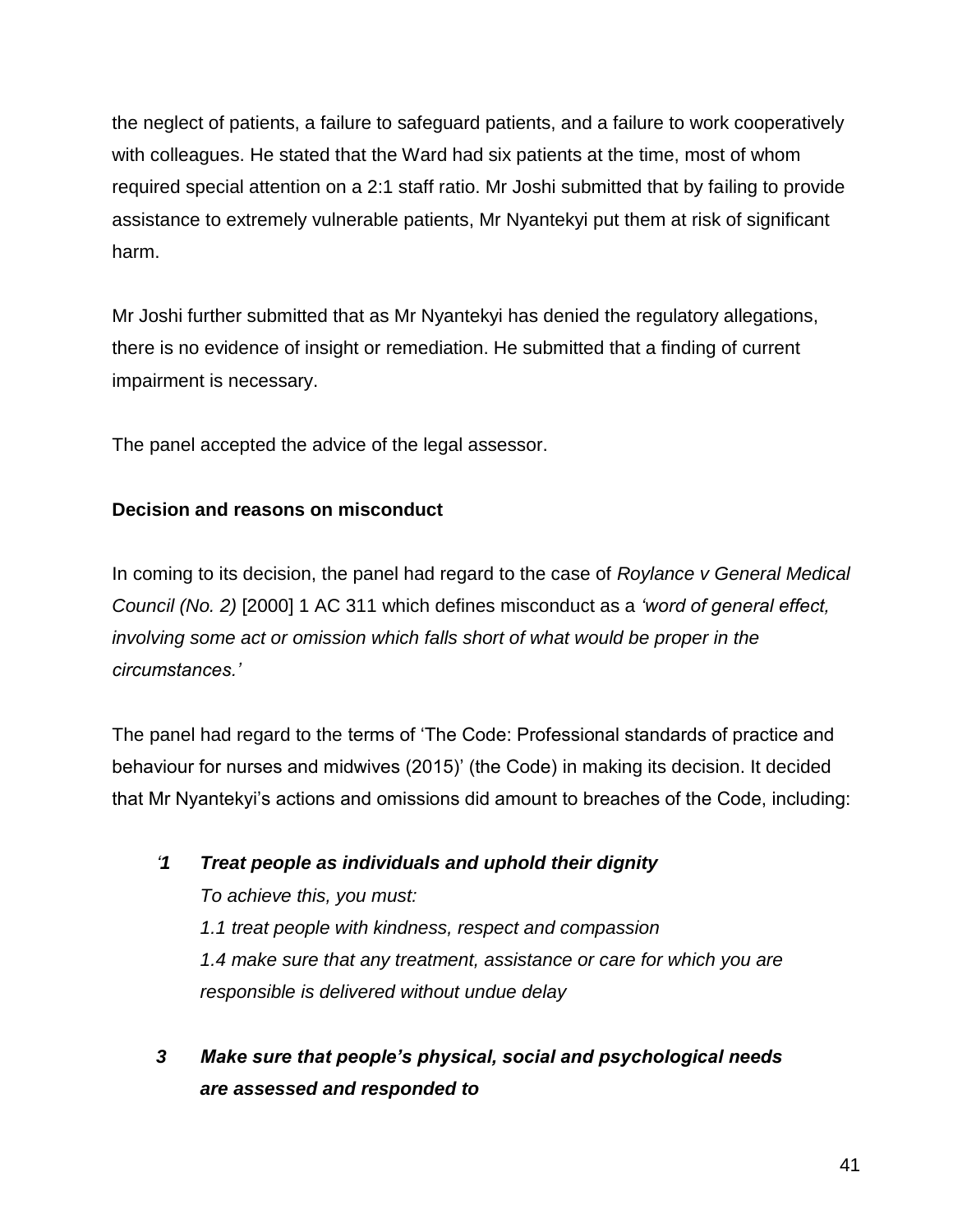*To achieve this, you must:* 

*3.4 act as an advocate for the vulnerable, challenging poor practice and discriminatory attitudes and behaviour relating to their care*

### *4 Act in the best interests of people at all times*

#### *8 Work co-operatively*

*To achieve this, you must: 8.1 make sure you deliver the fundamentals of care effectively 8.2 maintain effective communication with colleagues 8.5 work with colleagues to preserve the safety of those receiving care 8.6 share information to identify and reduce risk*

# *9 Share your skills, knowledge and experience for the benefit of people receiving care and your colleagues*

*To achieve this, you must: 9.3 deal with differences of professional opinion with colleagues by discussion and informed debate, respecting their views and opinions and behaving in a professional way at all times*

# *15 Always offer help if an emergency arises in your practice setting or anywhere else*

*To achieve this, you must: 15.2 arrange, wherever possible, for emergency care to be accessed and provided promptly*

# *16 Act without delay if you believe that there is a risk to patient safety or public protection*

*To achieve this, you must:*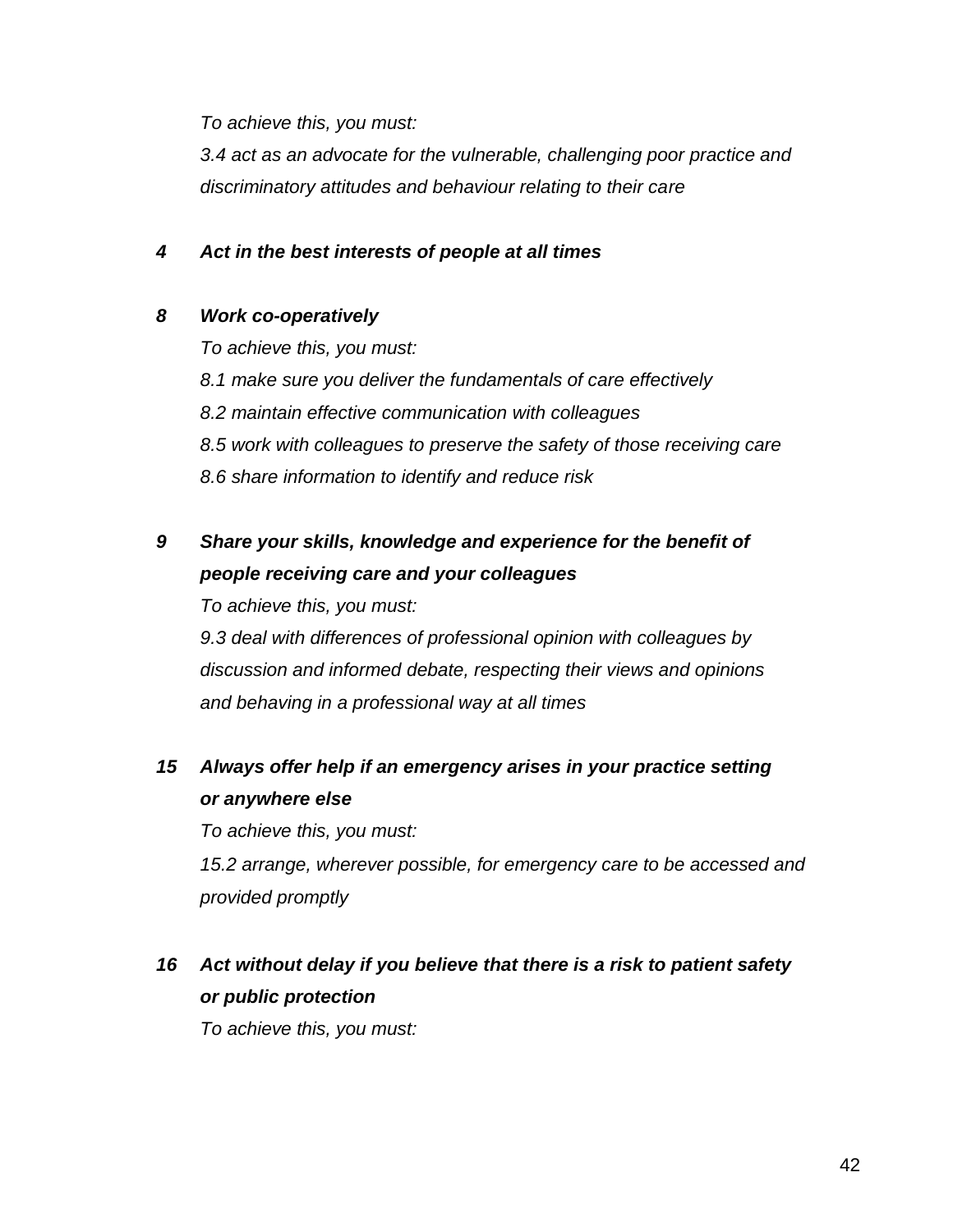*16.5 not obstruct, intimidate, victimise or in any way hinder a colleague, member of staff, person you care for or member of the public who wants to raise a concern*

# *19 Be aware of, and reduce as far as possible, any potential for harm associated with your practice*

*20 Uphold the reputation of your profession at all times To achieve this, you must, as appropriate: 20.3 be aware at all times of how your behaviour can affect and influence the behaviour of other people*

# *25 Provide leadership to make sure people's wellbeing is protected and to improve their experiences of the health and care system'*

Whilst the panel appreciated that breaches of the Code do not automatically result in a finding of misconduct, it considered that Mr Nyantekyi's actions and omissions did fall significantly short of the standards expected of a registered nurse. The panel decided that Mr Nyantekyi's failings were sufficiently serious to amount to misconduct.

# **Decision and reasons on impairment**

The panel next went on to decide if as a result of the misconduct, Mr Nyantekyi's fitness to practise is currently impaired.

Nurses occupy a position of privilege and trust in society and are expected at all times to be professional. Patients and their families must be able to trust nurses with their lives and the lives of their loved ones. They must make sure that their conduct at all times justifies both their patients' and the public's trust in the profession.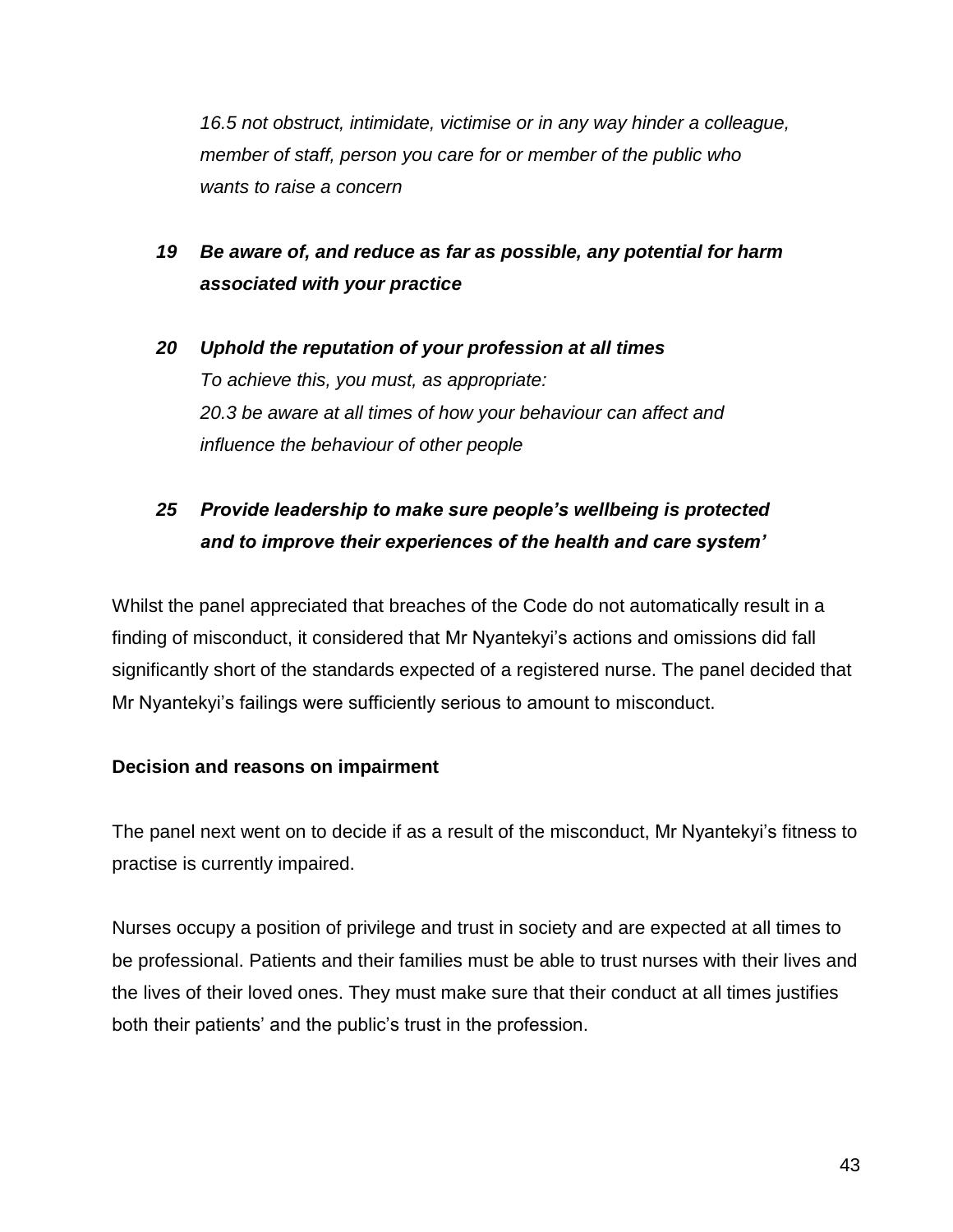In this regard the panel considered the judgment of Mrs Justice Cox in the case of *Council for Healthcare Regulatory Excellence v (1) NMC (2) Grant [2011] EWHC 927 (Admin)*in reaching its decision. In paragraph 74, she said:

*'In determining whether a practitioner's fitness to practise is impaired by reason of misconduct, the relevant panel should generally consider not only whether the practitioner continues to present a risk to members of the public in his or her current role, but also whether the need to uphold proper professional standards and public confidence in the profession would be undermined if a finding of impairment were not made in the particular circumstances.'*

In paragraph 76, Mrs Justice Cox referred to Dame Janet Smith's 'test' which reads as follows:

*'Do our findings of fact in respect of the doctor's misconduct, deficient professional performance, adverse health, conviction, caution or determination show that his/her fitness to practise is impaired in the sense that s/he:*

- *a) has in the past acted and/or is liable in the future to act so as to put a patient or patients at unwarranted risk of harm; and/or*
- *b) has in the past brought and/or is liable in the future to bring the medical profession into disrepute; and/or*
- *c) has in the past breached and/or is liable in the future to breach one of the fundamental tenets of the medical profession; and/or*
- *d) ….'*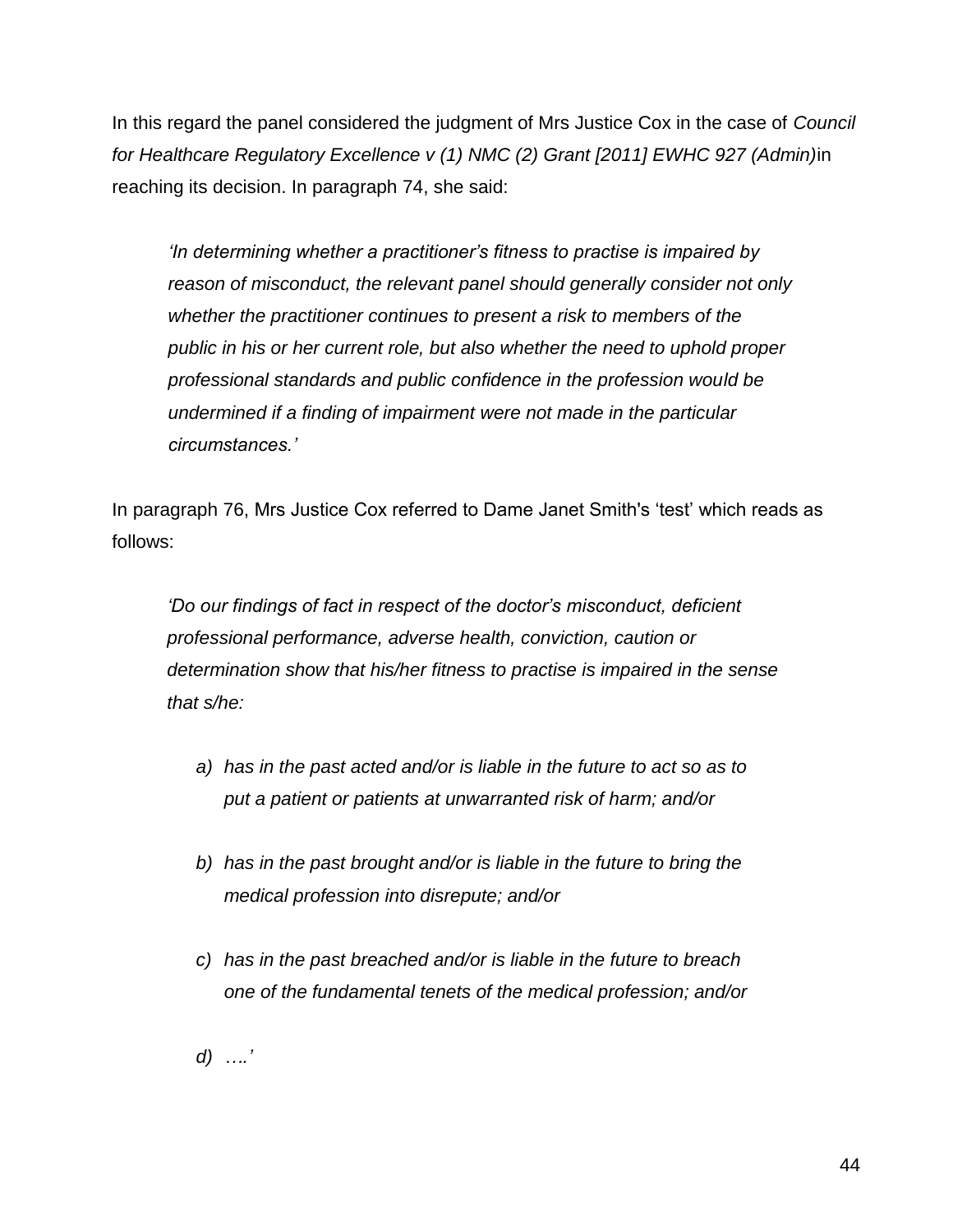The panel found that limbs a - c were engaged in this case. The panel noted that patients in this ward were vulnerable, requiring a high level of care (2:1 staff ratio). By failing to safeguard and neglecting these patients, Mr Nyantekyi put them at risk of serious physical and emotional harm. The panel further determined that Mr Nyantekyi's misconduct breached the fundamental tenets of the nursing profession and brought its reputation into disrepute.

The panel next had regard to the case of *Cohen v General Medical Council* [2007] in which the Court set out three factors which are determinative of current impairment:

- *'(a) Whether the conduct that led to the charge(s) is easily remediable?*
- *(b) Whether it has been remedied?*
- *(c) Whether it is highly unlikely to be repeated?'*

The panel considered that Mr Nyantekyi's actions and omissions constituted a pattern of misconduct over a short period of time, relating to a lack of care toward both staff members and patients. The panel also determined that Mr Nyantekyi's behaviour towards colleagues was indicative of a deep-seated attitudinal problem. As such, it determined that Mr Nyantekyi's conduct that led to the charges is not easily remediable.

The panel decided that Mr Nyantekyi has not remedied the misconduct. There has been no evidence of any steps taken by Mr Nyantekyi to strengthen his practice or demonstrate insight. The panel noted that Mr Nyantekyi has disputed all the facts and has not provided it with a reflective statement. The panel was therefore not satisfied that Mr Nyantekyi has demonstrated an understanding of the wrongfulness of his misconduct, how his actions put patients at a risk of harm, and how this impacted negatively on the reputation of the nursing profession. In addition, Mr Nyantekyi has not apologised to patients or colleagues for his actions or demonstrated how he would act differently if faced with a similar situation in the future. The panel therefore concluded that there is a risk of repetition and that a finding of impairment is necessary on the grounds of public protection.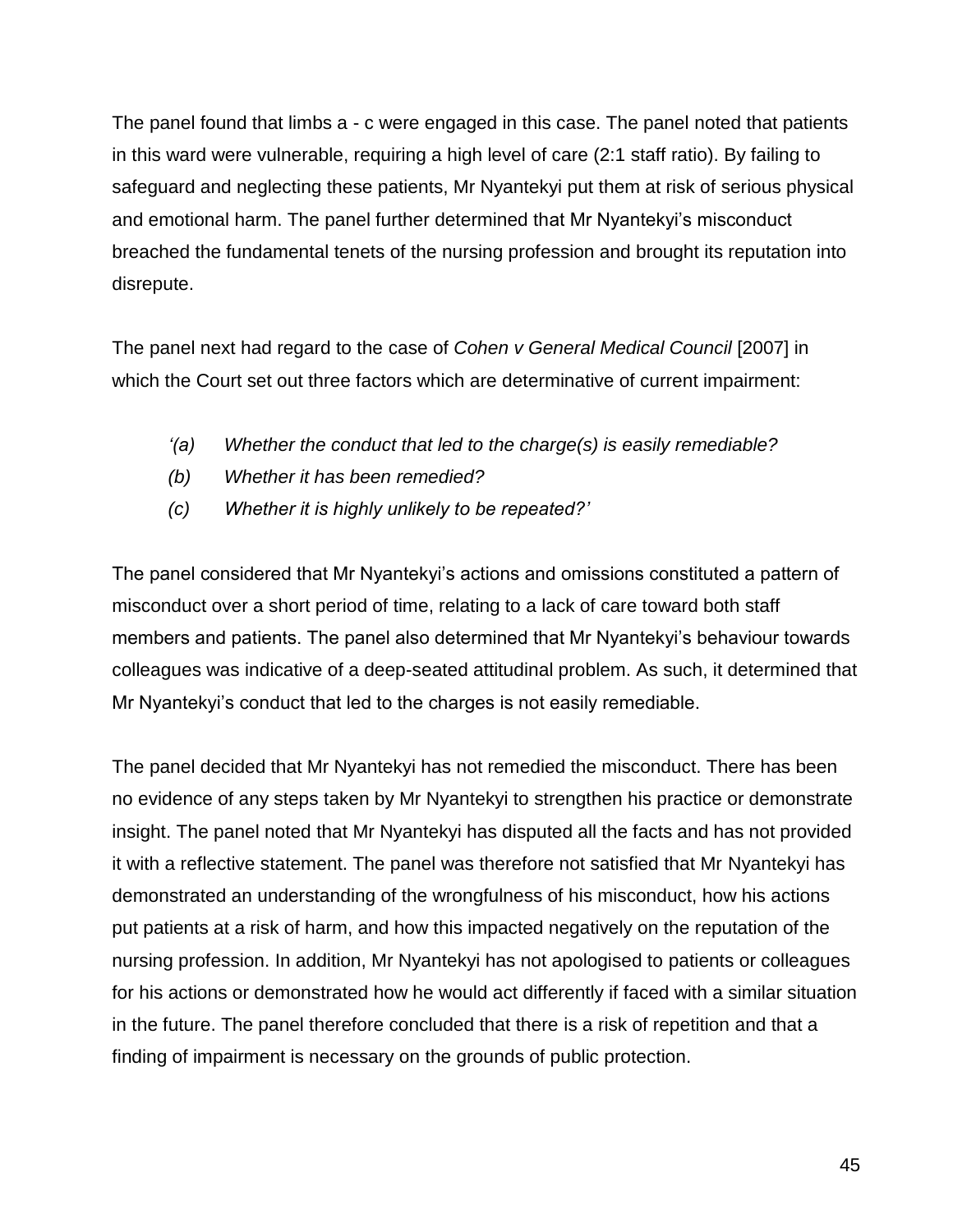The panel bore in mind that the overarching objectives of the NMC are to protect, promote and maintain the health, safety, and well-being of the public and patients, and to uphold and protect the wider public interest. This includes promoting and maintaining public confidence in the nursing and midwifery professions and declaring and upholding the proper professional standards for members of those professions. The panel concluded that public confidence in the profession would be undermined if a finding of impairment were not made and therefore also finds Mr Nyantekyi's fitness to practise impaired on the grounds of public interest.

# **Sanction**

The panel has considered this case and has decided to make a striking-off order. It directs the registrar to strike Mr Nyantekyi off the register. The effect of this order is that the NMC register will show that Mr Nyantekyi has been struck-off the register.

In reaching this decision, the panel has had regard to all the evidence that has been adduced in this case and had careful regard to the Sanctions Guidance (SG) published by the NMC.

# **Submissions on sanction**

Mr Joshi submitted that any order the panel impose must be proportionate, in that it must strike a balance between the rights of Mr Nyantekyi and the need to protect the public.

Mr Joshi outlined the aggravating features which he submitted were relevant. He submitted that there were no mitigating features engaged in this case.

Mr Joshi submitted that Mr Nyantekyi has not remedied his misconduct and there is a high risk of repetition. He submitted that the most appropriate and proportionate order is a striking off order.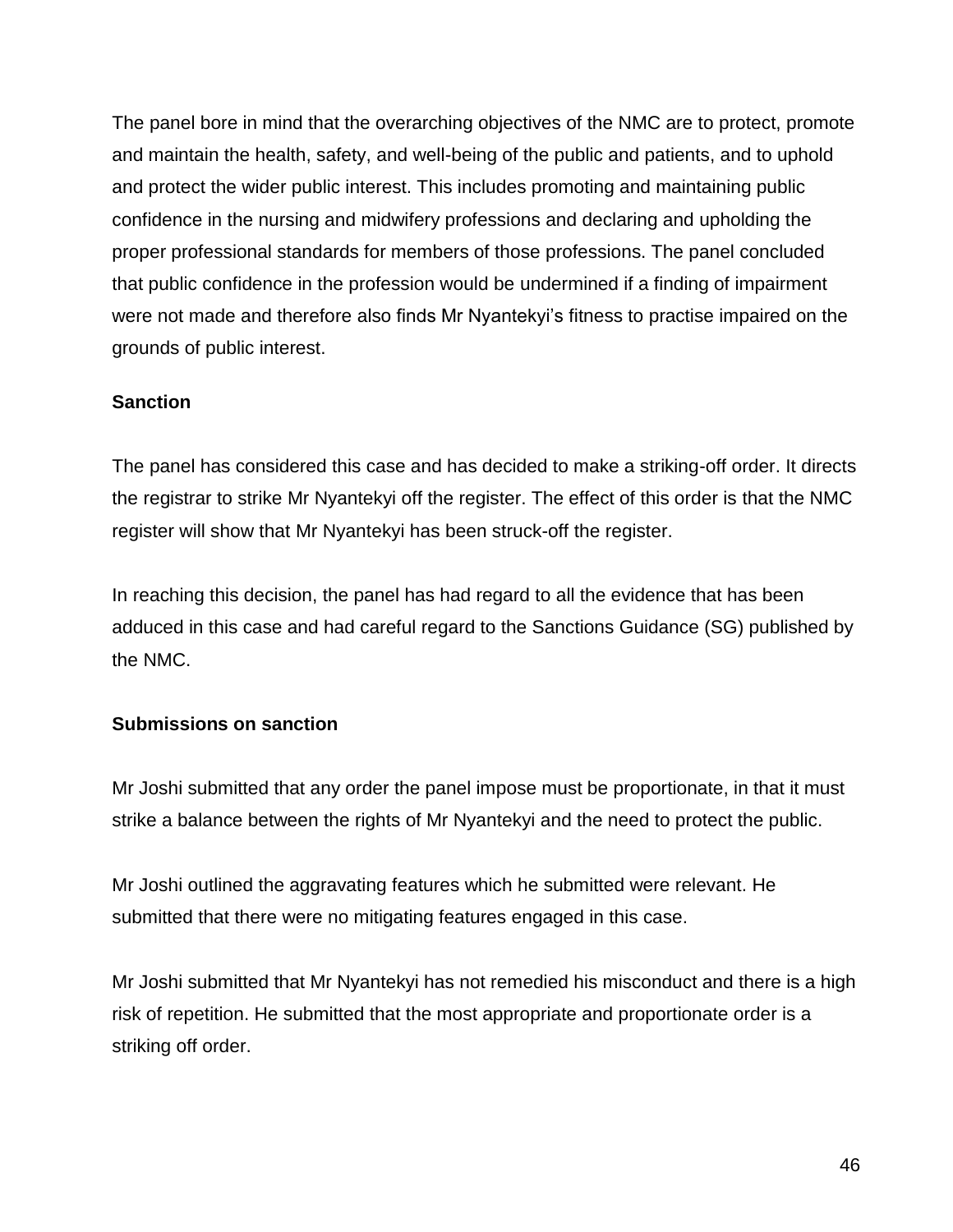The panel accepted the advice of the legal assessor.

# **Decision and reasons on sanction**

Having found Mr Nyantekyi's fitness to practise currently impaired, the panel went on to consider what sanction, if any, it should impose. The panel has borne in mind that any sanction imposed must be appropriate and proportionate and, although not intended to be punitive in its effect, may have such consequences. The panel had careful regard to the SG. The decision on sanction is a matter for the panel independently exercising its own judgement.

The panel took into account the following aggravating features:

- Abuse of a position of trust as the senior nurse in charge
- Lack of insight into failings
- Although the misconduct occurred over a relatively short period of time, it was pattern of misconduct towards both patients and colleagues
- Conduct put vulnerable patients at risk of serious harm
- Attempt to deflect blame onto others
- Failure to act on a serious safeguarding issue
- Discriminatory language used towards colleagues.

The panel considered whether there were mitigating features engaged but could not identify any.

The panel first considered whether to take no action but concluded that this would be inappropriate in view of the seriousness of the case and the need to protect the public. The panel decided that it would be neither proportionate nor in the public interest to take no further action.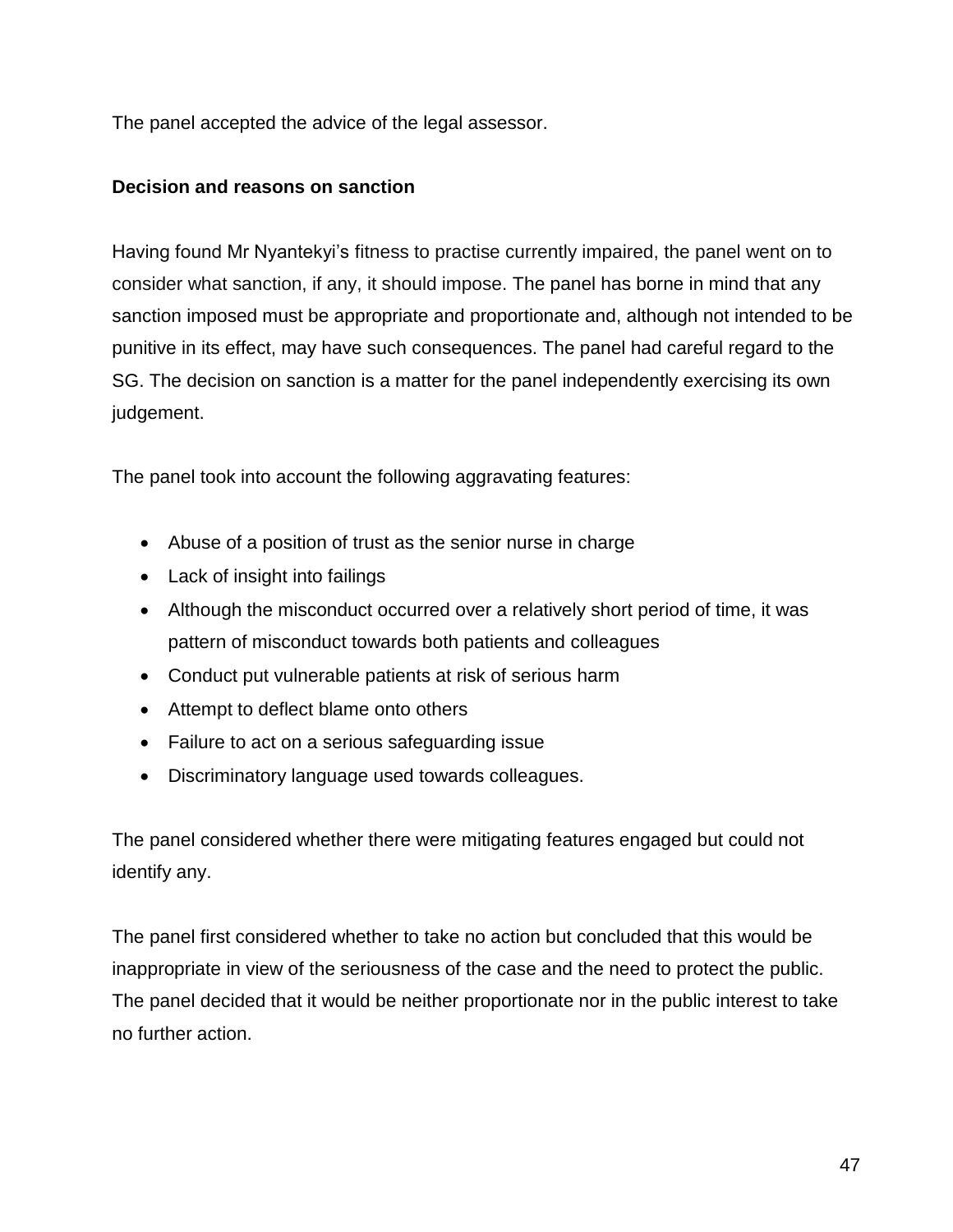It then considered the imposition of a caution order but determined that, due to the seriousness of the case, and the public protection issues identified, an order that does not restrict Mr Nyantekyi's practice would not be appropriate in the circumstances or sufficient to protect the public and address the public interest.

The panel next considered imposing a conditions of practice order however it decided that there were no practical or workable conditions that could be formulated which would adequately address the seriousness of this case and sufficiently protect the public or address the public interest concerns. The panel regarded that the misconduct identified was not something that could be easily addressed through retraining, there is no potential or willingness from Mr Nyantekyi to respond positively to any relevant retraining since the incidents, and there is evidence of harmful deep-seated personality or attitudinal problems. As such, the panel could not be satisfied that the placing of conditions on Mr Nyaktekyi's registration would be appropriate or proportionate.

The panel then went on to consider whether a suspension order would be an appropriate sanction. The panel had regard to the SG which outlines the circumstances where a suspension order may be appropriate and found that these were not present. It noted that this was a pattern of misconduct toward colleagues and patients rather than a single case of misconduct, there is evidence of harmful deep-seated personality or attitudinal problems, and the panel is not satisfied that Mr Nyantekyi has insight into the concerns. Furthermore, whilst there is no evidence of repetition of this behaviour, there has been no suggestion that Mr Nyantekyi has been practising since these incidents took place.

The panel therefore concluded that a suspension order would not be a sufficient, appropriate or proportionate sanction.

Finally, in considering a striking-off order, the panel took note of the following paragraphs of the SG: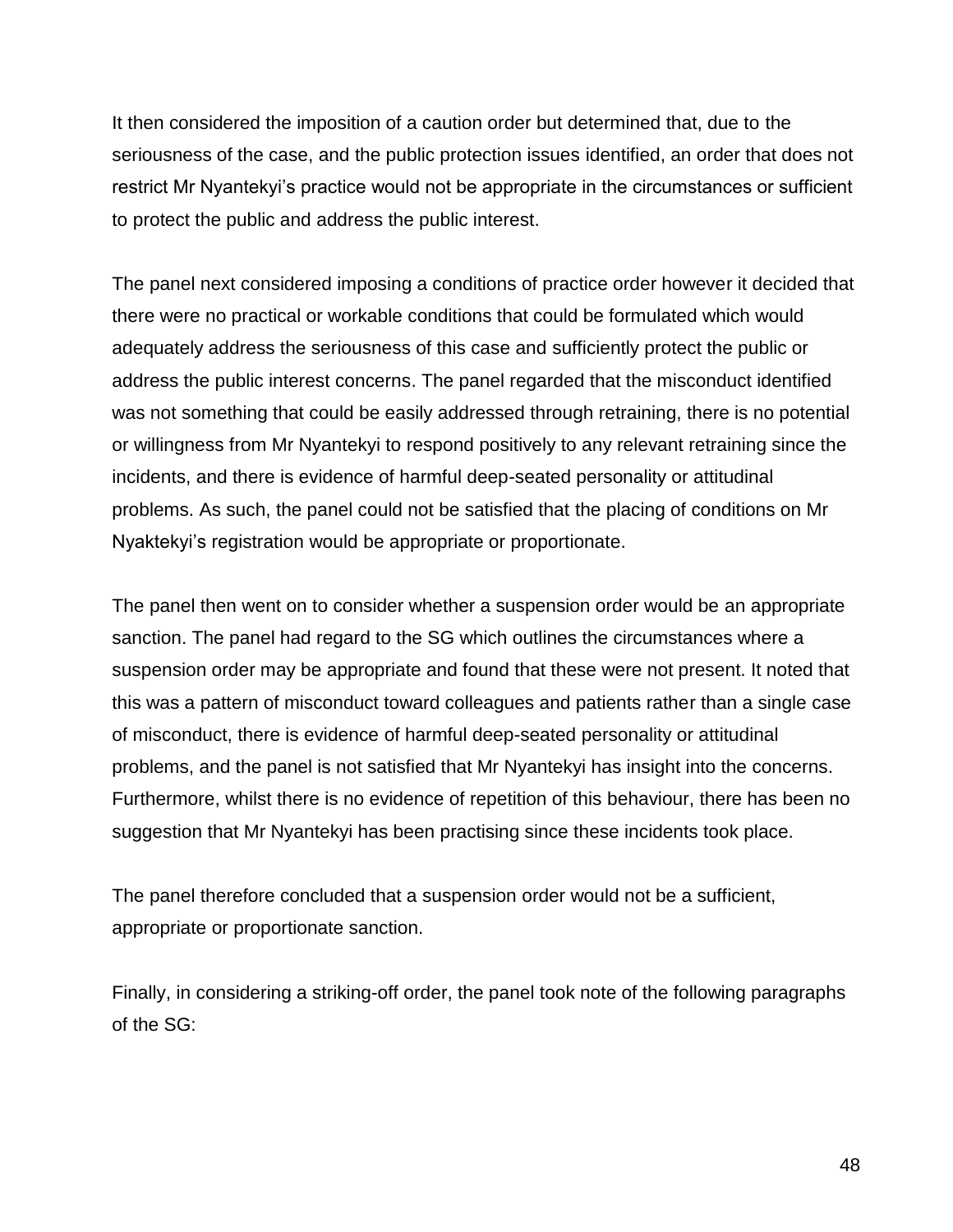- *Do the regulatory concerns about the nurse or midwife raise fundamental questions about their professionalism?*
- *Can public confidence in nurses and midwives be maintained if the nurse or midwife is not removed from the register?*
- *Is striking-off the only sanction which will be sufficient to protect patients, members of the public, or maintain professional standards?*

The panel found Mr Nyanteyki's actions and omissions constituted a significant departure from the standards expected of a registered nurse and is fundamentally incompatible with him remaining on the register. The panel determined that Mr Nyanteyki's actions were extremely serious and to allow him to continue practising would undermine public confidence in the profession and in the NMC as a regulatory body.

Balancing all these factors and after taking into account all the evidence before it during this case, the panel determined that the appropriate and proportionate sanction is that of a striking-off order.

The panel determined that this order was necessary to mark the importance of maintaining public confidence in the profession, and to send to the public and the profession a clear message about the standard of conduct and behaviour required of a registered nurse.

This will be confirmed to Mr Nyanteyki in writing.

# **Interim order**

As the striking-off order cannot take effect until the end of the 28-day appeal period, the panel has considered whether an interim order is required in the specific circumstances of this case. It may only make an interim order if it is satisfied that it is necessary for the protection of the public, is otherwise in the public interest or in Mr Nyantekyi's own interests until the striking-off order takes effect.